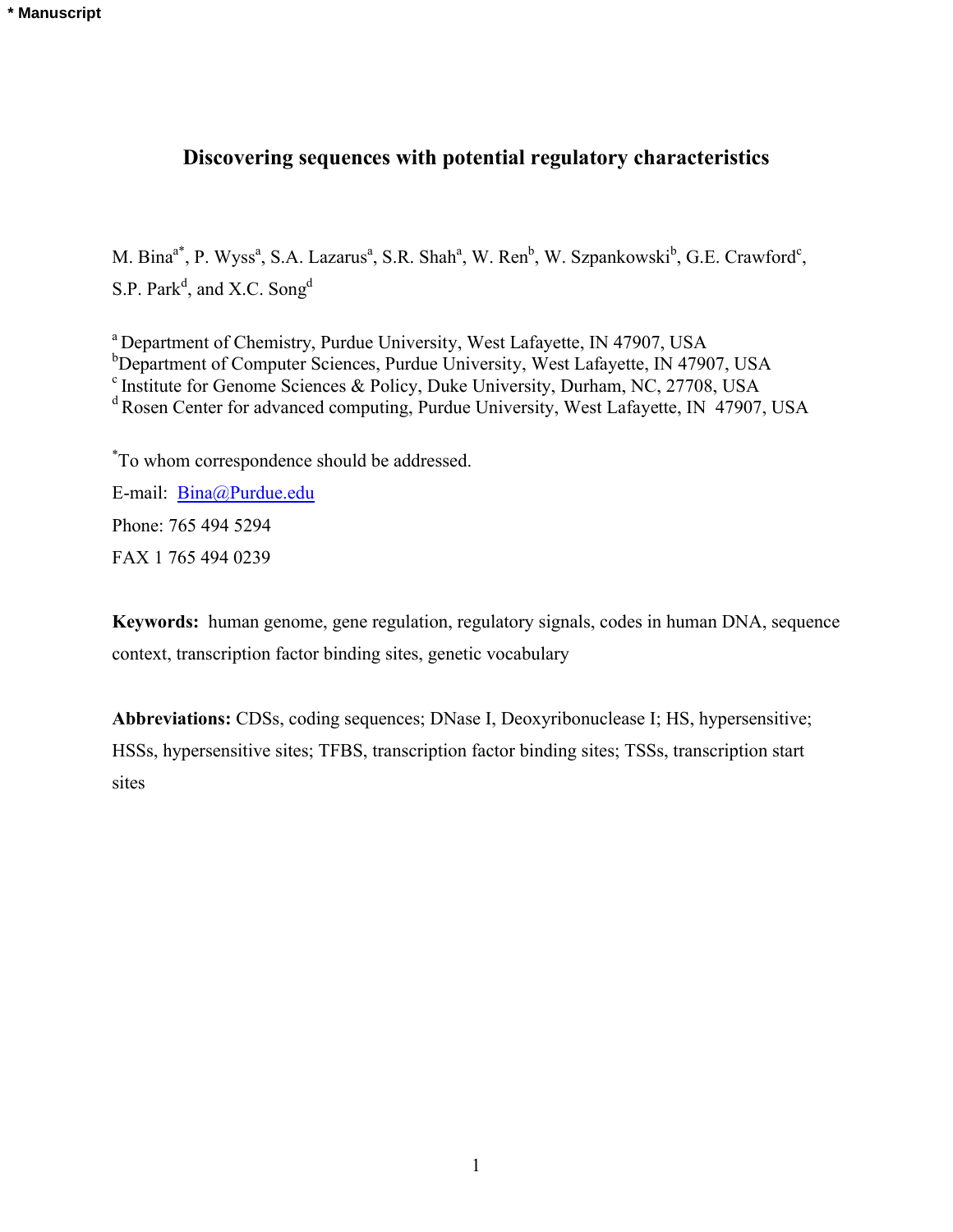#### **Abstract**

We developed a computational model to explore the hypothesis that regulatory instructions are context dependent and conveyed through specific 'codes' in human genomic DNA. We provide examples of correlation of computational predictions to reported mapped DNase I hypersensitive segments in the HOXA locus in human chromosome 7. The examples show that statistically significant 9-mers from promoter regions may occur in sequences near and upstream of transcription initiation sites, in intronic regions, and within intergenic regions. Additionally, a subset of 9-mers from coding sequences appears frequently, as clusters, in regulatory regions dispersed in noncoding regions in genomic DNA. The results suggest that the computational model has the potential of decoding regulatory instructions to discover candidate transcription factor binding sites and to discover candidate epigenetic signals that appear in both coding and regulatory regions of genes.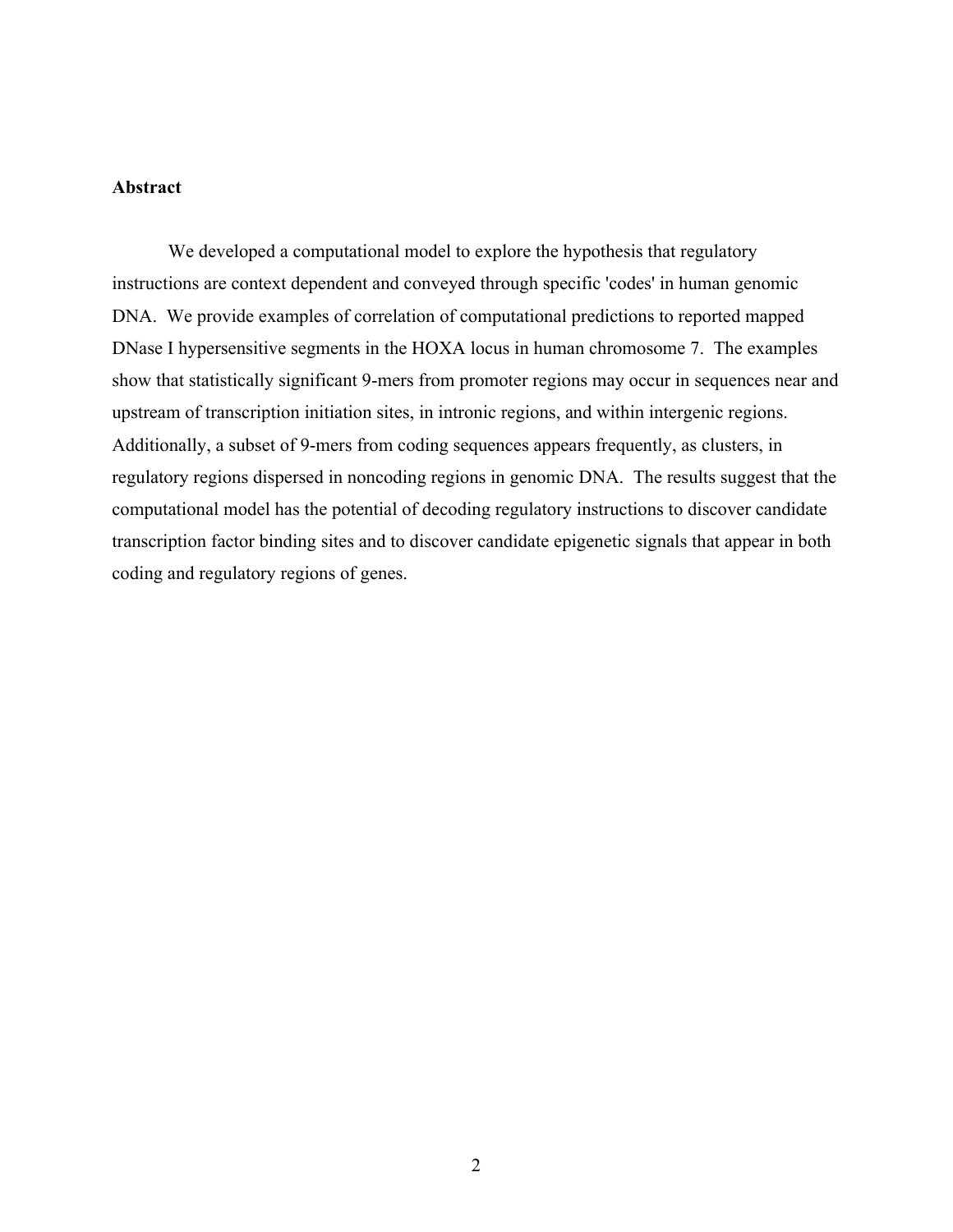#### **Introduction**

A relatively long history supports the idea that genomic DNA represents a text, or a language, and that the order and the location of 'words' in that text would define the genetic information [1; 2; 3]. In fact, the determination of the genomic DNA sequences has brought linguistic metaphors to new heights: referring to DNA as a language and to the human genome as the 'book of life' [1; 2]. Support for description of information in DNA as a text has emerged from the formulation of codons (words) for specifying the amino acid sequence of proteins [4; 5].

Regulatory signals are generally assumed to not occur in the coding regions of genes. However, a theoretical model proposes that in addition to coding for proteins, the exons of genes may include information for other biologically meaningful signals such as binding sites for regulators of transcription [6; 7].

*A priori* one could expect that regardless of their position in genomic DNA, regulatory signals may share common characteristics. For example, functional transcription factor binding sites have been localized not only near the beginning of genes but also in control regions within intronic sequences and in regulatory regions localized far upstream and far downstream of transcription start sites [8]. In addition to binding sites for transcription factors, regulatory segments might also include underlying signals for controlling other aspects of gene expression. For example, the arrangement of A-tracts in regulatory regions might provide signals for bending DNA to influence the three-dimensional architecture of the sequences in these regions of chromosomes [9]. Occurrences of CpG containing elements may provide epigenetic information and signals for methylation of DNA [10; 11].

Several high-throughput procedures have been developed for mapping the position of regulatory regions of genes. Localization of DNase I hypersensitive (HS) sites in chromatin has emerged as a powerful experimental tool for mapping the regulatory regions that are poised for activation of gene expression [12; 13; 14; 15]. This method has a long history and has withstood the test of extensive validations [14; 15].

Computational models have also aimed at predicting the position of regulatory regions in genomic DNA. These models are often based on specific hypotheses. Examples include the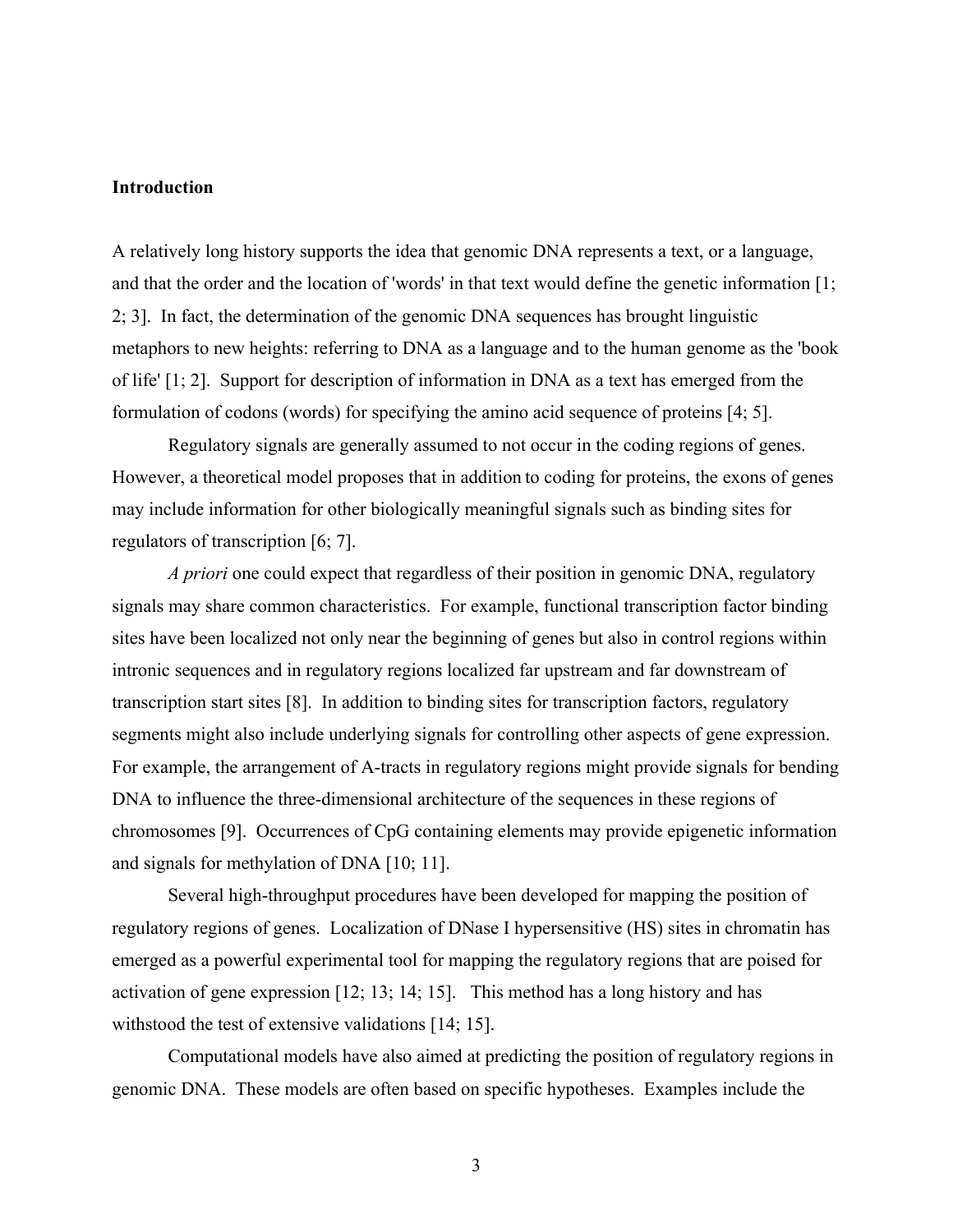hypothesis that clustering of transcription factor binding sites in a given region of genomic DNA reflects the presence of a regulatory segment: for example see [16; 17], reviewed in [18]. Another model is based on the hypothesis that functional regulatory sequences could be subject to evolutionary selection, leaving a signature that could be detected in alignments of genomic DNA sequences from several species: for example see [19; 20; 21].

Our hypothesis is that the human genome has evolved to produce a well-defined "language" for conveying regulatory information in the DNA. To explore this idea, previously we examined characteristics of 9-mers collected from proximal-promoters of protein-coding genes [22; 23]. Based on experimental data, we assumed that regulatory signals should occur frequently in regions preceding the TSSs. We chose 9-mers because they seemed to be a relatively "good" length for discovering the genomic context of regulatory signals including transcription factor binding sites [22]. We chose constant length DNA in order to reduce computational burden due to short sequences that appeared frequently in genomic DNA [22; 24]. The computational model assumes that complementary 9-mers are equivalent. This assumption is based on studies showing that TFBSs can exert control on gene expression irrespective of their orientation in DNA: for example see [25; 26; 27].

In this report, we present a computational model (weighted density plots) for identifying the genomic DNA regions that include statistically significant occurrences of 9-mers collected from promoter and coding regions of human genes. We find that, in these plots, specific peaks often correlate with experimentally mapped regulatory regions in genomic DNA.

# **Results**

## **Sampling of characteristics of 9-mers from human promoter and coding sequences**

We determined the frequency of occurrences of complementary 9-mers in three groups of human DNA: a set of promoters, defined with respect to the 5' end of ESTs [22]; coding regions in cDNAs obtained from GenBank [28]; and sequences corresponding to a draft of total genomic DNA [22]. The initial goal was to use 9-mers from CDSs as a control for 9-mers derived from the promoter regions. However, as detailed in subsequent sections, unexpectedly we found that a subset of 9-mers from CDSs also appeared frequently in the regulatory regions of genes.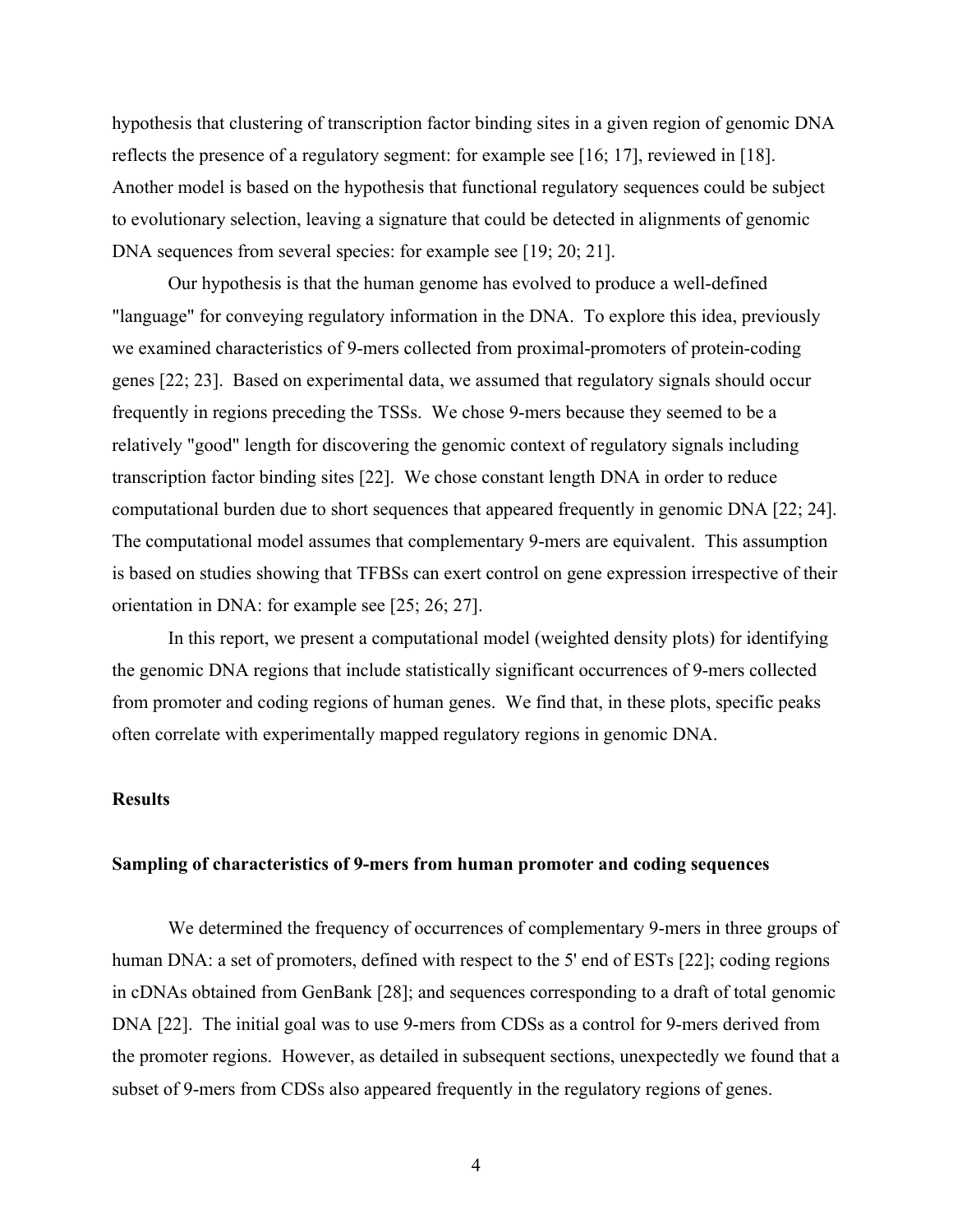Furthermore, previous methods for identifying over-represented n-mers for *de novo* pattern detection [29] have not addressed the problem of sequences that appear frequently in genomic DNA. To resolve this problem, we normalized the frequency of the 9-mers in promoter regions and in coding sequences with respect to their corresponding occurrences in total genomic DNA [22].

Ranking of frequencies provides a statistical measure of the relative abundance of 9-mers in promoters or CDSs, with respect to their corresponding occurrences in total genomic DNA. For example, in the statistical scheme, ranking of 1 corresponds to those 9-mers that appear equally in promoters and total genomic DNA. Thus, rankings greater that 1 statistically could be significant: a ranking of 3.08 had a p (or  $\beta$ ) value of about  $10^{-27}$ ; a ranking of 7 had a  $\beta$  value of about  $10^{-50}$  [22].

The computational model uses the collected 9-mers to produce weighted density plots to predict the position of potential regulatory signals in human genomic DNA. The program employs a specified window to scan the human genomic DNA. The program examines all possible 9-mers in each window and then finds their computed ranks. The program uses the ranks to determine a weighted sum. As the window slides along a genomic DNA, the weighted sums would produce intensity values at each nucleotide position.

In addition to ranks, we wished to apply specific criteria to distinguish the 9-mers that occurred preferentially in non-coding regions from those that appeared frequently in CDSs. Towards this goal, we created three types of density plots (Fig. 1). We constructed a plot (CDS\_Hits) to view the weighted density of matched of genomic DNA sequences with 9-mers collected from coding sequences. The ranking procedure excluded 9-mers that appeared frequently in genomic DNA. We imposed specific criteria (see discussion and methods) to construct a plot (Reg\_Signal Pred1) to display the weighted density of matches of genomic DNA sequences with 9-mers collected from the promoter regions of genes. Additional criteria (see methods) were imposed to construct a plot (Reg\_Signal Pred2) to distinguish the 9-mers with "high" non-coding context from those with a relatively high coding context. In that plot, intensities greater than one reflect normalized values of 9-mers that appear more frequently in promoters than in coding regions of genes.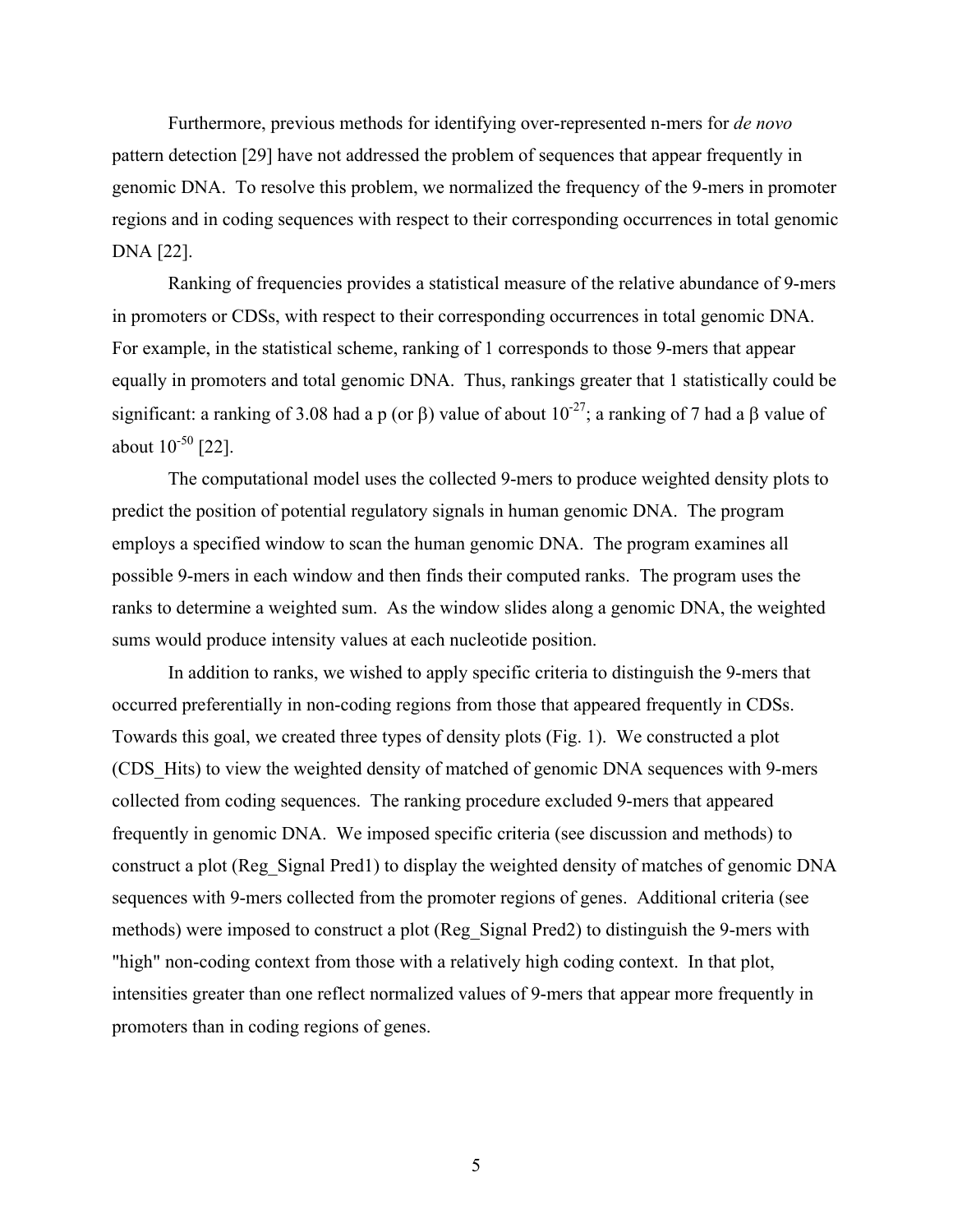#### **Analysis of the HOXA locus on human chromosome 7**

To evaluate the computational model, we analyzed several relatively long genomic DNA segments selected to include many genes. As an example, we highlight the results obtained for the HOXA cluster of genes on human chromosome 7. The cluster is relatively long and includes HOXA1, HOXA2, HOXA3, HOXA4, HOXA5, HOXA6, HOXA7, HOXA9, HOXA11, HOXA13, and EVX1 (Supplemental Fig. 1). We evaluate the intensities of predicted signals in the context of genomic positions of mapped DNase I HS segments [15; 30; 31].

Hypersensitivity to DNase I provides a relatively robust measure of the chromosomal regions that have an "open" chromatin structure [13]. A relatively large body of experimental data indicates that the DNase I HS segments in genomic DNA are either nucleosome-free or contain modified nucleosomal structures [10; 14]. Accessibility of these segments is thought to expose the control signals in the DNA, for recognition by the regulators of gene expression [14]. Evidence indicates that the results of high-throughput methods are likely to be accurate since the methods have correctly identified the HS segments mapped by conventional techniques [30].

 To compare the position of DNase I HS segments to the predictions of the computational model, we display the results in custom tracks in the genome browser at UCSC. Initially, we will qualitatively compare the position of the peaks in the density plots to the mapped HS segments: Fig. 1, tracks appearing under Duke/NHGRI DNase I-hypersensitivity and under UW/Regulome QCP DNase I Sensitivity [15]. A subsequent section provides statistical evidence for the correlations.

Supplemental Fig. 1 gives an overview of the position of HS segments and the organization of the genes in the HOXA locus. We analyzed the entire locus, using a sliding window of 30 bp. Results show that peaks in the weighted density plots are primarily localized within the gene-rich segments (Supplemental Fig. 1). In the custom tracks, intensity of peaks is displayed as pixilated bars, in order to produce condensed plots (for example, see Fig. 1). Fig. 2 shows an example of full-display of density plots with respect to landmarks including potential TFBSs.

Fig. 1 shows an expanded view of the genomic DNA region that includes HOXA1. Three custom tracks display the predictions. The displayed predictions provide typical results showing that statistically ranked 9-mers from promoter regions may appear as clusters in the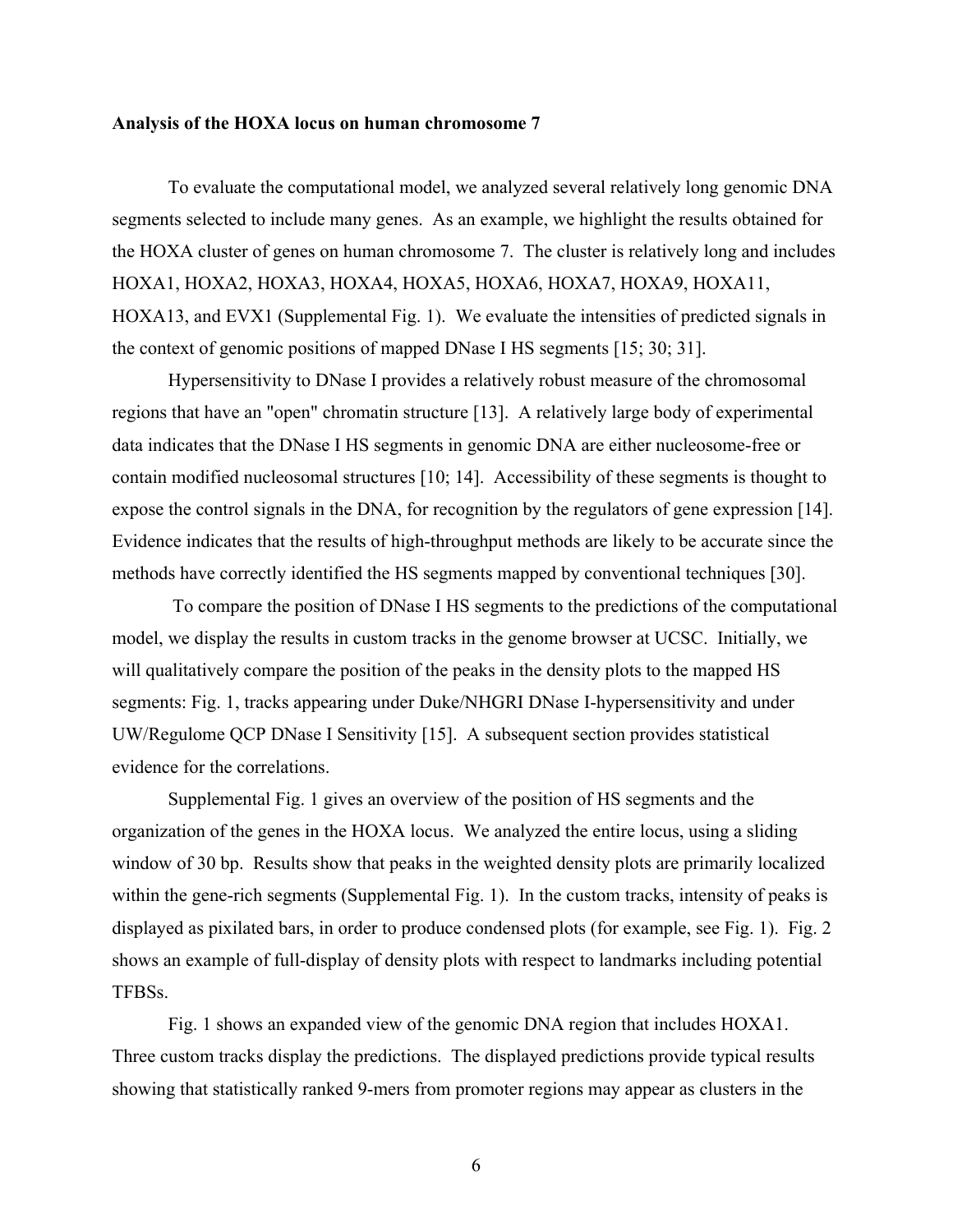vicinity of transcription start sites and in sequences further upstream (Fig. 1, track labeled Reg\_Signal Pred1). Predictions also provide typical results showing that statistically ranked 9 mers from CDSs appear to cluster not only in exonic regions but also in non-coding sequences: in that example, upstream of TSSs of HOXA1 (Fig. 1, track labeled CDS\_Hits).

 A comparison of the tracks shown in Fig. 1 reveals correspondence of the positions of predicted regulatory signals to the experimentally determined DNase I HS segments that include the 5' end of HOXA1. Also, there is a correspondence between predicted regulatory signals in a region upstream of the transcription start site (~3700 bp) and HS segments in chromatin isolated from several cell lines (Fig. 1, tracks labeled GM069, CD4, HeLa, and CaCO<sub>2</sub>). Fig. 1 shows that the mapped DNase I HS segments may include the transcribed untranslated region and the coding region of a gene.

Supporting information gives additional examples of correlation of predicted regulatory signals within DNase I HS segments in both coding and noncoding regions of genes in the HOXA locus: HOXA2 (Supplemental Fig. 2); HOXA3 (Supplemental Fig. 3); HOXA4 (Supplemental Fig. 4); HOXA5 (Supplemental Fig. 5); HOXA6 (Supplemental Fig. 6); HOXA7 (Supplemental Fig. 7); HOXA9 (Supplemental Fig. 8); HOXA10 (Supplemental Fig. 9); HOXA11 (Supplemental Fig. 10); HOXA13 (Supplemental Fig. 11); and EVX1 (Supplemental Fig. 12).

For example, the plot of the HOXA5 region shows that a cluster of 9-mers from promoter regions occurs downstream of the gene  $(\sim 2000 \text{ bp})$ , in a region that includes several mapped DNase I HSSs (Supplemental Fig. 5). This noncoding segment also encompasses many clusters of 9-mers from coding sequences (Supplemental Fig. 5, compare the track-labeled CDS\_Hits with the tracks labeled DNase GM069 and DNase CD4). The plot of a region that includes HOXA7 provides another example of occurrences of 9-mers collected from coding sequences in a DNase I HS segment localized upstream of a gene (Supplemental Fig. 7).

Inspection of the plots also provides examples of regions that do not include sequences with potential regulatory and/or CDS characteristics. This can be seen in the overview plot that includes the predictions for the entire HOXA locus. The plot shows that predicted regulatory signals occur very sporadically in segments beyond the gene-rich regions in the locus (Supplemental Fig. 1).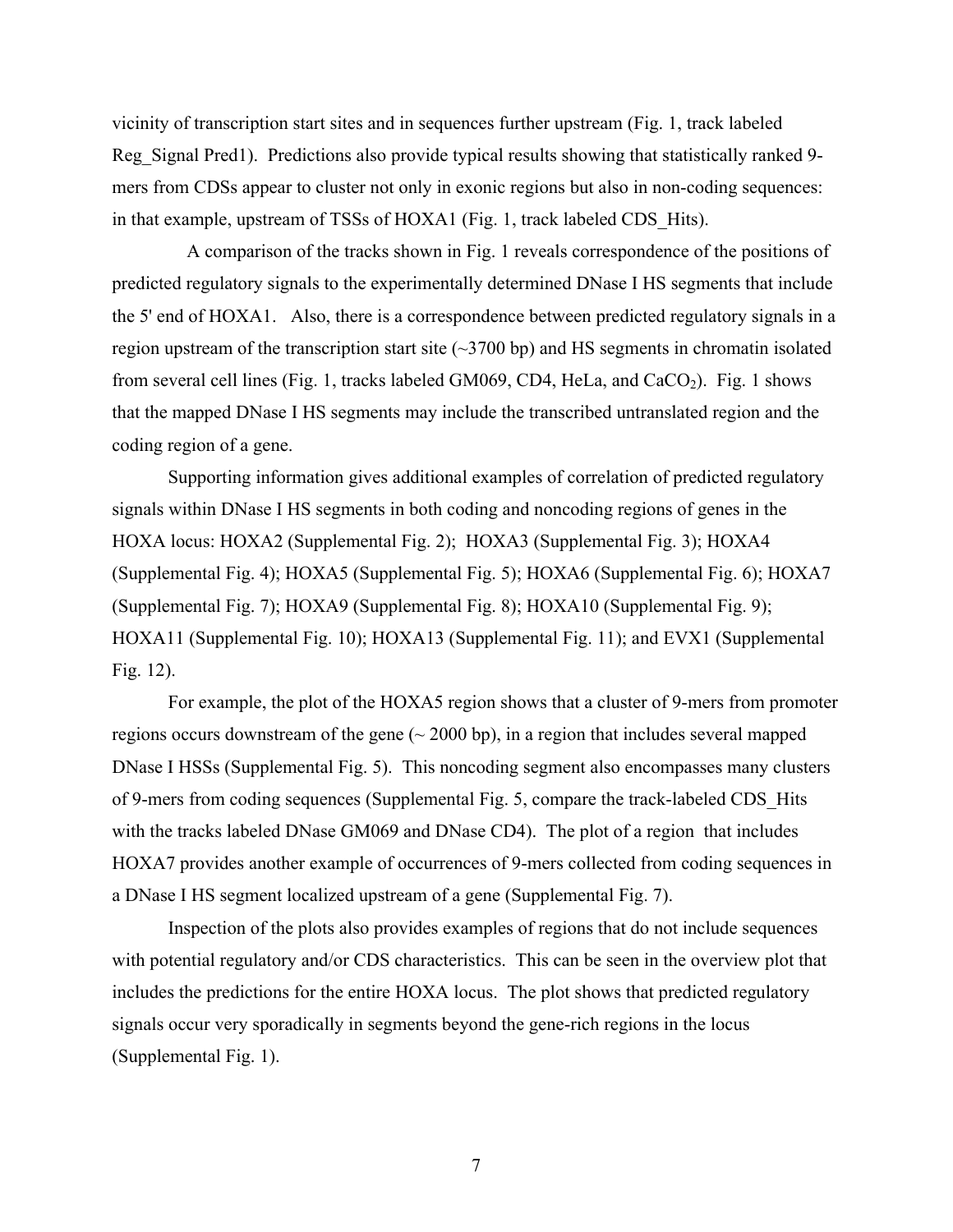#### **Examples of complete "words" and "sentences" with complex lexical features**

We imagined that 9-mers collected from promoter regions may include the symbolic features that impart the characteristics as well as the context of the regulatory signals in genomic DNA [22]. Natural-language and transcribed speech are prime examples of sequential symbolic data that are context dependent [32]. Emerging linguistic models also support important roles that sequence context could play in the selection of transcription factors that regulate gene expression [23; 33]. Furthermore, linguistic paradigms imply that a comprehensive vocabulary could help with capturing syntactic and contextual features of clauses and sentences that describe the regulatory information in genomic DNA, for examples see [22; 32].

To detect syntactic and contextual features, the algorithm for the density plots was designed to reflect two parameters: the computed statistical rank of each 9-mer in the sliding window and occurrences that map to overlapping positions. Consequently, both the rank and overlapping occurrences of 9-mers contribute to the intensity of the signal observed at each nucleotide position in the genomic DNA.

*A priori*, we expected three scenarios: (1) statistically significant 9-mers might include a complete "word"; (2) a short segment containing several overlapping 9-mers might correspond to composite "words" or "words" that were longer than 9 base-pairs; and (3) extensive overlapping occurrences might define "clause" and "sentences"; i.e. regulatory modules and possibly regulatory regions [22].

Since TFBSs are the most notable examples of regulatory words in genomic DNA, a previous study has examined whether isolated 9-mers include binding sites for known transcription factors [22]. Within a subset of the highly ranked 9-mers, the study identified binding sites for several known transcription factor families including CREB, ETS, EGR-1, SP1, KLF, MAZ, HIF-1, and STATs [22].

Similarly, we find that in some cases, peaks in the density plots correspond to potential TFBSs. For example, Fig. 2 provides an expanded view of density plots obtained for a 630 bp segment localized downstream of HOXA13 and far upstream of HOXA11 (the boxed region in Supplemental Fig. 11). The shown segment includes four potential TFBs: a site for members of the ETS family, a site for the SP1 family, a site for the NF- $\kappa$ B/Rel family, and a site for the CREB/ATF family (Fig. 2). We find a good correspondence of the position of the CREB/ATF site to a peak in the plot of 9-mers derived from promoter regions (supplemental Fig. 13, the blue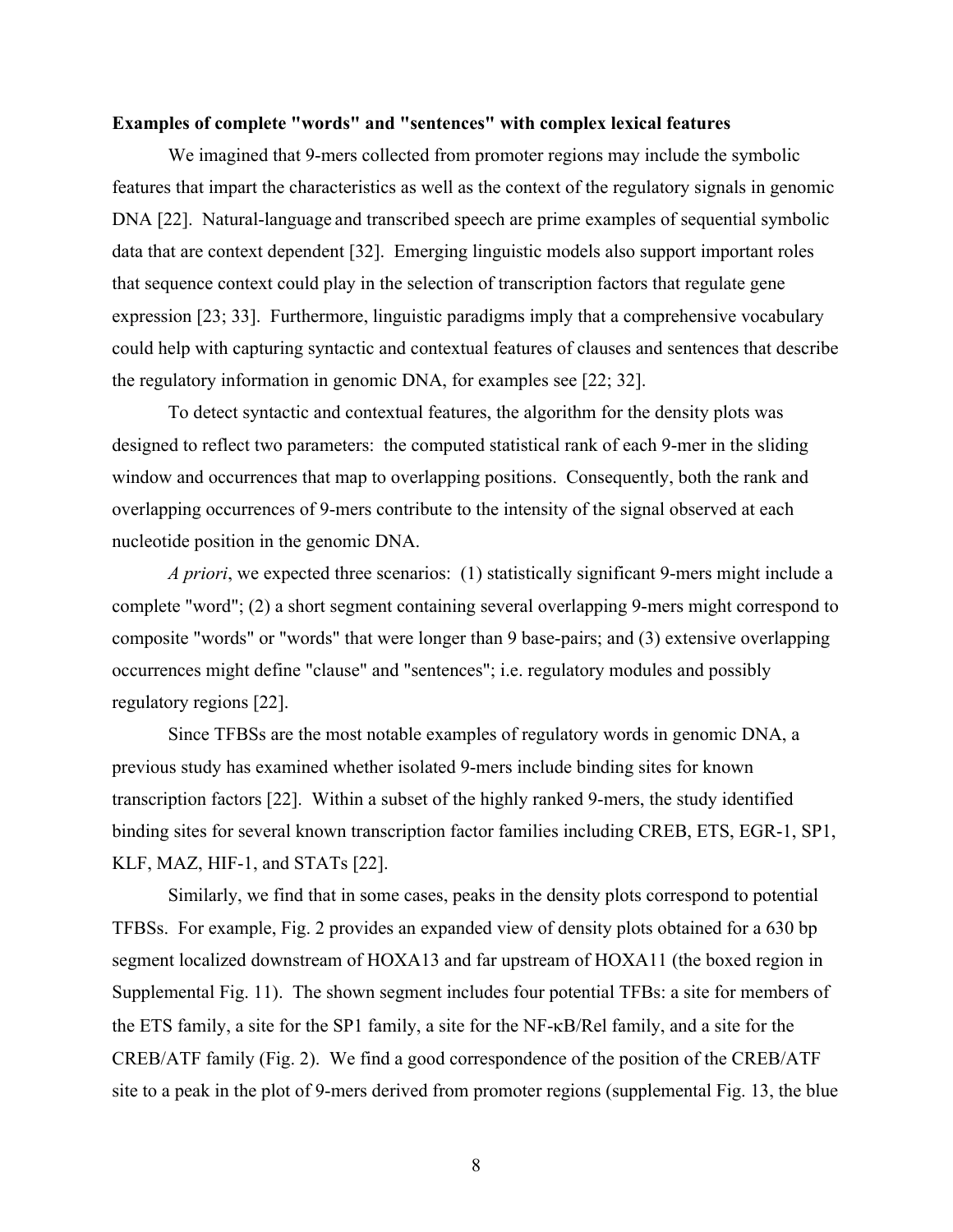plot). This site falls within a conserved TFBS (Supplemental Fig. 13, the tracks labeled TFBS conserved and conservation). We also find a good correspondence of the position of the SP1 site to a peak in the plot of 9-mers derived from promoter regions (Supplemental Fig. 14, the blue and the red plots). The SP1 site is not within but near a relatively conserved region. The ETS site falls between the tail-end of a broad peak in the density plot and a region that is conserved in human, chimp, rhesus, rabbit, dog, and cow DNA but not in the sequences of other species (Supplemental Fig. 15).

Supplemental Fig. 16 provides another example of density plots that include frequent occurrences of high-ranking 9-mers from promoter regions (Reg\_Signal Pred 1, the blue plot) and numerous occurrences of high-ranking 9-mers from coding sequences (CDS\_Hits, the green plot). The figure displays a region that includes the TSS of HOXA1 and sequences further upstream. Within the expanded density plot of Reg\_Signal Pred 1 and Reg\_Signal Pred 2, we observe several well-resolved peaks (labeled 1-11).

The position of three peaks correlates with potential TFBSs: MAZ (peaks 3 and 11); AP2 (peak 7). Three peaks fall within highly conserved sequences (peaks 1, 9, and 11). There are also peaks that correlate with sequences that are loosely conserved (examine peaks 2, 3, 4, 6, 10 with respect to the tracks that appear under MSA, Consensus Constrained Elements, created by the ENCODE project). Overall, the plots include many examples of predicted signals that correlate with sequences conserved in primates but not in other species. For example, supplemental Fig. 17 shows two predicted regulatory signals in a region far downstream of HOXA1. The sequence in this region appears to be conserved in human, chimp, and rhesus DNA but not in other species. One of the predicted signals encompasses a potential site for binding E2F and related proteins.

Generally, it is difficult to create a non-redundant, complete, and accurate list of known transcription factor binding sites for testing computational models. The TRANSFAC database is not suitable for that purpose because it includes numerous redundant entries. To resolve this problem, we compiled a non-redundant list. However, we found that as expected, short or poorly defined binding sites appeared frequently in genomic DNA. Removing these sites from the list would create datasets producing false-negatives. The challenge represents a recurrent and unresolved problem for localization of TFBSs [29]. Nonetheless, positive correlations validate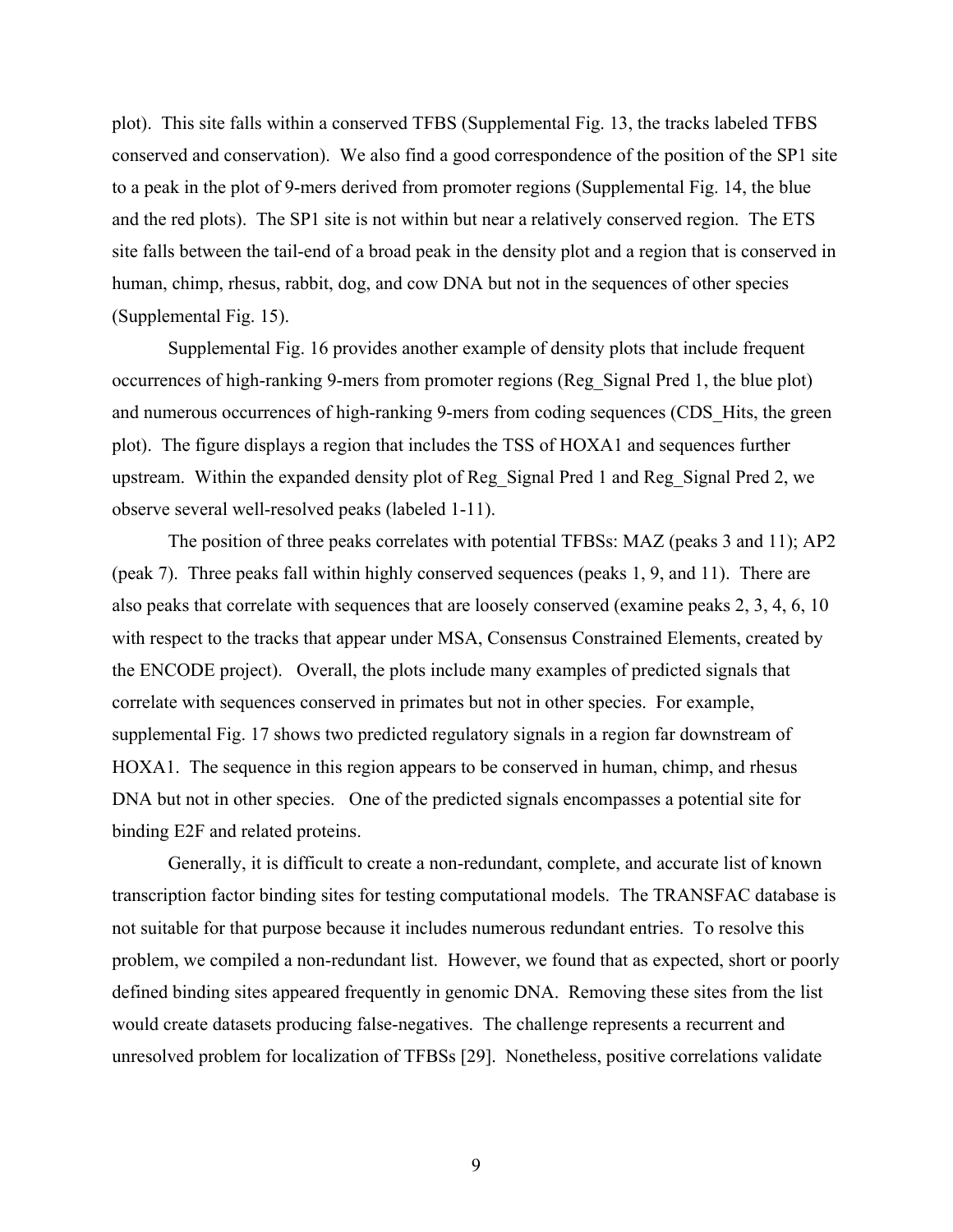the predictive potential of our approach. Furthermore, predictions that do not include a known binding site may reflect regulatory signals currently unknown.

If statistically significant 9-mers represent words describing regulatory signals (i.e. TFBSs), we could expect to find instances in which overlapping 9-mers would produce sentences and clauses consisting of regulatory instructions in the genomic DNA. To explore this idea, we scanned the density plots of HOXA locus to find high intensity peaks that spanned a stretch of DNA sequence. To enhance the statistical significance of the findings, we imposed the criterion that the signal intensity should be greater than 2 (Supplemental Tables 1, 2, and 3). For 9-mers derived from promoter regions (Reg\_Predict 1), we found nearly 275 instances of peaks produced from overlapping 9-mers (Supplemental Table 1). A number of the overlaps created segments consisting of 30 or more nucleotides. The longest overlapping run (44 bp) appeared in the genomic region corresponding to an intron in the long transcript of HOXA13.

The number of overlapping runs increased when we reduced the threshold intensity to 1. Three histograms display the frequency of length distributions for that threshold. For Reg Pred1, the length of overlaps reached nearly 75 base pairs. The most frequent runs were about 23 base pairs and appeared both within and outside the mapped HS segments (Supplemental Fig 18). For Reg\_Pred2, promoter 9-mers that were ranked with respect to both genomic DNA and CDSs, we obtained a somewhat skewed distribution for runs that appeared outside and within HS segments (Supplemental Fig 19). As expected, for CDS\_Hits, we obtained relatively long segments produced from overlapping 9-mers in the exonic regions (Supplemental Fig. 20). The histogram indicates that a small fraction of coding sequences appear in HS segments in chromatin (Supplemental Fig. 20).

 We have attempted to examine whether we could extract contextual features, from regions that contain runs of overlapping 9-mers. Supplemental Fig. 21 provides an example. This example displays a close-up view of density plots of a region within an intron of HOXA13. To determine contextual features of that segment, we interrogated our database [34] to identify the promoter sequences that included the 9-mers that appeared in HOXA13 intron. From the output of the queries, we selected genes that exert control on gene expression. Table 1 summarizes the results. Close inspection of the list reveals that a significant fraction of the genes falls into two categories: genes that function in chromatin remodeling and epigenetic control (i.e. HDAC1, HDAC3, HDAC6, HDAC11, EZH2, SIRT1, SIRT3, SUV39H2, CITED1, CITED2, SMARCD3,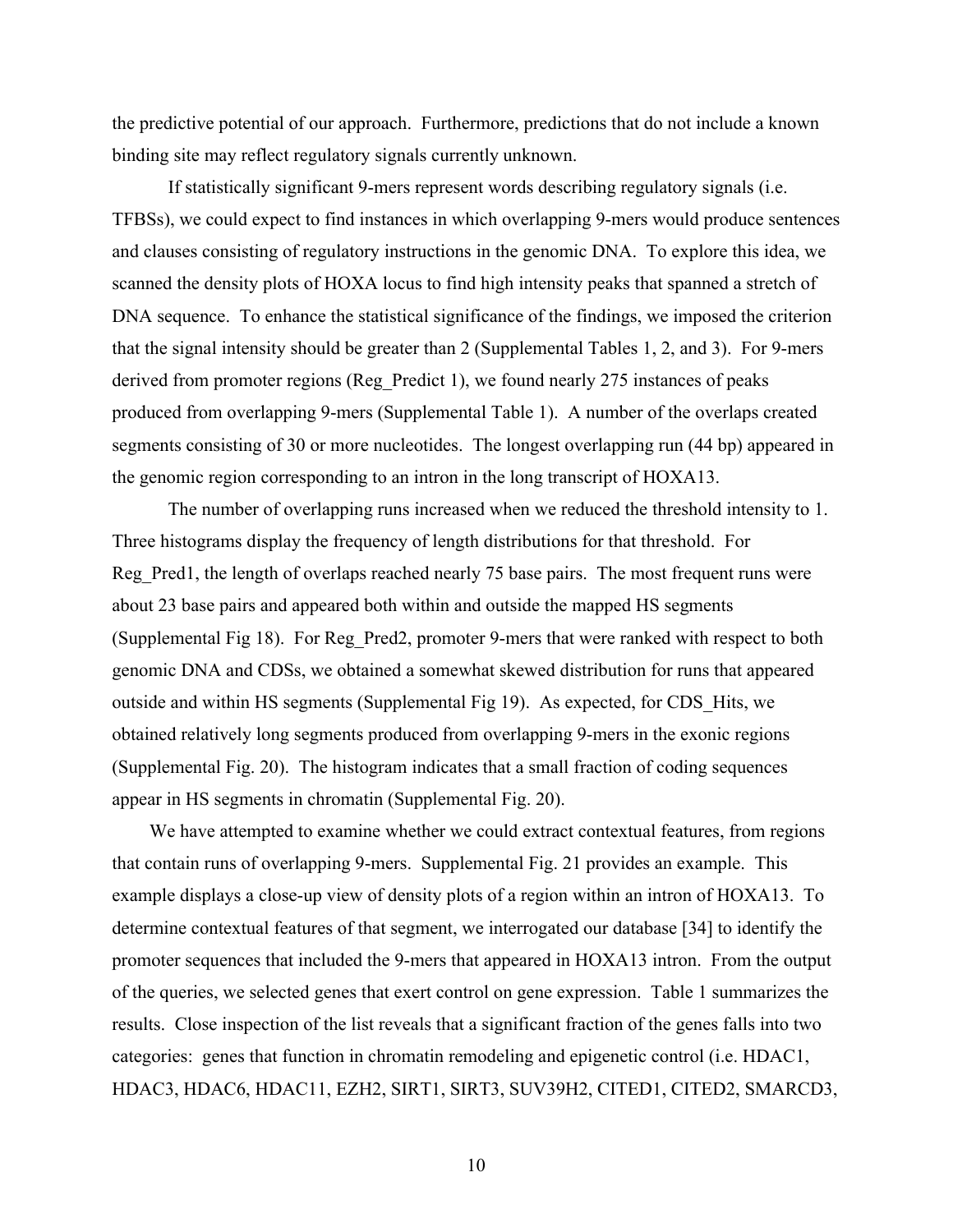and DNMT3L); and genes for transcription factors that regulate gene expression during development (i.e. PAX6, PITX1, PITX3, OTX1, HOXC13, POU2F2, LHX4, MEIS2, GATA1, GATA3, HES2, HES6, HEYL, SOX9, SOX10, MEF2B, KLF5, NEUROD3, RARA, NR1H3, and NR2F1). From that listing, we predict that the segment in the intron of HOXA13 includes overlapping regulatory words (*cis*-elements) that function in the networks that exert control on both development and chromatin remodeling. Note that listings of this type are often created to identify genes that might be co-regulated through specific *cis*-elements in promoter regions of genes, for example see [35]. We propose that such elements also occur in regions distal to TSSs and represent components of a genetic vocabulary that is context dependent.

## **Statistical evaluation**

To evaluate the hypothesis that the predicted regulatory signals occur preferentially in DNase I HS segments, we tested a null hypothesis proposing that the predictions are distributed randomly in genomic DNA. The null-hypothesis can be rejected if the evaluations reveal an improbable number of predicted signals in the HS segments, with a significance level of 0.01. The p-values for all tests were less than  $10^{-24}$ .

In the evaluations, we defined the number of hits as the number of genomic positions at which signal intensity is greater than a specified value (threshold or cutoff). From a total number of observed hits (h), in a human genomic DNA of length N, we calculated the probability that k hits from the population would randomly occur in HS segments without replacement. We determined the number of hits, in the HOXA locus, as a function of cutoff values chosen with respect to the baselines (zero) in the density plots. The goal is to determine whether we observe a trend in the statistical evaluations. In the density plots, signal intensities are in arbitrary units and are obtained from the displayed predictions. In plots of the HOXA locus, the intensities vary: between 0 and 7, for Reg\_pred1; between 0-10, for CDS\_Hits; and between 0 and 7, for Reg\_pred2. We noted that the HS segments (obtained for various cell types [30]) mapped to overlapping positions. To eliminate redundancy, we removed the overlaps computationally to create the data set used for statistical evaluations.

At a relatively low cutoff intensity (0.5 above the baseline), we found that 56% of the hits obtained for Reg\_Pred1 are localized in the mapped HS segments (Fig. 3). The percentage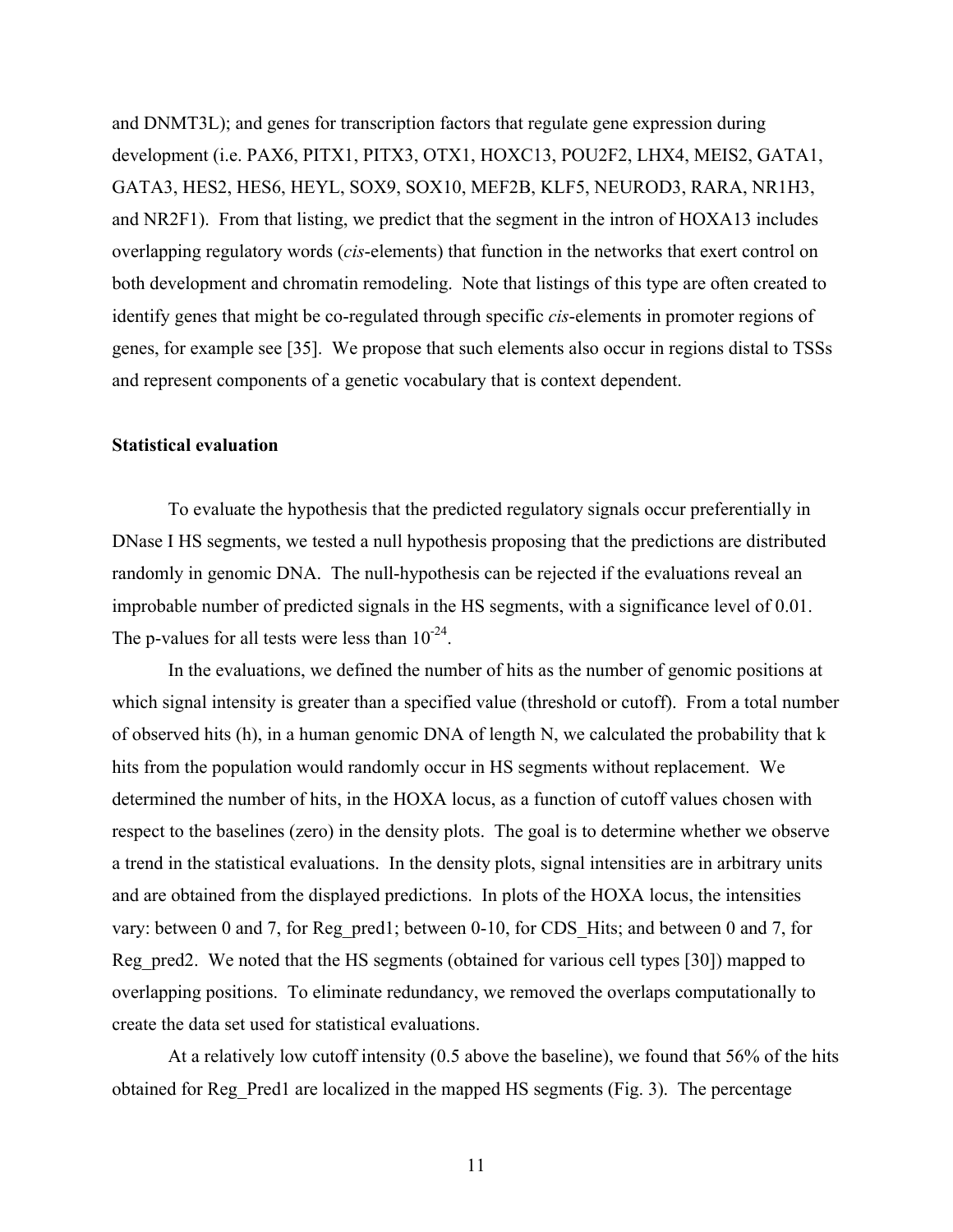increases at cutoff values greater than 2 and reaches a plateau at about 75%. Statistical evaluations reject the null hypothesis when the number of hits in HS segments exceeds 20-25% (Fig. 3).

 Similarly, at a relatively low cutoff (0.5), a significant fraction (about 53%) of the hits obtained for Reg\_Pred2 occurred in the mapped HS segments (Fig. 3). This fraction steadily increased at higher cutoff values. Statistical evaluations reject the null hypothesis when the number of hits in HS segments exceeds 19-26% (Fig. 3).

If we choose 0.5 for cutoff intensity, we find that 26.3% of the CDS\_Hits occur in the HS segments. The null hypothesis can be rejected if the number is greater than 19.3%. If we choose 2 for cutoff intensity, selecting for 9-mers that occur relatively infrequently in total genomic DNA, we find that nearly 67% of the hits occur in HS segments; 19.7% would reject the null hypothesis. The fraction of CDS Hits in HS segments reaches nearly 75% at intensity cutoffs greater than 3.

# **Discussion**

While protein coding sequences account for a relatively small fraction of human genomic DNA [3], as much as a third of the genome, a remarkable one billion base pairs, might correspond to regions that control chromosome replication, condensation, pairing, and segregation, and gene expression [8]. Furthermore, the prediction is that the human genome must contain vast amounts of *cis*-regulatory elements to direct the developmental, spatial, and temporal patterns of gene expression [36]. However, the context and the characteristics of sequences that regulate expression of human genes remain largely unknown.

We hypothesized that as the coding information, specific vocabulary might encode the regulatory information in genomic DNA. This idea is supported by studies showing that 9-mers and 8-mers from promoter regions of human genes are enriched in recognition sites for transcription factors that play central roles in various aspects of regulatory mechanisms [22; 37; 38]. Furthermore, in exploratory experiments, we noted that the occurrences of 9-mers collected from promoter regions created a regulatory module in a region far upstream of the transcription start site of the human NF-IL6 gene [23]. This module was conserved in human and chimp DNA but corresponded to a deletion in rat DNA [23].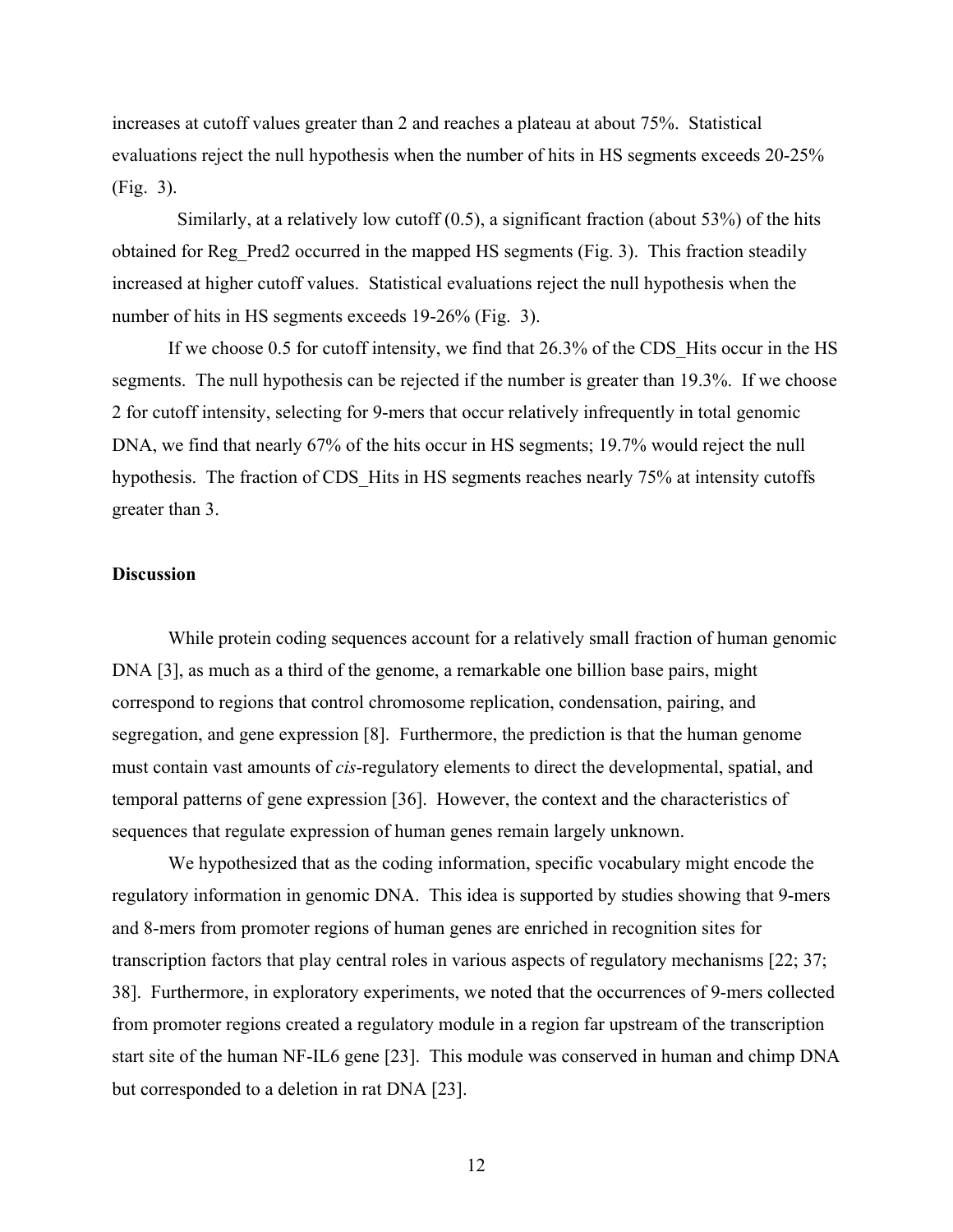Weighted density plots revealed that in relatively long genomic DNA segments, 9-mers from promoter regions occurred not only near TSSs but also upstream of transcription start sites, in intronic regions, and within intergenic regions (see for example Fig. 1, Fig. 2, and Supplemental Fig. 3-12). An earlier study imposed very stringent filtering criteria to detect signals superimposed on relatively noisy background [22]. Additional data evaluations showed that the background noise was, in part, due to CpG-rich 9-mers that occurred both in promoter and in coding regions of genes.

Therefore, we closely inspected the occurrences of 9-mers collected from CDSs in relatively long genomic DNA segments. Weighted density plots of CDS 9-mers (CDS\_Hits) unraveled a complex and unexpected picture. Initially, as expected, we found that statistically significant 9-mers collected from CDSs occurred in exons. However, we found that these 9-mers also frequently appeared as clusters, in noncoding regions: near promoter regions; upstream of transcription start sites; in intronic regions; and within intergenic regions (see for example Fig. 1, and Supplemental Fig. 2-12). The results imply that DNA-sequence-based regulatory mechanisms are more complex than currently presumed.

In attempts to uncouple overlapping regulatory signals, we examined the occurrences of various 9-mers in genomic DNA in context of three types of density plots: Reg\_Signal Pred1, CDS\_Hits, and Reg\_Signal Pred2. To construct Reg\_Signal Pred1, we imposed the following constraints: the rank of 9-mers from promoter regions should be greater than 2; the corresponding rank of these 9-mers in CDSs should be less than 5; and the ratio of the rank of a promoter 9-mer with respect to its corresponding rank in CDS should be greater than 2. Using these criteria, in the density plots we obtained relatively well-defined signals that were distinguishable from the signals observed in CDS. Hits (for example compare the blue plot and the green plot in Fig. 2 and supplemental Fig. 13-17). To take the filtering criteria a step further, we created another set of plots (named Reg\_Signal Pred2). The signal intensity in these plots reflected whether the 9-mers were found more frequently in promoters or in CDSs (for example see the red plot in Fig. 2 and supplemental Fig. 13-17). In Reg. Signal Pred2, signal intensities greater than one defined genomic regions that were enriched in 9-mers found more frequently in promoters than in coding regions of genes.

Importantly, the filtering criteria facilitated investigating whether the peaks in the regulatory signal predictions corresponded to TFBSs. In some cases, we observed clear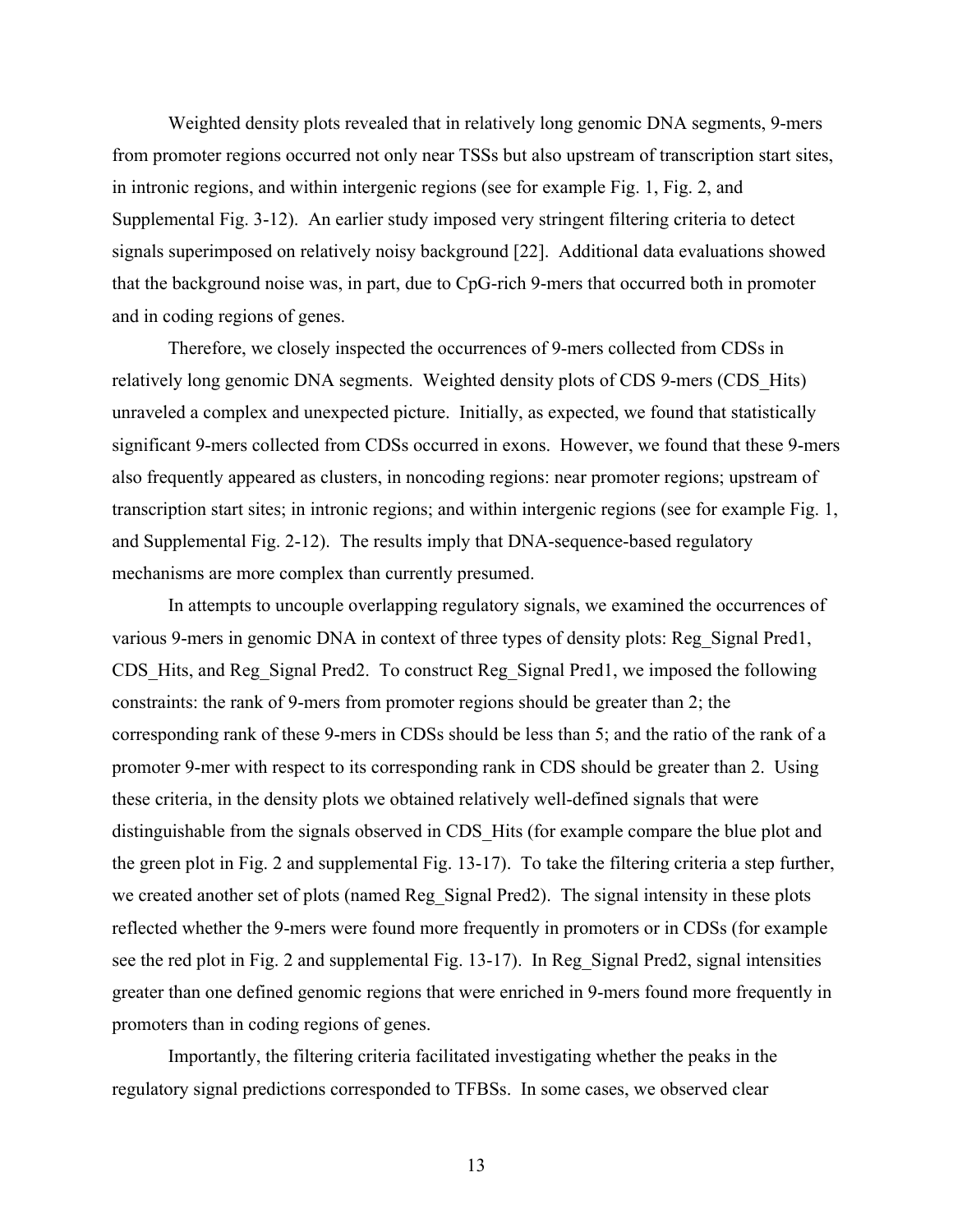correspondence to potential TFBSs (see for example Fig. 2, and supplemental Fig. 13 and 14). We speculate that in the other cases, the peaks define TFBSs that currently might be unknown.

We inspected the sequences within several mapped regulatory segments to determine whether our predictions correlated with highly conserved regions in genomic DNA. There is ample evidence that supports the hypothesis that conserved noncoding regions may include transcription factor binding sites, see for example [20; 23; 39]. Furthermore, multi-species analyses have discovered numerous regulator regions and enhancers of gene expression (see for example [21]. However, while powerful, conservation-based predictions might miss regulatory information that could be species-specific. In fact, accelerated evolution of conserved noncoding sequences may produce traits that distinguish humans from other species [40; 41].

We find that while the predicted regulatory signals occasionally appear in conserved sequences (see for example supplemental Fig. 13 and 16), in most cases the signals primarily correlate with sequences conserved in primates. In predicted regulatory signals, we found one example of a sequence that appeared in chimp and rhesus but not in human DNA (Supplemental Fig. 14, the underlined G near the potential SP1 site). The finding appeared intriguing, in light of intensive efforts directed at identifying differences in the genomic sequences of primates to obtain clues about the molecular basis of speciation [41; 42].

The idea of context dependence of regulatory signals can be extended to include overlapping sequences that might create composite and complex regulatory instructions. We imagine that long runs of sequences, produced from overlapping 9-mers, might correspond to combination of regulatory "vocabulary" with which complex instructions are written in genomic DNA. For examples, in intron of HOXA13, overlapping 9-mers produced a relatively broad peak in plots of regulatory signal predictions (Supplemental Fig. 21). Analyses of these 9-mers revealed that they were derived, in part, from promoter regions of genes with functions ranging from modulation of gene expression to chromatin remodeling and epigenetic gene silencing (Table 1 and Supplemental Table 4).

From the results of the analyses, we deduce that superimposed on signals defining TFBSs, the regulatory segments of human genes contain specific CpG-containing sequences that also occur in the coding regions of genes. The results indicate that the phenomenon is widespread and includes not only sequences in promoter regions but also regulatory regions that are distal to TSSs (see for example Fig. 2). The finding that specific CpG-rich sequences appear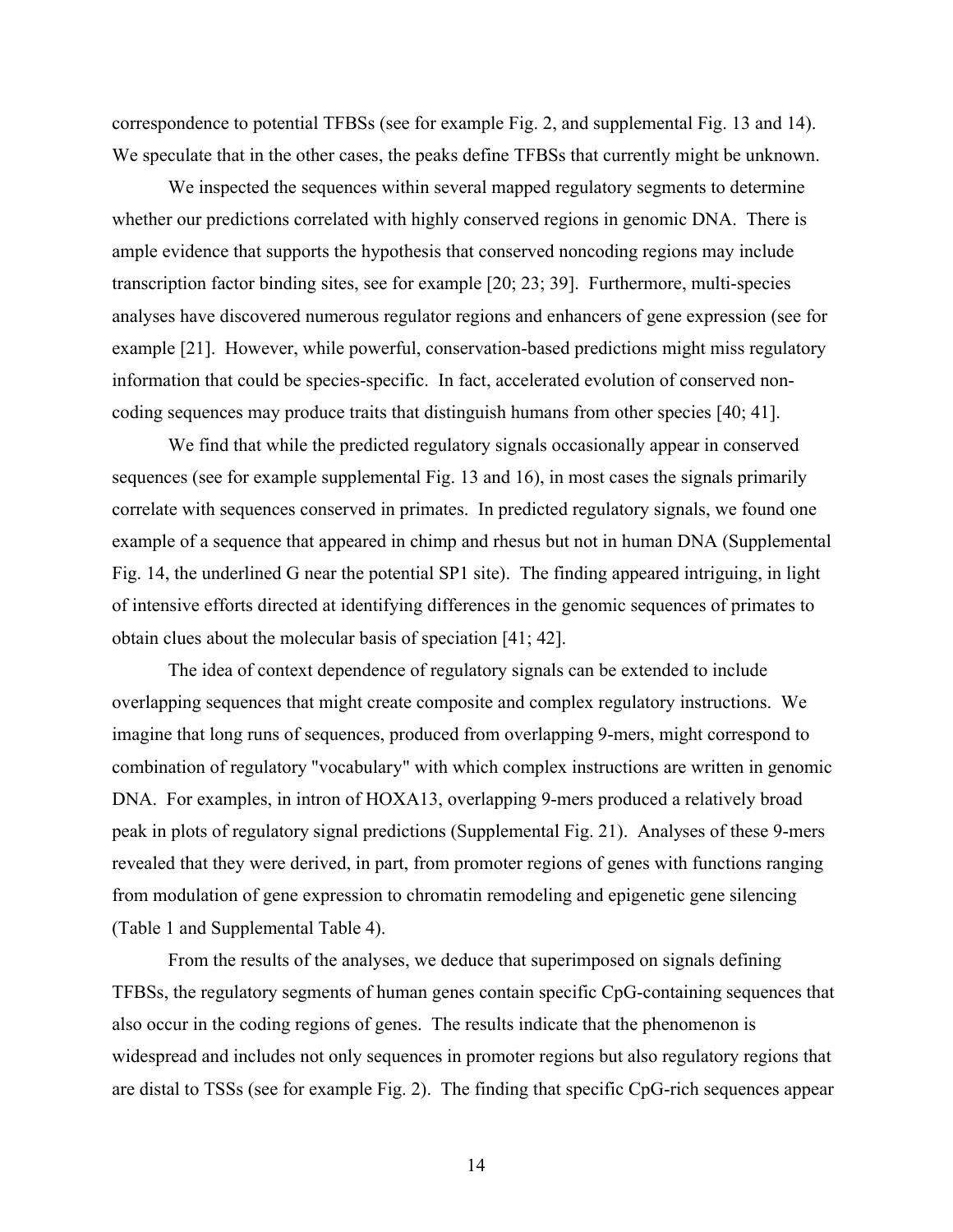in both CDSs and non-coding regulatory regions suggests that there is an interconnection among the epigenetic signals that regulate the expression of human genes. Overall, we are tempted to conclude that our computational model has the potential of decoding regulatory instructions to discover sequences that interact with transcription factors and to discover epigenetic signals in both coding and regulatory regions of genes.

#### **Materials and Methods**

## **Sequences**

The sequence of HOXA locus was from GenBank (built hg\_17). It was retrieved from the genome browser at UCSC. For testing the null hypothesis, we obtained the coordinates of HS segments from Xi et al. [30].

For human promoters  $(-500 \text{ to } +50)$ , we retrieved the sequences derived from alignments of full-length cDNAs with respect to a draft of human genomic DNA [43]. From the retrieved promoter sequences, we removed those that were incomplete: i.e. sequences that contained N and other IUPAC ambiguity codes, instead of specific nucleotides. From the set, we also removed sequences that appeared to be redundant. For coding sequences, we extracted the region annotated as CDS in RefSeq files from GenBank [28]. We obtained total genomic DNA from the genome browser at UCSC [22]. For data collection, we created a database in MySQL [44].

#### **Determination of rankings**

We computed the ranking of the 9-mers in the datasets with respect to their frequencies in promoter sequences (Ei), coding regions (Di), and total human genomic DNA (Gi). Subsequently, the frequencies were normalized to obtain:

*Ei* / *E*; *Di* / *D*; *Gi* / *G* (where,  $E = \sum E_i$ ;  $D = \sum Di$ ;  $G = \sum Gi$ )

For promoter context, the ranking of the 9-mer of type i is:  $R_{(pc)i} = GEi/EGi$ .

For CDS context, the ranking of the 9-mer of type i is:  $R_{(d)i} = GDi / DGi$ .

The rankings provided probability thresholds  $(\beta$  values) using the principle of large deviations, as previously described [22]. Briefly, in a typical case, probability achieves its largest value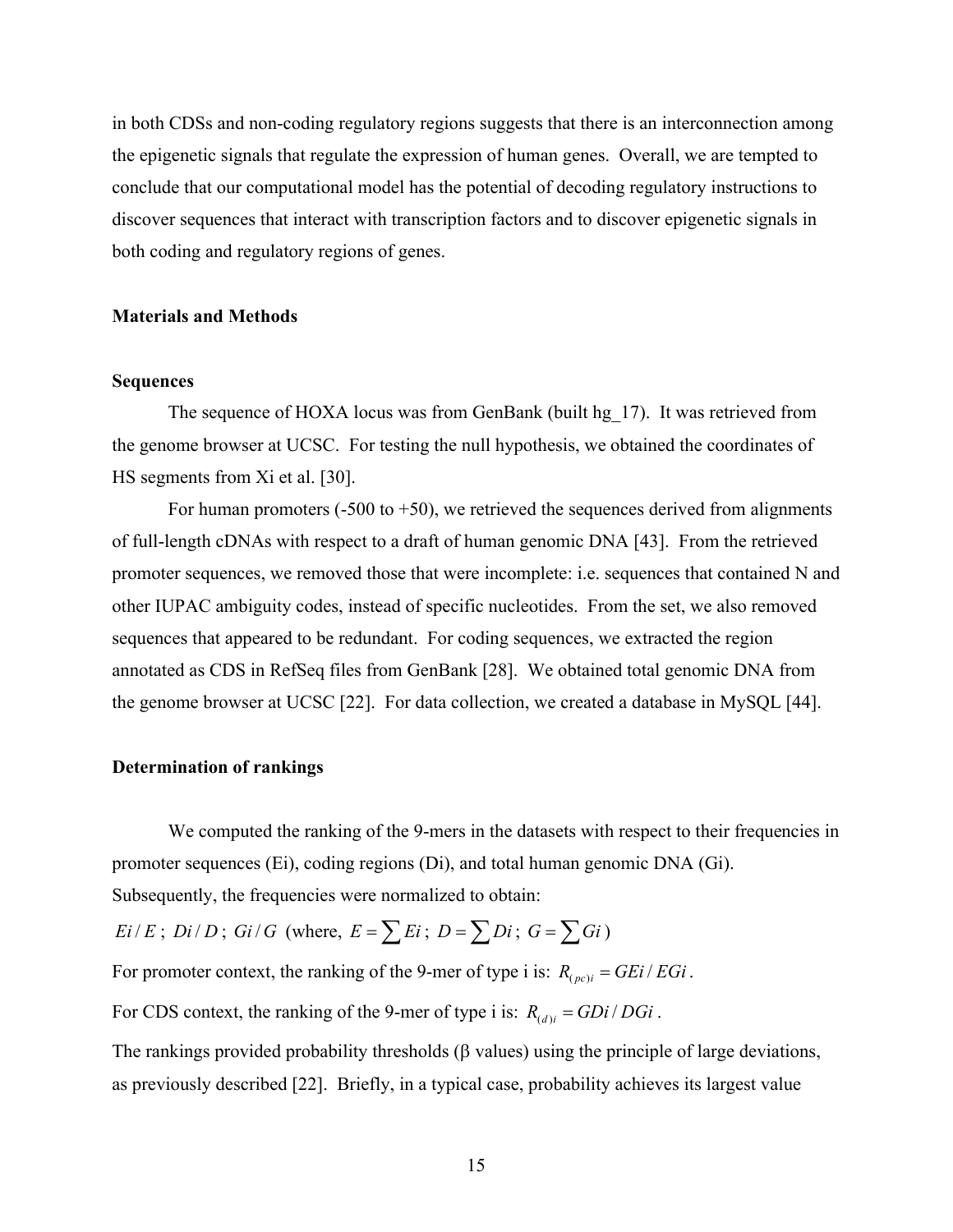around the mean. Probability decays with a Gaussian tail within a square root distance from the mean, and finally decays exponentially further away from the mean. When estimating probability of rare events, one resorts to large deviations. Large deviations deal with events of exponentially small probability, far away from the mean [45].

#### **Density plots**

The program scanned genomic DNA with a user defined window (w) to calculate weighted sums. At each nucleotide position, CDS\_Hits =  $\sum (R_{(d)})$ 1  $(R_{(d)i})$ /  $\sum^w (R_{(d)i}) / w$ 

To calculate Reg\_Signal Pred1 and Reg\_Signal Pred2, we imposed several constraints:

$$
R_{(pc)i} > 2
$$
  
\n
$$
R_{(d)i} < 5
$$
  
\n
$$
[(R_{(pc)i})/(R_{(d)i})] > 2
$$

Based on the filtering criteria, at each nucleotide position:

Reg\_Signal Pred1 = 
$$
\sum_{1}^{w} (R_{(pc)i}) / w
$$
  
Reg\_Signal Pred2 = 
$$
\sum_{1}^{w} [(R_{(pc)i}) / R_{(d)i}] / w
$$

#### **Custom tracks and TFBSs**

We converted the computational predictions to "bed" files for display at the genome browser at UCSC. The home page of the browser provides detailed instructions for creating bed files and custom tracks. To create a listing of TFBSs, whenever possible, we reduced redundancy by grouping the transcription factors according to the structure of their DNA binding domains [16; 46]. To eliminate redundancy, we also identified the various names given to transcription factors. To reduce the number of false positives, from the listing we removed sites that occurred frequently in genomic DNA. These included the site for GATA, CRX, and members of the C/EBP family.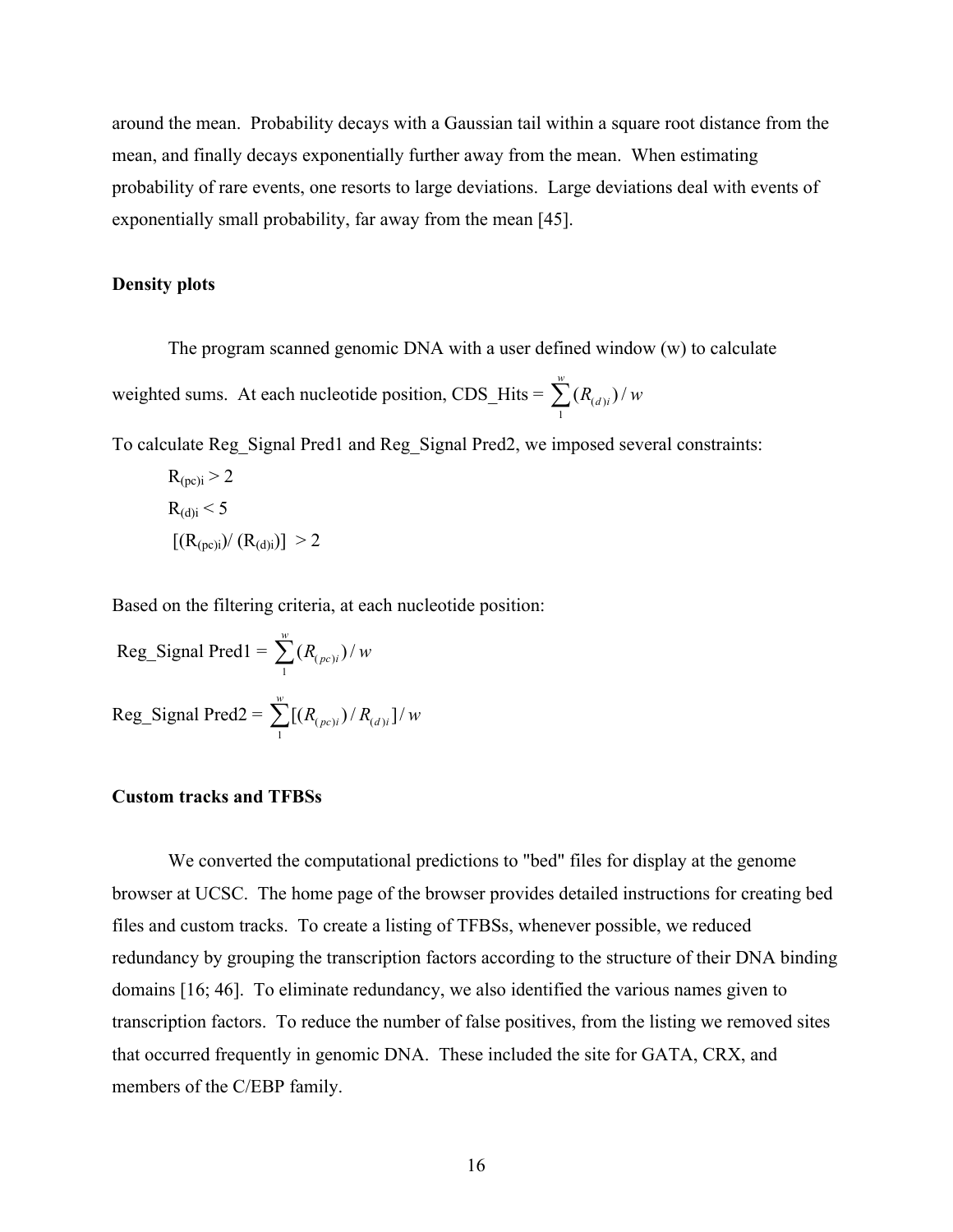#### **Test of null-hypothesis**

In a genomic DNA with *N* nucleotide positions, we have a population of *h* observed hits and *N-h* non-hits. If we randomly fill the HS segments of size *R*, with this population without replacement, the probability of exactly *k* hits in the segments follow the well-known hypergeometric distribution with the discrete probability function:

$$
Pr(X = k) = \frac{\binom{h}{k} \binom{N - h}{R - k}}{\binom{N}{k}}
$$

The sample space for the probabilistic model ranges from max[0,*R*-(*N*-*h*)] (one must use some hits if there are not enough non-hits in the population to fill the region) to min[*R*,*h*] (one cannot have more hits than the size of the region nor can have more hits than the size of the population). To determine R, we eliminated from HS segments [30] those that were redundant. The output produced a single non-redundant union of the mapped HS segments.

To test the null hypothesis, we computed a rejection limit *L* (the minimum number of hits in HS segments) that would disprove the hypothesis at a selected significance, S. That is, *L* is the minimum over K such that

$$
\sum_{k=0}^{K} \Pr(X = k) \ge 1 - S
$$

We estimated the p-values by computing an upper bound of the sum over the upper tail of the hypergeometric distribution, as previously described [47]:

$$
Pr(X \ge \text{observed hits} | h, N, R) = \sum_{k=\text{observed hits}}^{R} Pr(X = k | h, N, R)
$$

$$
\leq \left( \left( \frac{p}{p+t} \right)^{p+t} \left( \frac{1-p}{1-p-t} \right)^{1-p-t} \right)^{R}
$$

Where *N*  $p = \frac{h}{N}$  and  $t = \frac{k}{R} - p$ , with the condition that  $t \ge 0$ .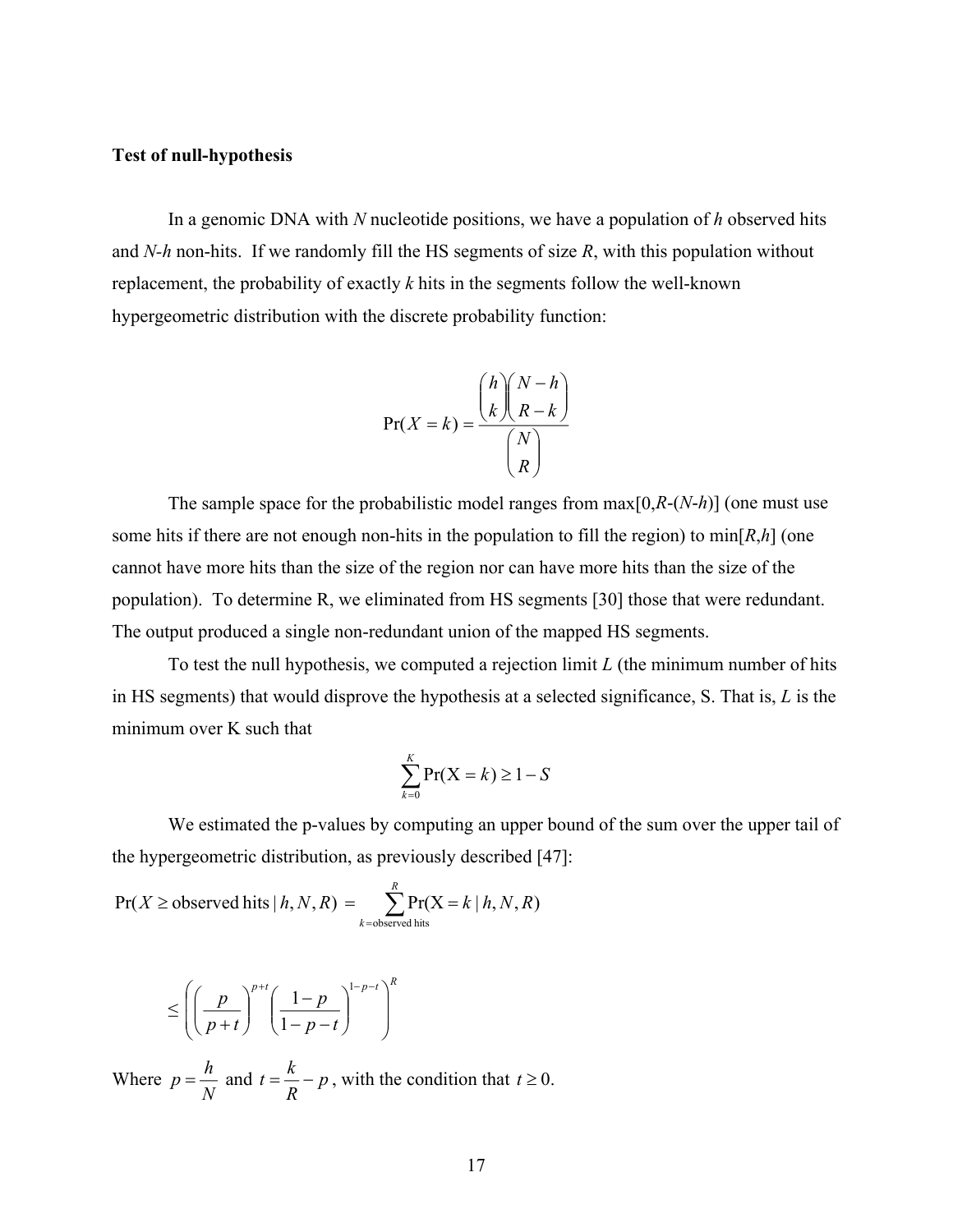## **Acknowledgment**

We wish to thank reviewer #2 for insightful suggestions and recommendations.

The bed files for the HOXA locus and TFBSs can be downloaded from the following

website: http://www.chem.purdue.edu/bina/Data.htm

(We will post the data in the near future)

From another site (http://bina-grid.chem.purdue.edu/scripts/form\_9mer\_ID\_Seq\_Genes.php),

you can obtain information on specific 9-mers; for details, see [34].

# **References**

- [1] D.B. Searls, The language of genes. Nature 420 (2002) 211-7.
- [2] F.S. Collins, E.D. Green, A.E. Guttmacher, and M.S. Guyer, A vision for the future of genomics research. Nature 422 (2003) 835-47.
- [3] International Human Genome Sequencing Consortium, Finishing the euchromatic sequence of the human genome. Nature 431 (2004) 931-45.
- [4] G. Gamow, and M. Ycas, Statistical Correlation of Protein and Ribonucleic Acid Composition. Proc Natl Acad Sci U S A 41 (1955) 1011-9.
- [5] F.H. Crick, J.S. Griffith, and L.E. Orgel, Codes without Commas. Proc Natl Acad Sci U S A 43 (1957) 416-21.
- [6] S. Itzkovitz, and U. Alon, The genetic code is nearly optimal for allowing additional information within protein-coding sequences. Genome Res 17 (2007) 405-12.
- [7] T. Bollenbach, K. Vetsigian, and R. Kishony, Evolution and multilevel optimization of the genetic code. Genome Res 17 (2007) 401-4.
- [8] M. Levine, and R. Tjian, Transcription regulation and animal diversity. Nature 424 (2003) 147-51.
- [9] A. Barbic, D.P. Zimmer, and D.M. Crothers, Structural origins of adenine-tract bending. Proc Natl Acad Sci U S A 100 (2003) 2369-73.
- [10] C.B. Schaefer, S.K. Ooi, T.H. Bestor, and D. Bourc'his, Epigenetic decisions in mammalian germ cells. Science 316 (2007) 398-9.
- [11] M.M. Suzuki, and A. Bird, DNA methylation landscapes: provocative insights from epigenomics. Nat Rev Genet 9 (2008) 465-76.
- [12] C. Wu, The 5' ends of Drosophila heat shock genes in chromatin are hypersensitive to DNase I. Nature 286 (1980) 854-60.
- [13] S.C. Elgin, DNAase I-hypersensitive sites of chromatin. Cell 27 (1981) 413-5.
- [14] D.S. Gross, and W.T. Garrard, Nuclease hypersensitive sites in chromatin. Annu Rev Biochem 57 (1988) 159-97.
- [15] ENCODE Project Consortium, Identification and analysis of functional elements in 1% of the human genome by the ENCODE pilot project. Nature 447 (2007) 799-816.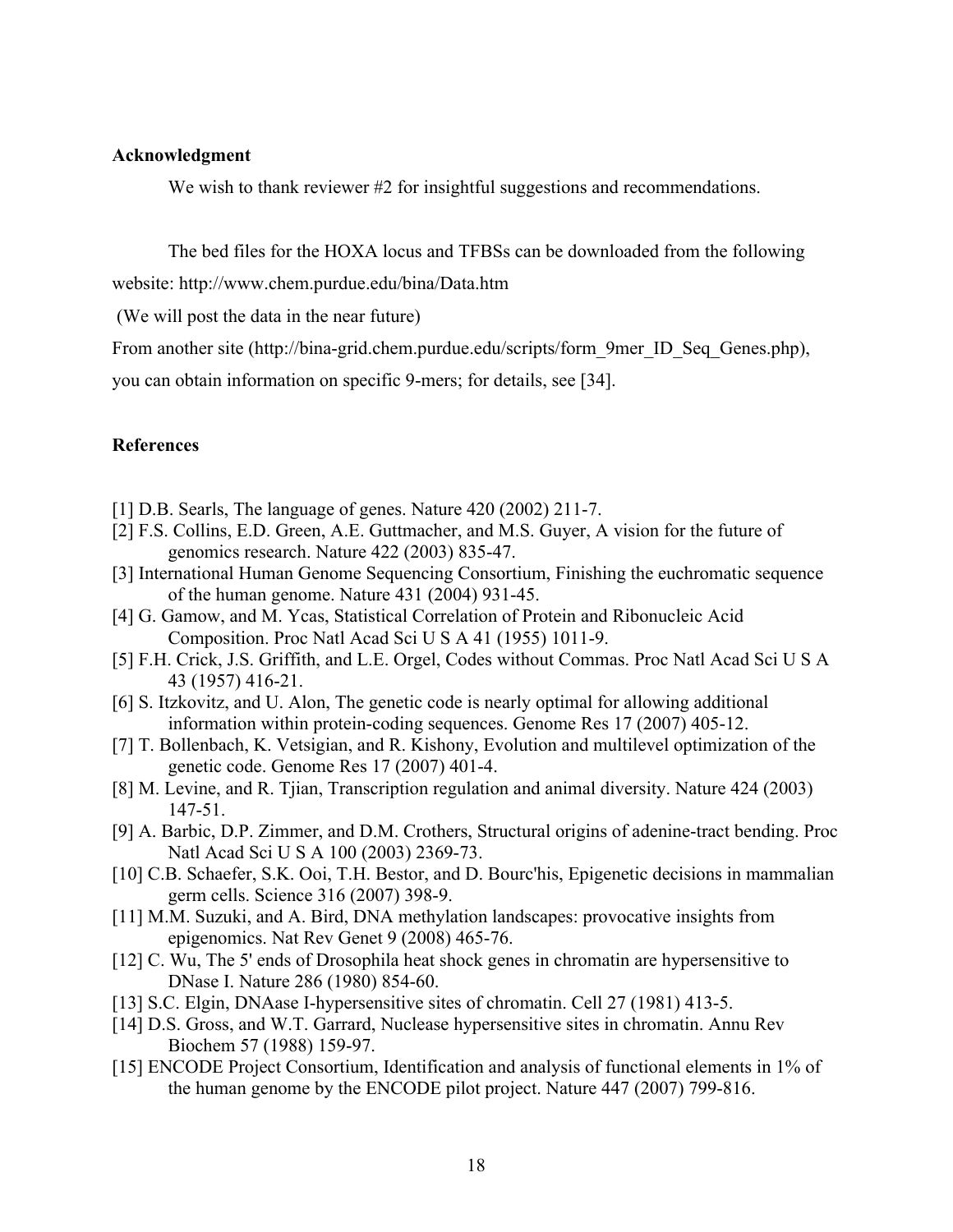- [16] E.M. Crowley, K. Roeder, and M. Bina, A statistical model for locating regulatory regions in genomic DNA. J Mol Biol 268 (1997) 8-14.
- [17] E.M. Crowley, A Bayesian method for finding regulatory segments in DNA. Biopolymers 58 (2001) 165-74.
- [18] D. Papatsenko, and M. Levine, Computational identification of regulatory DNAs underlying animal development. Nat Methods 2 (2005) 529-34.
- [19] L.A. Pennacchio, and E.M. Rubin, Genomic strategies to identify mammalian regulatory sequences. Nat Rev Genet 2 (2001) 100-9.
- [20] D.C. King, J. Taylor, L. Elnitski, F. Chiaromonte, W. Miller, and R.C. Hardison, Evaluation of regulatory potential and conservation scores for detecting cis-regulatory modules in aligned mammalian genome sequences. Genome Res 15 (2005) 1051-60.
- [21] L.A. Pennacchio, N. Ahituv, A.M. Moses, S. Prabhakar, M.A. Nobrega, M. Shoukry, S. Minovitsky, I. Dubchak, A. Holt, K.D. Lewis, I. Plajzer-Frick, J. Akiyama, S. De Val, V. Afzal, B.L. Black, O. Couronne, M.B. Eisen, A. Visel, and E.M. Rubin, In vivo enhancer analysis of human conserved non-coding sequences. Nature 444 (2006) 499-502.
- [22] M. Bina, P. Wyss, W. Ren, W. Szpankowski, E. Thomas, R. Randhawa, S. Reddy, P.M. John, E.I. Pares-Matos, A. Stein, H. Xu, and S.A. Lazarus, Exploring the characteristics of sequence elements in proximal promoters of human genes. Genomics 84 (2004) 929- 40.
- [23] E.I. Pares-Matos, J.S. Milligan, and M. Bina, Exploring transcription factor binding properties of several non-coding DNA sequence elements in the human NF-IL6 gene. J Mol Biol 357 (2006) 732-47.
- [24] G.B. Hutchinson, The prediction of vertebrate promoter regions using differential hexamer frequency analysis. Comput Appl Biosci 12 (1996) 391-8.
- [25] T. Wirth, and D. Baltimore, Nuclear factor NF-kappa B can interact functionally with its cognate binding site to provide lymphoid-specific promoter function. EMBO J 7 (1988) 3109-13.
- [26] P. Rorth, C. Nerlov, F. Blasi, and M. Johnsen, Transcription factor PEA3 participates in the induction of urokinase plasminogen activator transcription in murine keratinocytes stimulated with epidermal growth factor or phorbol-ester. Nucleic Acids Res 18 (1990) 5009-17.
- [27] S. Richard, and H.H. Zingg, Identification of a retinoic acid response element in the human oxytocin promoter. J Biol Chem 266 (1991) 21428-33.
- [28] K.D. Pruitt, T. Tatusova, and D.R. Maglott, NCBI Reference Sequence (RefSeq): a curated non-redundant sequence database of genomes, transcripts and proteins. Nucleic Acids Res 33 (2005) D501-4.
- [29] L. Elnitski, V.X. Jin, P.J. Farnham, and S.J. Jones, Locating mammalian transcription factor binding sites: a survey of computational and experimental techniques. Genome Res 16 (2006) 1455-64.
- [30] H. Xi, H.P. Shulha, J.M. Lin, T.R. Vales, Y. Fu, D.M. Bodine, R.D. McKay, J.G. Chenoweth, P.J. Tesar, T.S. Furey, B. Ren, Z. Weng, and G.E. Crawford, Identification and characterization of cell type-specific and ubiquitous chromatin regulatory structures in the human genome. PLoS Genet 3 (2007) e136.
- [31] P.J. Sabo, M.S. Kuehn, R. Thurman, B.E. Johnson, E.M. Johnson, H. Cao, M. Yu, E. Rosenzweig, J. Goldy, A. Haydock, M. Weaver, A. Shafer, K. Lee, F. Neri, R. Humbert, M.A. Singer, T.A. Richmond, M.O. Dorschner, M. McArthur, M. Hawrylycz, R.D.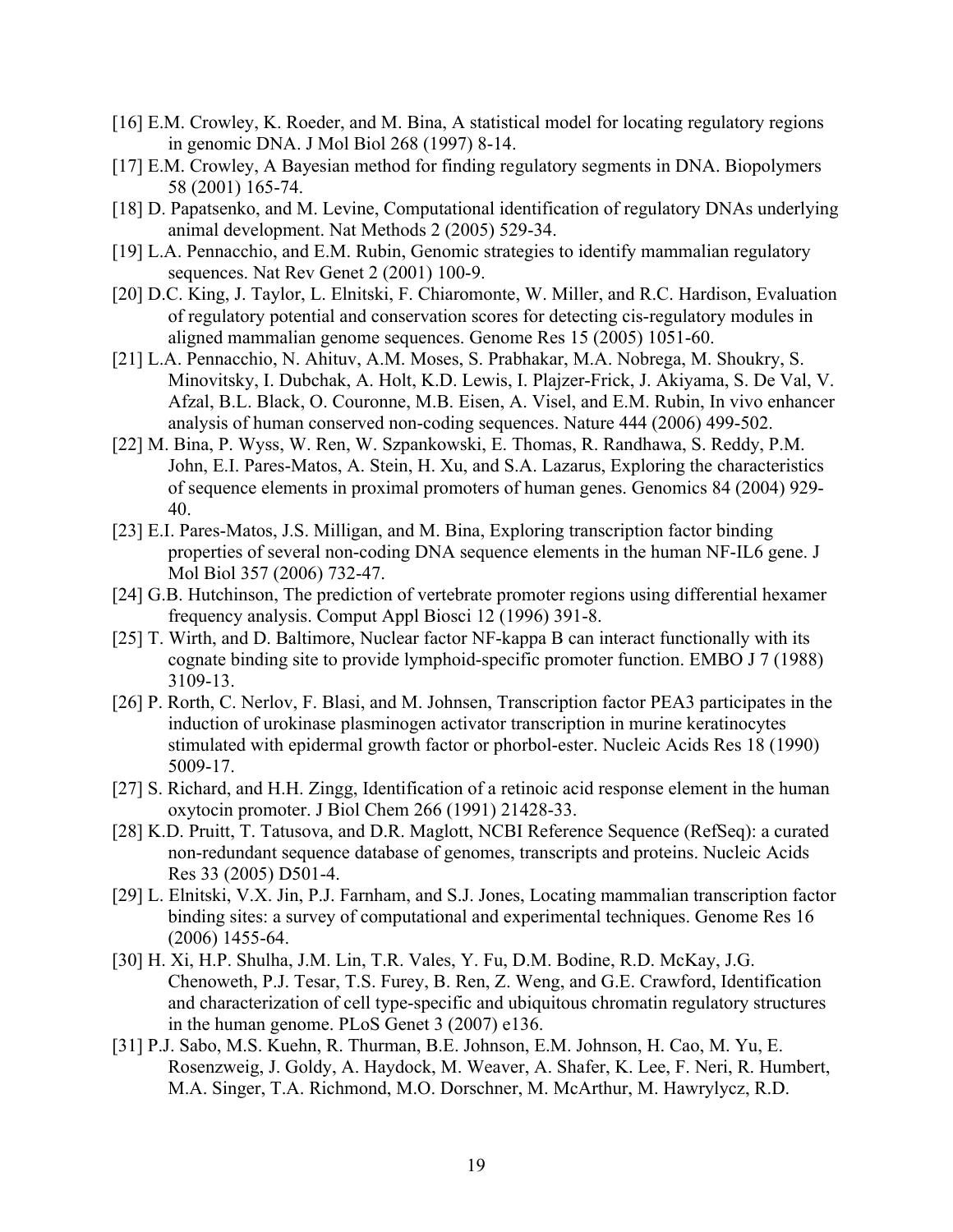Green, P.A. Navas, W.S. Noble, and J.A. Stamatoyannopoulos, Genome-scale mapping of DNase I sensitivity in vivo using tiling DNA microarrays. Nat Methods 3 (2006) 511- 8.

- [32] Z. Solan, D. Horn, E. Ruppin, and S. Edelman, Unsupervised learning of natural languages. Proc Natl Acad Sci U S A 102 (2005) 11629-34.
- [33] L. Segal, M. Lapidot, Z. Solan, E. Ruppin, Y. Pilpel, and D. Horn, Nucleotide variation of regulatory motifs may lead to distinct expression patterns. Bioinformatics 23 (2007) i440- 9.
- [34] M. Bina, P. Wyss, and S.R. Shah, A database of 9-mers from promoter regions of human protein-coding genes. Methods Mol Biol 338 (2006) 129-34.
- [35] S. Sinha, A.S. Adler, Y. Field, H.Y. Chang, and E. Segal, Systematic functional characterization of cis-regulatory motifs in human core promoters. Genome Res 18 (2008) 477-88.
- [36] B. Lemon, and R. Tjian, Orchestrated response: a symphony of transcription factors for gene control. Genes Dev 14 (2000) 2551-69.
- [37] P.C. FitzGerald, A. Shlyakhtenko, A.A. Mir, and C. Vinson, Clustering of DNA sequences in human promoters. Genome Res 14 (2004) 1562-74.
- [38] L. Marino-Ramirez, J.L. Spouge, G.C. Kanga, and D. Landsman, Statistical analysis of over-represented words in human promoter sequences. Nucleic Acids Res 32 (2004) 949- 58.
- [39] X. Xie, T.S. Mikkelsen, A. Gnirke, K. Lindblad-Toh, M. Kellis, and E.S. Lander, Systematic discovery of regulatory motifs in conserved regions of the human genome, including thousands of CTCF insulator sites. Proc Natl Acad Sci U S A 104 (2007) 7145- 50.
- [40] S. Prabhakar, J.P. Noonan, S. Paabo, and E.M. Rubin, Accelerated evolution of conserved noncoding sequences in humans. Science 314 (2006) 786.
- [41] H. Liang, Y.S. Lin, and W.H. Li, Fast evolution of core promoters in primate genomes. Mol Biol Evol 25 (2008) 1239-44.
- [42] Rhesus Macaque Genome Sequencing and Analysis Consortium, Evolutionary and biomedical insights from the rhesus macaque genome. Science 316 (2007) 222-34.
- [43] N.D. Trinklein, S.J. Aldred, A.J. Saldanha, and R.M. Myers, Identification and functional analysis of human transcriptional promoters. Genome Res 13 (2003) 308-12.
- [44] P. Wyss, S.A. Lazarus, and M. Bina, A program toolkit for the analysis of regulatory regions of genes. Methods Mol Biol 338 (2006) 135-52.
- [45] W. Szpankowski, Average Case Analysis of Algorithms on Sequences, Wiley, New York 2001.
- [46] A. Sandelin, and W.W. Wasserman, Constrained binding site diversity within families of transcription factors enhances pattern discovery bioinformatics. J Mol Biol 338 (2004) 207-15.
- [47] V. Chvátal, The tail of the hypergeometric distribution. Discrete Mathematics 25 (1979) 285-287.
- [48] D. Karolchik, R.M. Kuhn, R. Baertsch, G.P. Barber, H. Clawson, M. Diekhans, B. Giardine, R.A. Harte, A.S. Hinrichs, F. Hsu, K.M. Kober, W. Miller, J.S. Pedersen, A. Pohl, B.J. Raney, B. Rhead, K.R. Rosenbloom, K.E. Smith, M. Stanke, A. Thakkapallayil, H. Trumbower, T. Wang, A.S. Zweig, D. Haussler, and W.J. Kent, The UCSC Genome Browser Database: 2008 update. Nucleic Acids Res 36 (2008) D773-9.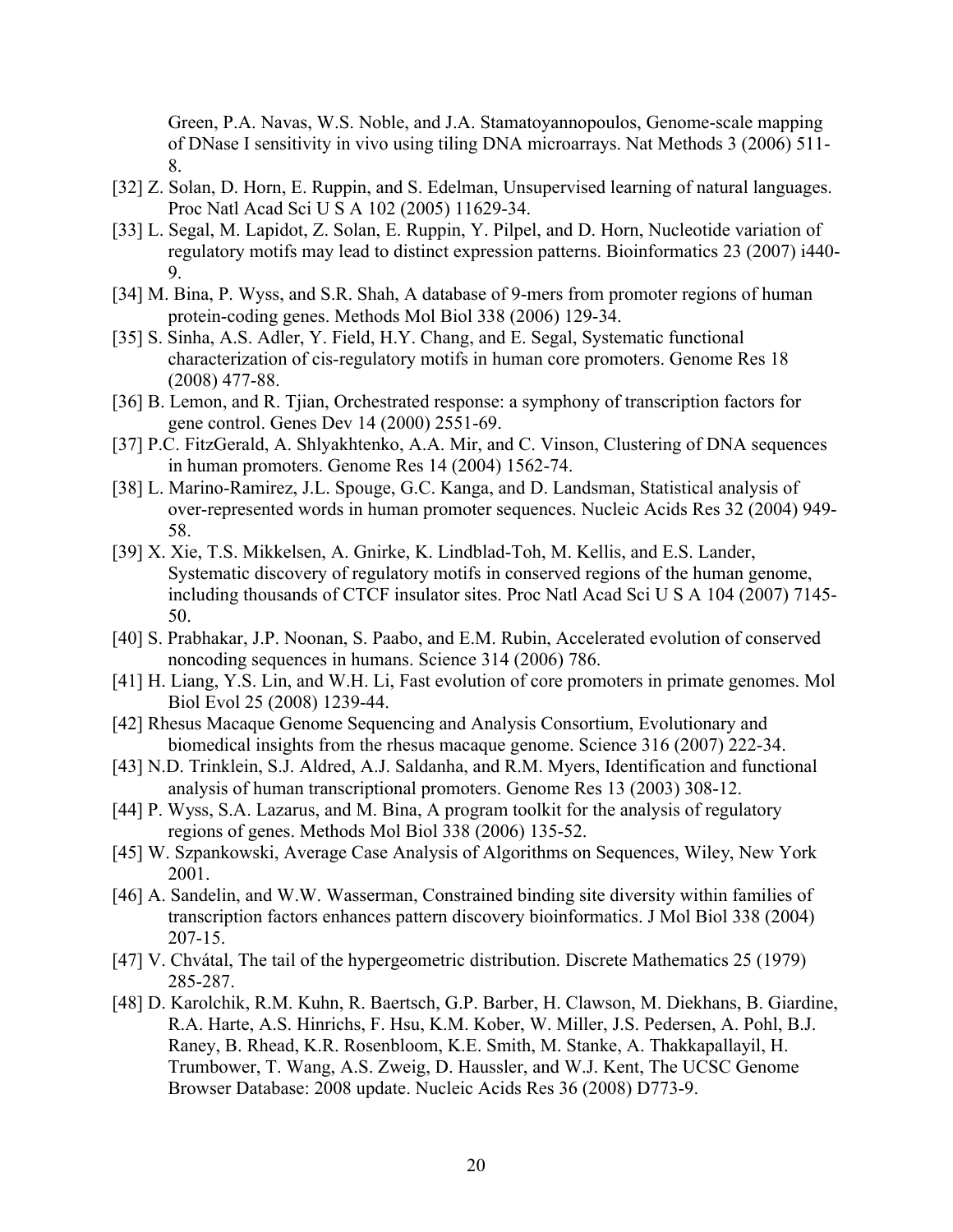- [49] F. Hsu, W.J. Kent, H. Clawson, R.M. Kuhn, M. Diekhans, and D. Haussler, The UCSC Known Genes. Bioinformatics 22 (2006) 1036-46.
- [50] A. Siepel, G. Bejerano, J.S. Pedersen, A.S. Hinrichs, M. Hou, K. Rosenbloom, H. Clawson, J. Spieth, L.W. Hillier, S. Richards, G.M. Weinstock, R.K. Wilson, R.A. Gibbs, W.J. Kent, W. Miller, and D. Haussler, Evolutionarily conserved elements in vertebrate, insect, worm, and yeast genomes. Genome Res 15 (2005) 1034-50.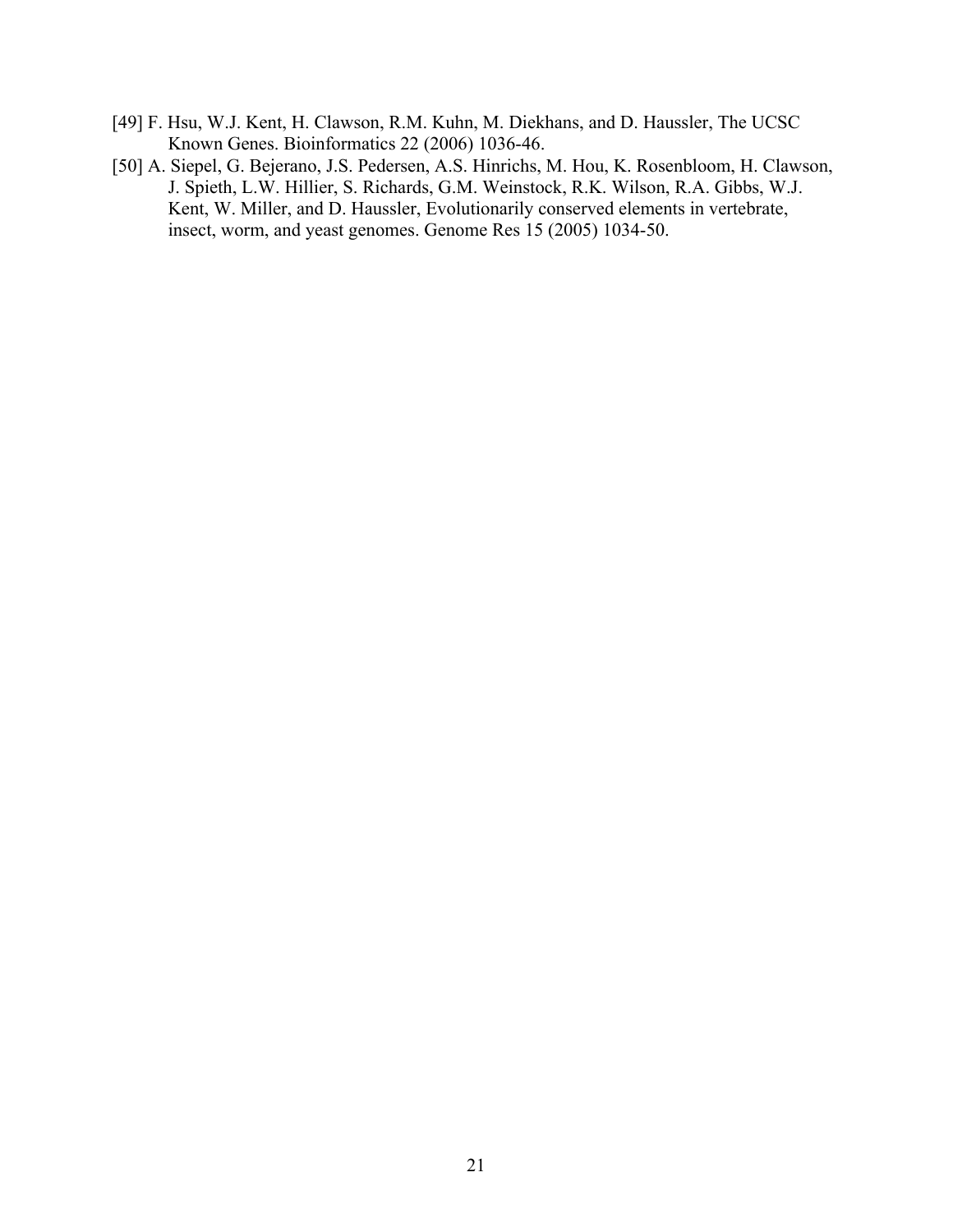#### **Figure captions**

**Fig. 1**. Predictions obtained for the HOXA1 region (human chr7:26,904,901-26,910,680, built hg 17). The top three tracks display condensed views of the weighed density plots. From the options at the UCSC browser [48], we selected the following keys as landmarks: a track providing the genomic position of known genes [49]; a track (5x Reg Potential) displaying regulatory potential scores, computed from alignments of human, chimpanzee, mouse, rat, and dog genomic DNA sequences [20]; a track (TFBS conserved) displaying the inferred location and score of potential transcription factor binding sites conserved in the human/mouse/rat sequence alignments; a track (conservation) providing a measure of evolutionary conservation in 17 vertebrates, including mammalian, amphibian, bird, and fish species, based on a phylogenetic hidden Markov model, phastCons [50]; and tracks corresponding to experimentally determined DNase I HSSs and HS segments [15].

**Fig. 2**. Predictions obtained for a 630 bp intergenic region downstream of HOXA13 and far upstream of HOXA11 (chr7:27,005,601-27,006,230). The figure shows an expanded view of the density plots. The track above the blue plot shows the position of potential TFBSs. The track labeled TFBS conserved was created at UCSC by M. Weirauch and B. Raney, to provide computed matrices and scores for binding sites selected from TRANSFAC, using conservation as a criterion. Three tracks, at the bottom of the figure, display consensus elements generated by the ENCODE Multi-Species Analysis group using three sequence alignment methods (TBA, MLAGAN, and MAVID) and nine different combinations of three conservation algorithms (phastCons, binCons, and GERP).

**Fig. 3.** Trends in statistical tests. The X-axis displays the intensity cutoffs selected with respect to the baselines, in the density plots. Hits (on the Y axis) represent the number of nucleotide positions that have intensity values above the cutoff. The upper three curves show the trend obtained for the %Hits that fall within the HS segments. The lower three plots show the computed limits (for %Hits) that would reject the null hypothesis, with a significance level of 0.01.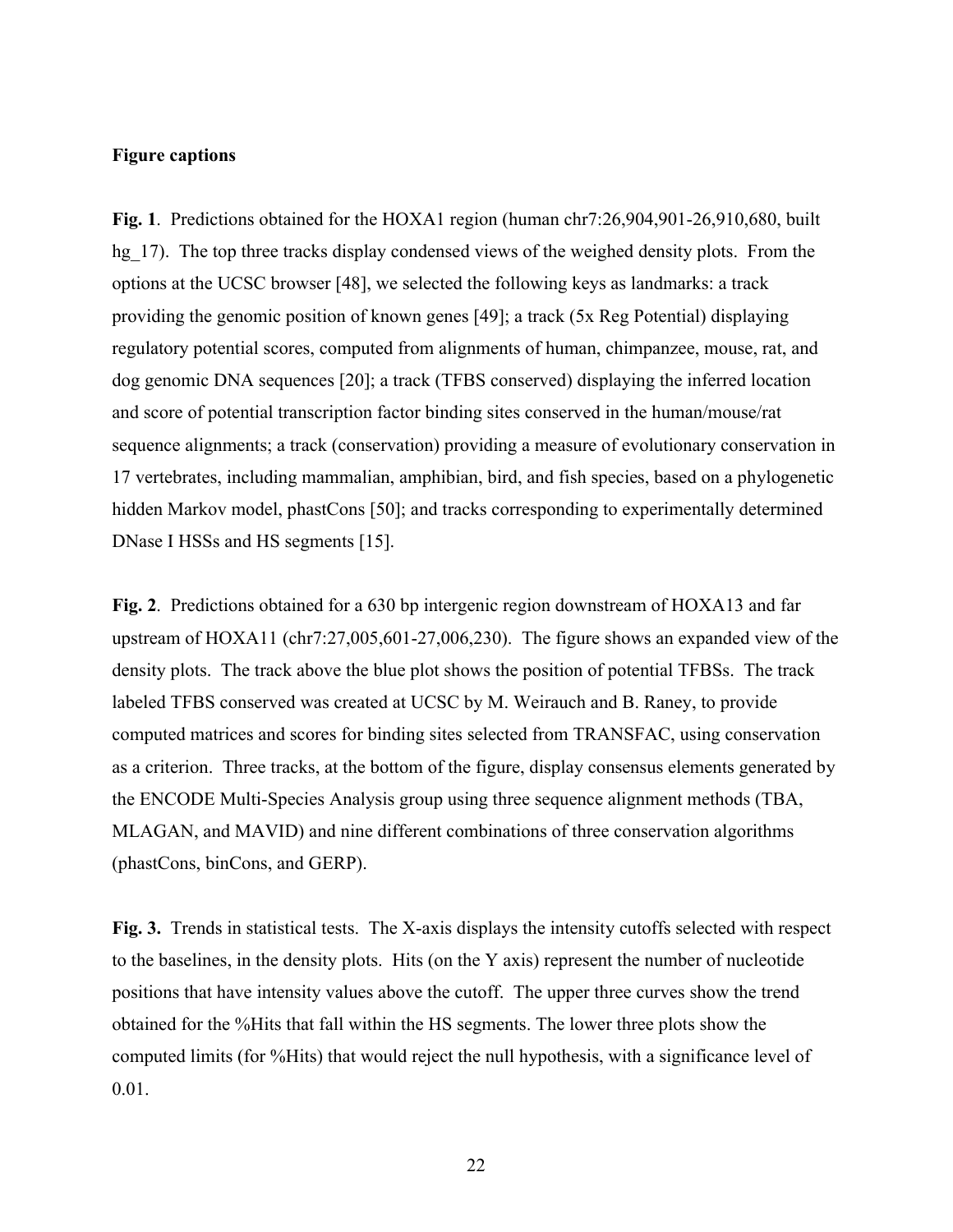**Table 1**. A listing of genes whose promoter contains the 9-mers in the intron of HOXA13 (chr7:27,011,750-27,011,777). Column1: the sequence of 9-mers. Column2: their corresponding statistical ranks. Column 3: promoter of genes that contain the 9-mer. Shown in bold are genes that function in chromatin remodeling. The sequence of overlapping run is GG**GCTGGGGAGGGCGGGGCGCAGAGGG**A. See Supplemental Table 4 for a listing of definitions for the gene names obtained from GenBank.

 $\mathcal{L}_\text{max}$  , where  $\mathcal{L}_\text{max}$  and  $\mathcal{L}_\text{max}$  and  $\mathcal{L}_\text{max}$ 

**Supplemental Fig. 1**. An overview of HOXA locus in the human genome. The genomic positions (chr7:26,730,761-27,230,760) correspond to built hg  $17$  (2004). Three tacks, at the top of the figure, provide condensed views of the weighted density plots. Reg\_Signal Pred 1 displays the plot of occurrences of 9-mers collected from promoter regions (these 9-mers were ranked with respect to their relative abundance in promoter regions and total genomic DNA). CDS\_Hits displays the plot of occurrences of 9-mers collected from coding regions in RefSeq (these 9-mers were ranked with respect to their relative abundance in coding sequences and total genomic DNA). Reg\_Signal Pred2 displays the plot of occurrences of 9-mers from promoter regions (these 9-mers were ranked with respect to their relative abundance in promoter regions, as compared to both CDSs and total genomic DNA). The other tracks provide landmarks and data retrieved from the genome browser at the UCSC, detailed in the caption of Fig. 1.

**Supplemental Fig. 2.** HOXA2 (chr7:26,913,001-26,916,000). Occurrences of 9-mers collected from promoter regions and CDSs, in HS segments localized downstream of TSSs.

**Supplemental Fig. 3.** HOXA3 (chr7:26,918,301-26,941,000). Occurrences of 9-mers collected from promoter regions and CDSs in HS segments that include sequences within intron 1, exon 2, exon 3, and exon 4 of HOXA3, and in HS segments that map to the 5' end of a gene (AK056230) located within the major intron of HOXA3.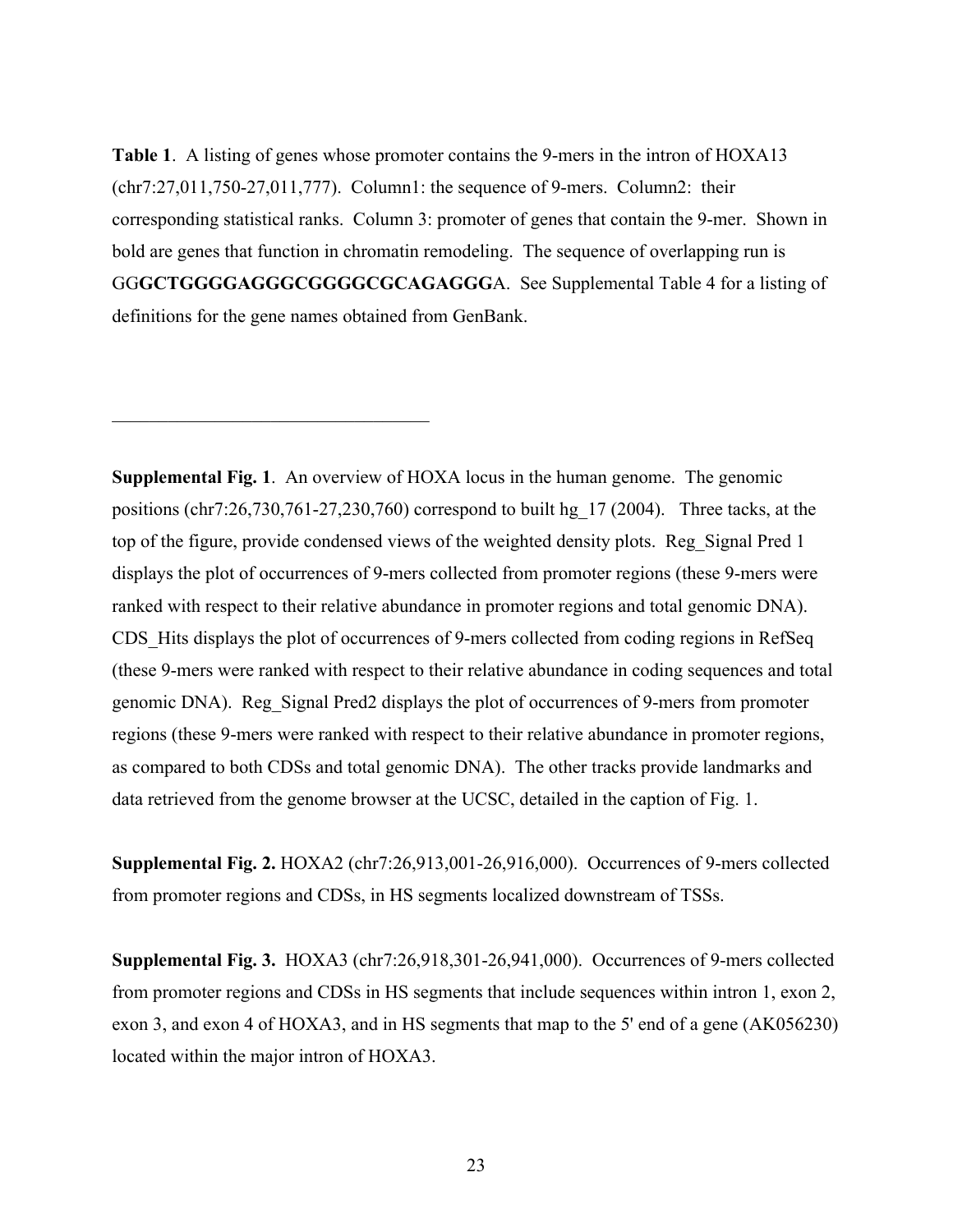**Supplemental Fig. 4.** HOXA4 (chr7:26,938,901-26,945,630). Occurrences of 9-mers collected from promoter regions and CDSs in a HS segment at the 5' end of HOXA4.

**Supplemental Fig. 5.** HOXA5 (chr7:26,951,701-26,958,400). Occurrences of 9-mers collected from promoter regions and CDSs in HS segments covering sequences in the intron, far upstream, and far downstream of HOXA5.

**Supplemental Fig. 6.** HOXA6 (chr7:26,958,251-26,961,700). Occurrences of 9-mers collected from promoter regions and CDSs in a HS segment localized upstream of the transcription initiation site of HOXA6.

**Supplemental Fig. 7.** HOXA7 (chr7:26,964,801-26,969,990). Occurrences of 9-mers collected from promoter regions and CDSs in HS segments covering an exon, part of an intron, and sequences upstream and downstream of HOXA7.

**Supplemental Fig. 8.** HOXA9 (chr7:26,973,251-26,978,900). Occurrences of 9-mers collected from promoter regions and CDSs in HS segments covering a region in intron and sequences far downstream of HOXA9.

**Supplemental Fig. 9.** HOXA10 (chr7:26,981,101-26,993,800). Occurrences of 9-mers collected from promoter regions and CDSs in HS segments covering sequences in exon 1, part of an intron, and far downstream of the major transcript of HOXA10.

**Supplemental Fig. 10.** HOXA11 (chr7:26,993,901-27,002,370). Occurrences of 9-mers collected from promoter regions and CDSs in HS segments located near and far upstream of TSS in HOXA11.

**Supplemental Fig. 11.** HOXA13 (chr7:27,003,301-27,017,560). Occurrences of 9-mers collected from promoter regions and CDSs in a HS segment located far downstream of TSS in HOXA13.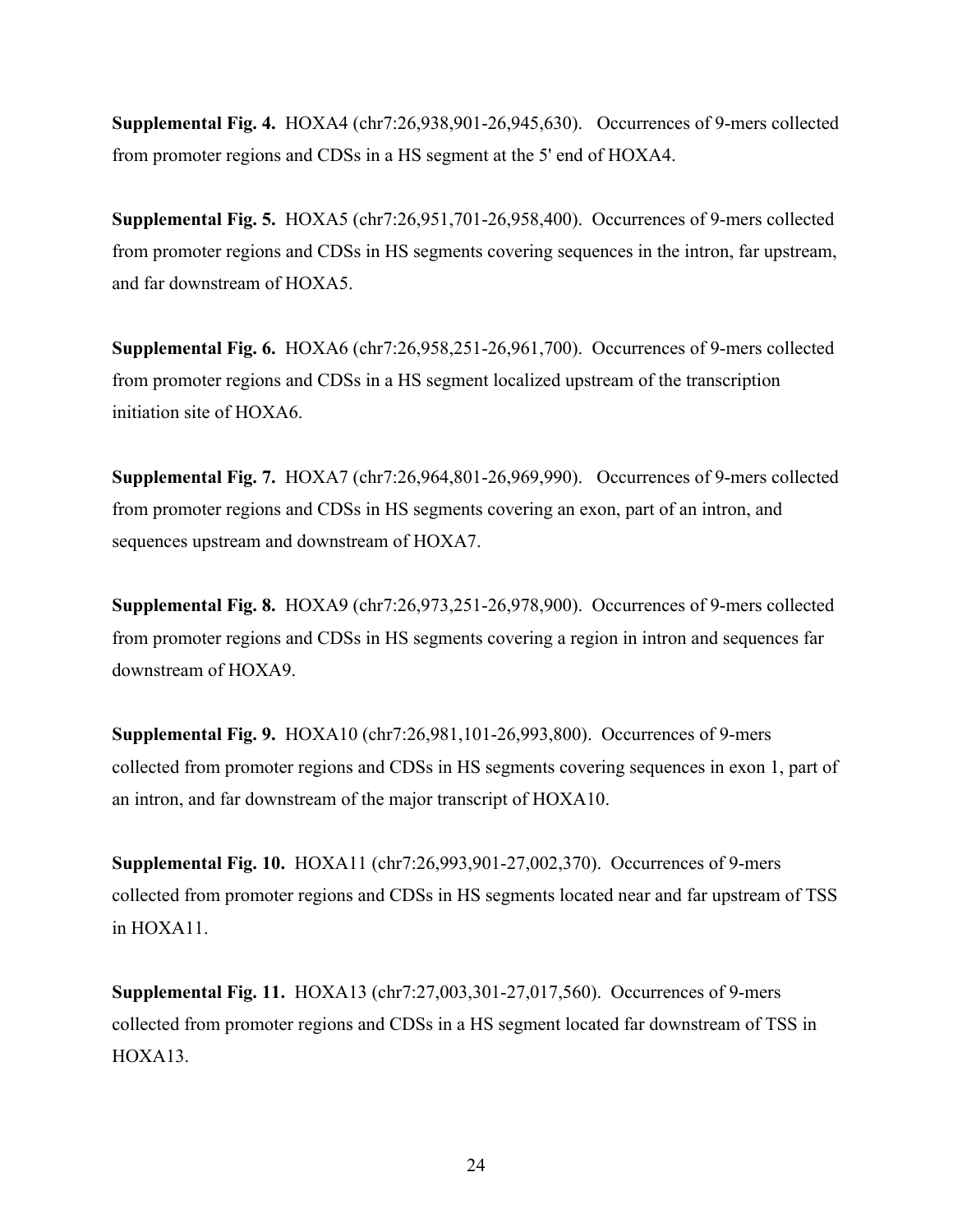**Supplemental Fig. 12.** EVX1 (chr7:27,054,181-27,062,000). Occurrences of 9-mers collected from promoter regions and CDSs in HS segments that include sequences in the transcribeduntranslated region, in intron 1, and at the 3' end of EVX1.

**Supplemental Fig. 13**. Close-up view and interspecies sequence alignments of a region (chr7:27,005,921-27,006,000) downstream of HOXA13. This region (80 bp) is within the segment shown in Fig. 2. The track labeled TFBS, above the blue plot, shows potential binding sites for transcription factors from  $NF$ - $\kappa$ B/Rel and CREB/ATF family. The position of the potential CREB/ATF site is within a predicted regulatory signal (blue and red plot) and correlates with a predicted conserved TFBS.

**Supplemental Fig. 14.** Close-up view and interspecies sequence alignments of a region (chr7:27,005,811-27,005,890) downstream of HOXA13. This region (80 bp) is within the segment shown in Fig. 2. The position of the potential SP1 site is within a relatively large peak in predicted regulatory signal (blue and red plot). The underline G, 3' to the SP1 site, marks the position of a nucleotide that is conserved in chimp and rhesus DNA but corresponds to a mutation in human genomic DNA.

**Supplemental Fig. 15.** Close-up view and interspecies sequence alignments of a region (chr7:27,005,661-27,005,740) downstream of HOXA13. This region (80 bp) is within the segment shown in Fig. 2. Position of the potential ETS site is within the tail end of a relatively broad peak in predicted regulatory signal (blue plot).

**Supplemental Fig. 16.** Location of potential TFBSs with respect to predicted regulatory signals localized upstream of HOXA1 (human chr7:26,908,791-26,910,400).

**Supplemental Fig. 17.** Interspecies sequence alignments of a 70 bp segment downstream of HOXA1 (chr7:26,900,991-26,901,060).

**Supplemental Fig. 18.** Histogram displaying length distribution of regulatory signals predicted using 9-mers from promoter regions. The Y axis displays the frequency and the X axis displays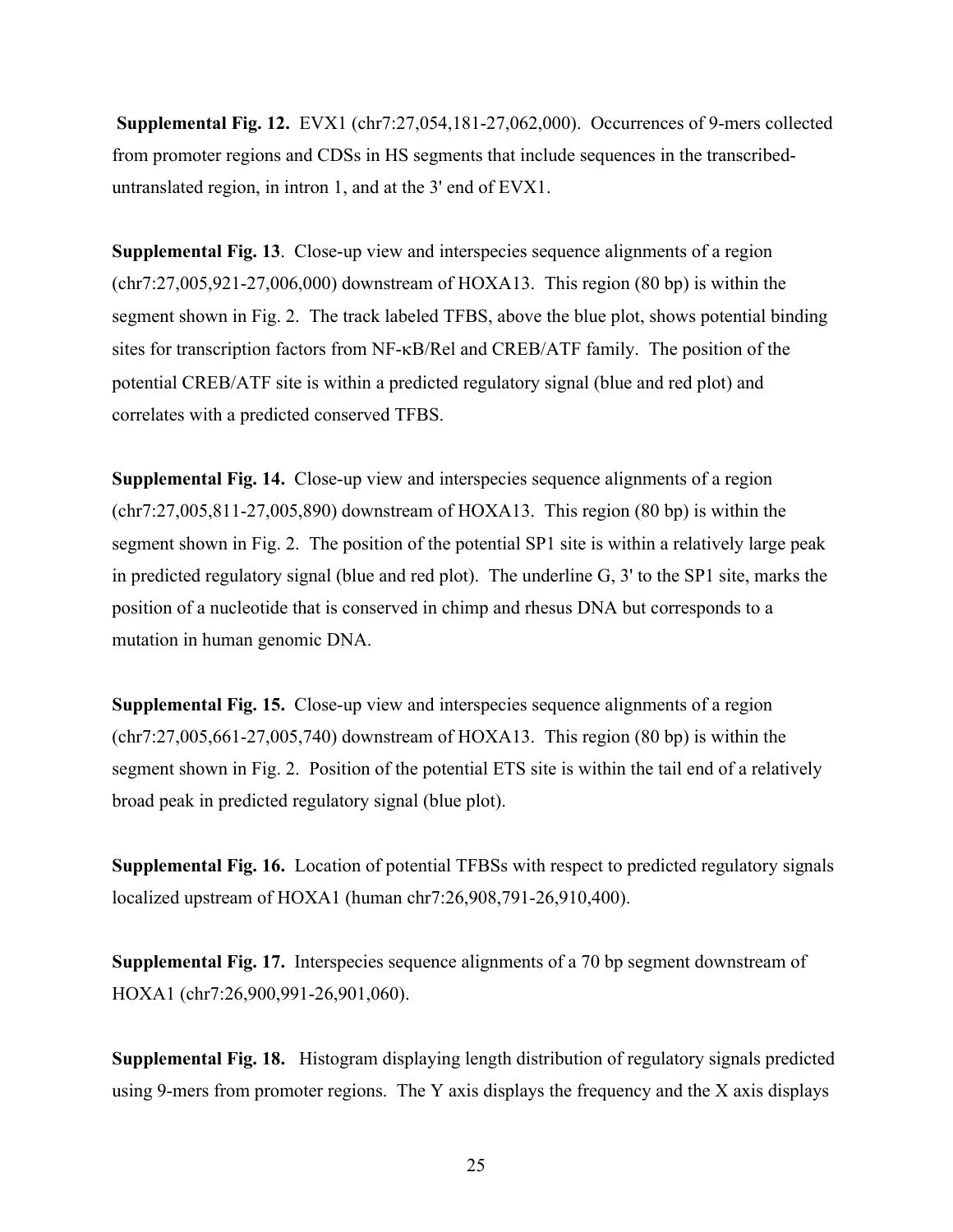the length of sequences that appear under the peaks in weighted density plot of Reg\_Signal Pred 1, using a threshold of 1 for cutoff intensity.

**Supplemental Fig. 19.** Histogram displaying length distribution of regulatory signals predicted using 9-mers from promoter regions. The Y axis displays the frequency and the X axis displays the length of sequences that appears under the peaks, in weighted density plot of Reg\_Signal Pred 2, using a threshold of 1 for cutoff intensity.

**Supplemental Fig. 20.** Histogram displaying length distribution of CDSs\_Hits. The Y axis displays the frequency and the X axis displays the length of sequences that appears under the peaks, in weighted density plot of CDS\_Hits, using a threshold of 1 for cutoff intensity.

**Supplemental Fig. 21.** Overlapping 9-mers creating a potential regulatory module within the intron of HOXA13 (chr7:27,011,731-27,011,800). The predicted module is produced from overlaps of 9-mers collected from promoter regions. The peak within the displayed segment encompasses a sequence that is conserved in human, chimp, rhesus, and dog genomic DNA.

**Supplemental Table 1.** Listing of overlapping 9-mers obtained for Reg\_Signal Pred 1, above a signal intensity threshold of 2.

**Supplemental Table 2.** AListing of overlapping 9-mers obtained for CDS\_Hits, above a signal intensity threshold of 2.

**Supplemental Table 3.** Listing of overlapping 9-mers obtained for Reg\_Signal Pred 2, above a signal intensity threshold of 2.

**Supplemental Table 4.** GenBank description of genes listed in Table 1.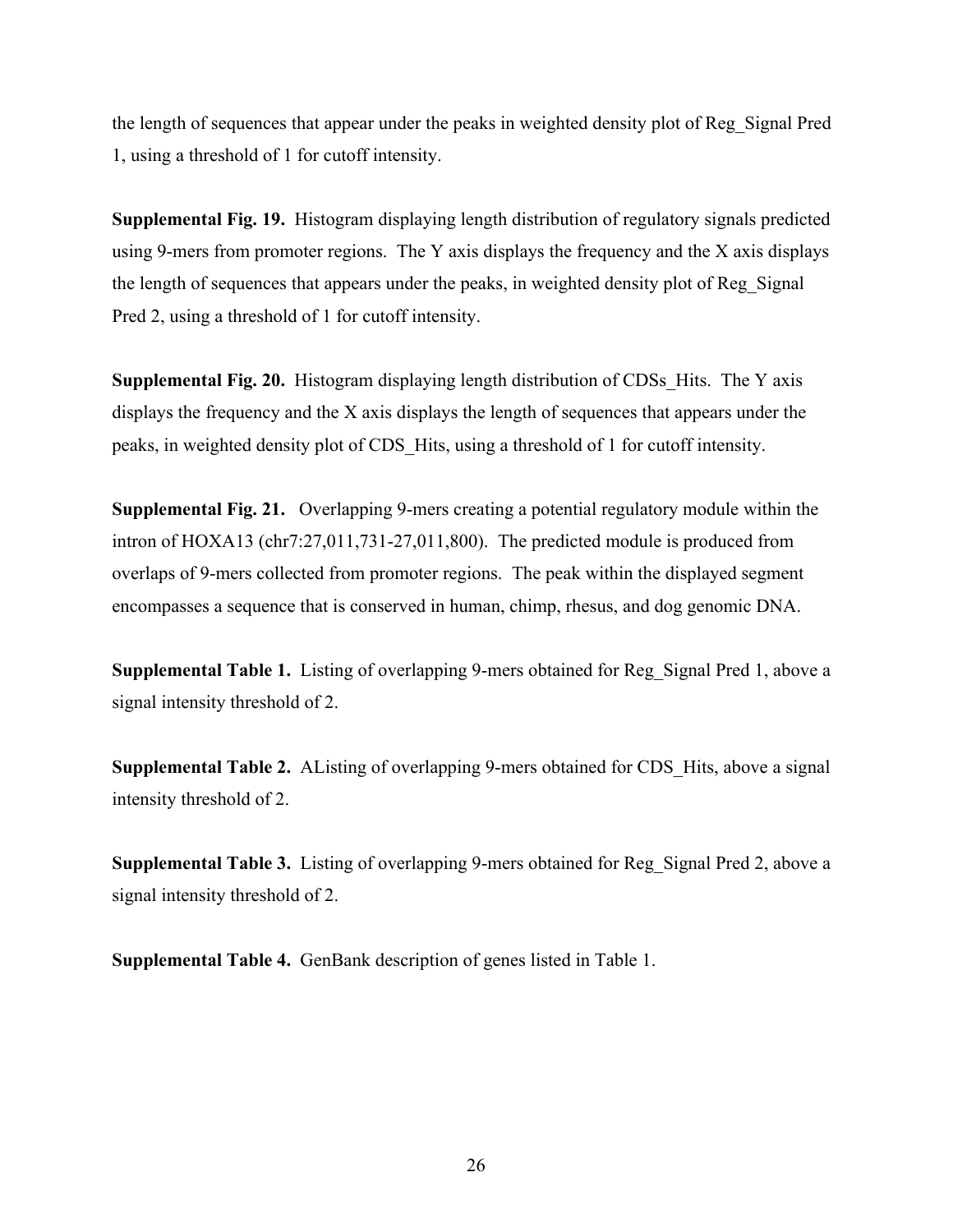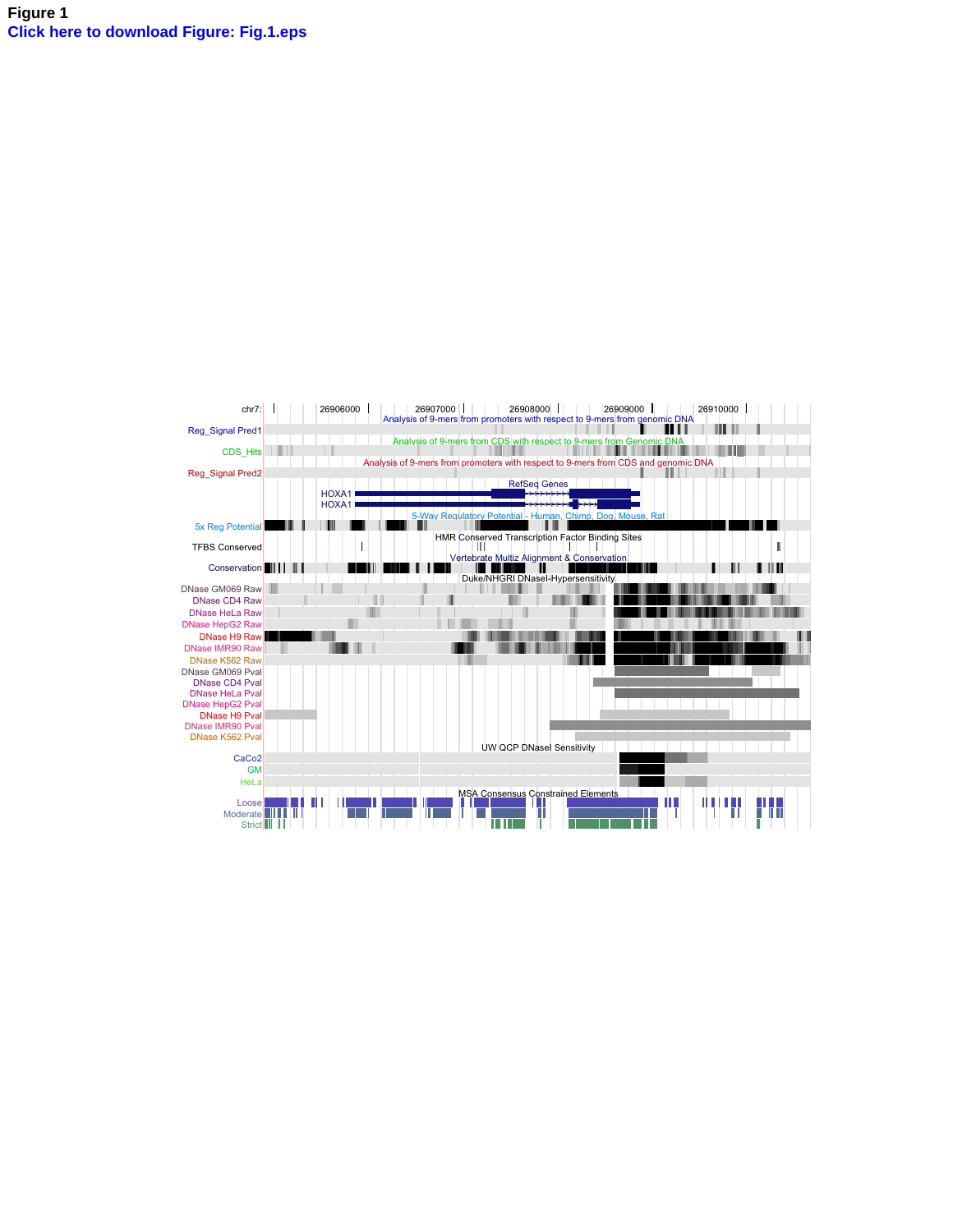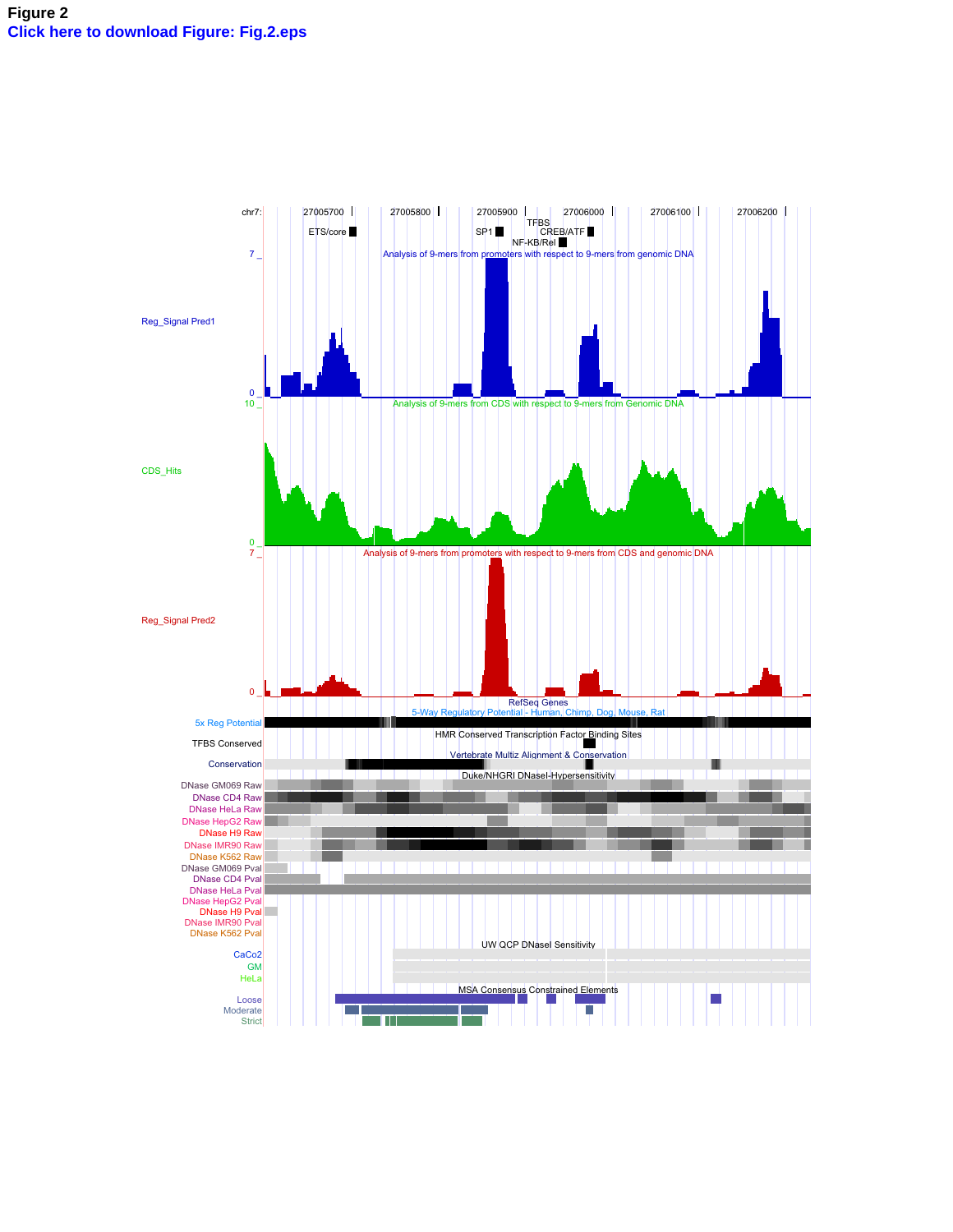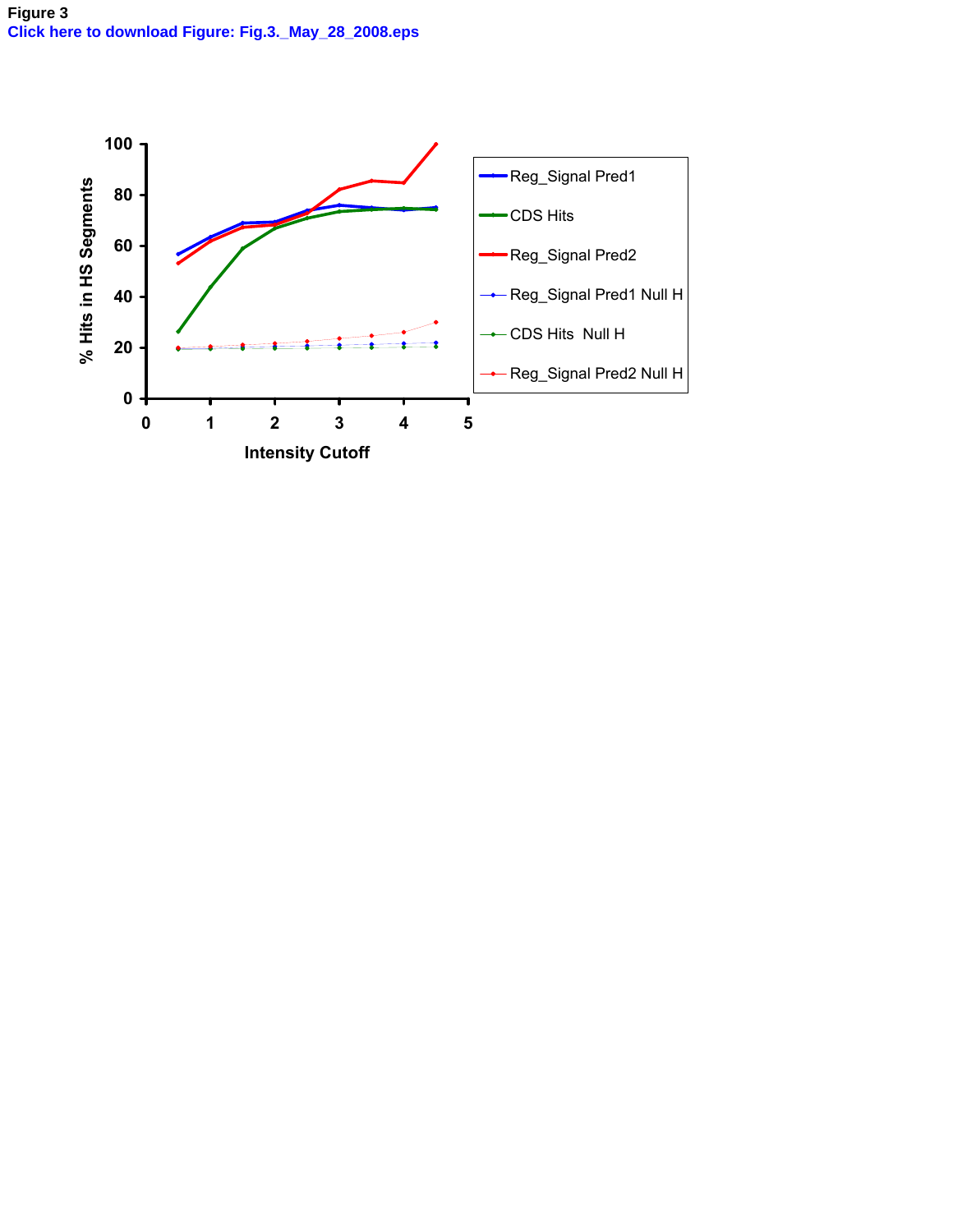**Table 1**

| 9-mer            | Rank  | Gene                                                                    |
|------------------|-------|-------------------------------------------------------------------------|
| GGGCTGGGG        | 4.00  | PITX1, MXD4, HIF1A, HDAC3, SIRT3, NRBP1, DNMT3L, SMARCD3, NFKB2, SPIB,  |
|                  |       | HES <sub>6</sub>                                                        |
| GGCTGGGGA        | 2.49  | CITED1, PITX1, NFKBIA, SIRT1, , MED27, SOX10, RARA, IRF1, TRIP4         |
| <b>GCTGGGGAG</b> | 2.67  | TBPL1, GRLF1                                                            |
| <b>CTGGGGAGG</b> | 1.62  | MED27, GATA1                                                            |
| TGGGGAGGG        | 2.02  | PITX3, SOX9                                                             |
| GGGGAGGGC        | 4.27  | MEF2B, NR1H3, NFE2L2, TRIP6, ELF3, MED6, OTX1, TAF6L, MYCL1, NFX1, NFIB |
| GGGAGGGCG        | 15.99 | MEF2B. HDAC1                                                            |
| GGAGGGCGG        | 14.20 | CITED2, MEF2B, HDAC1, NAP1L1, MYCN, MED6, TAF6L                         |
| GAGGGCGGG        | 24.36 | CITED2, MEF2B, OTX1, ATF4, RARA, TAF6L, PITX3, MYCL1, MYCN              |
| AGGGCGGGG        | 17.87 | CITED2, MEF2B, OTX1, ATF4, RARA, TAF6L, PITX3, MYCL1, NFE2L2, CREB3,    |
|                  |       | HDAC11, TRIP13, NCOA4, SOX10, NFKB2, TAF9                               |
| GGGCGGGGC        | 49.86 | CITED2, MEF2B, PITX3, HES2, HOXC13, NFYB, NFKBIE, EZH2, NFE2L2, NFATC3, |
|                  |       | NRBP1, HEYL, MYBL2, KLF5, IRF1, LHX4, PAX6                              |
| GGCGGGGCG        | 61.13 | CITED2, HDAC1, MXD4, HES2, HOXC13, NFYB, NFKBIE, EZH2, SUV39H2, HDAC6,  |
|                  |       | POU2F2, MYBL2, NEUROD3, LHX4, TAF10                                     |
| GCGGGGCGC        | 63.24 | MXD4, XBP1, SIRT3, NR2F1                                                |
| CGGGGCGCA        | 44.20 | NR2F1, NFIB                                                             |
| GGGGCGCAG        | 23.01 | NR2F1, SUV39H2, BTF3, TFAP4                                             |
| GGGCGCAGA        | 18.67 | RARA, NRBF2, NCOA4, ETV5, HIF1A                                         |
| GGCGCAGAG        | 19.69 | RARA, NRBF2, NCOA4, ETV5, HIF1A                                         |
| <b>GCGCAGAGG</b> | 17.17 | MEIS <sub>2</sub>                                                       |
| CGCAGAGGG        | 10.27 | GATA3, MDFI                                                             |
| GCAGAGGGA        | 2.20  | NFKBIA, MYC, STAT1                                                      |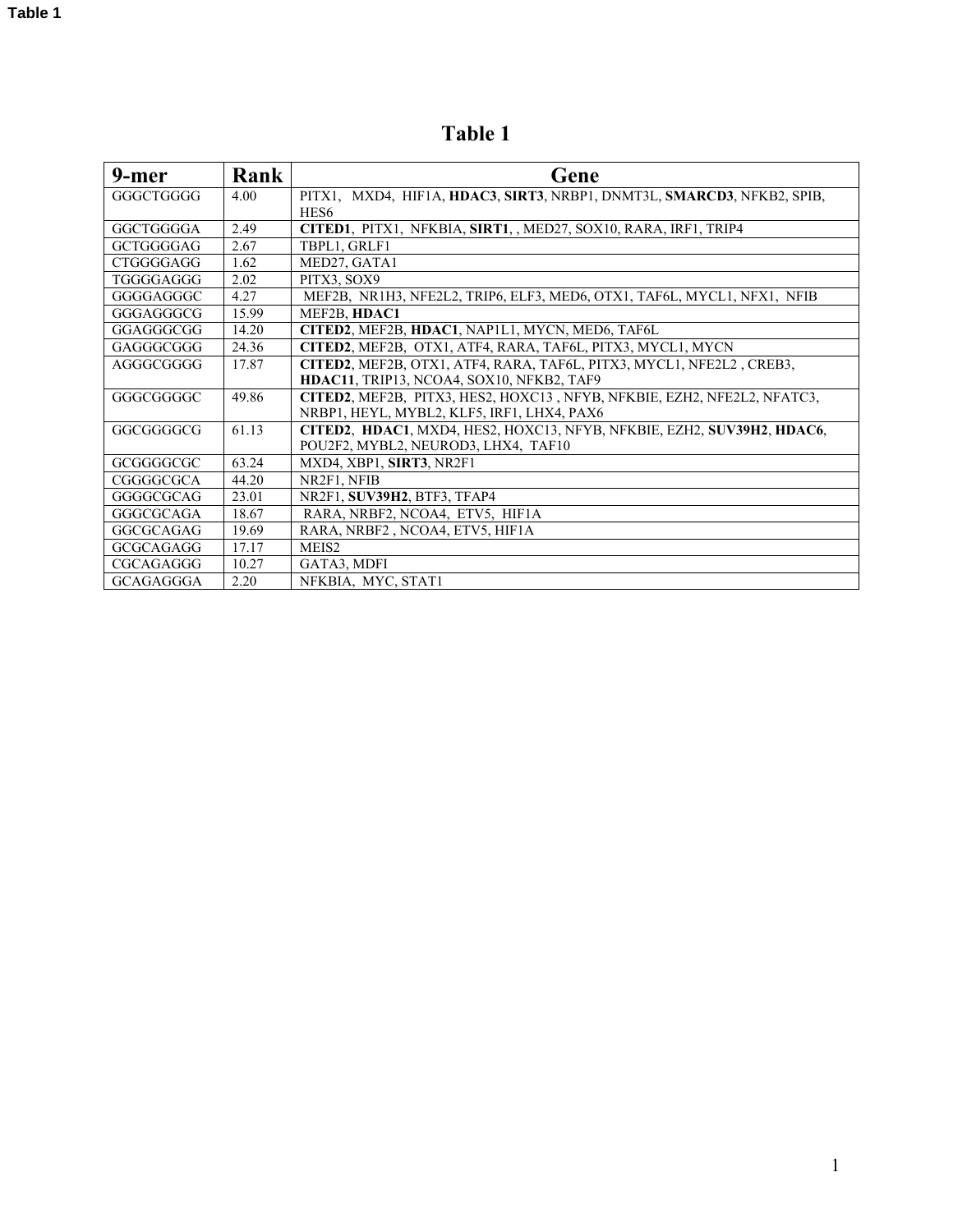**Supplemental Fig. 1 [Click here to download Supplemental Information: Suppl\\_Fig.01.pdf](http://ees.elsevier.com/geno/download.aspx?id=74747&guid=c3c89a5b-e9a7-41dc-9918-0e82bd8e4724&scheme=1)**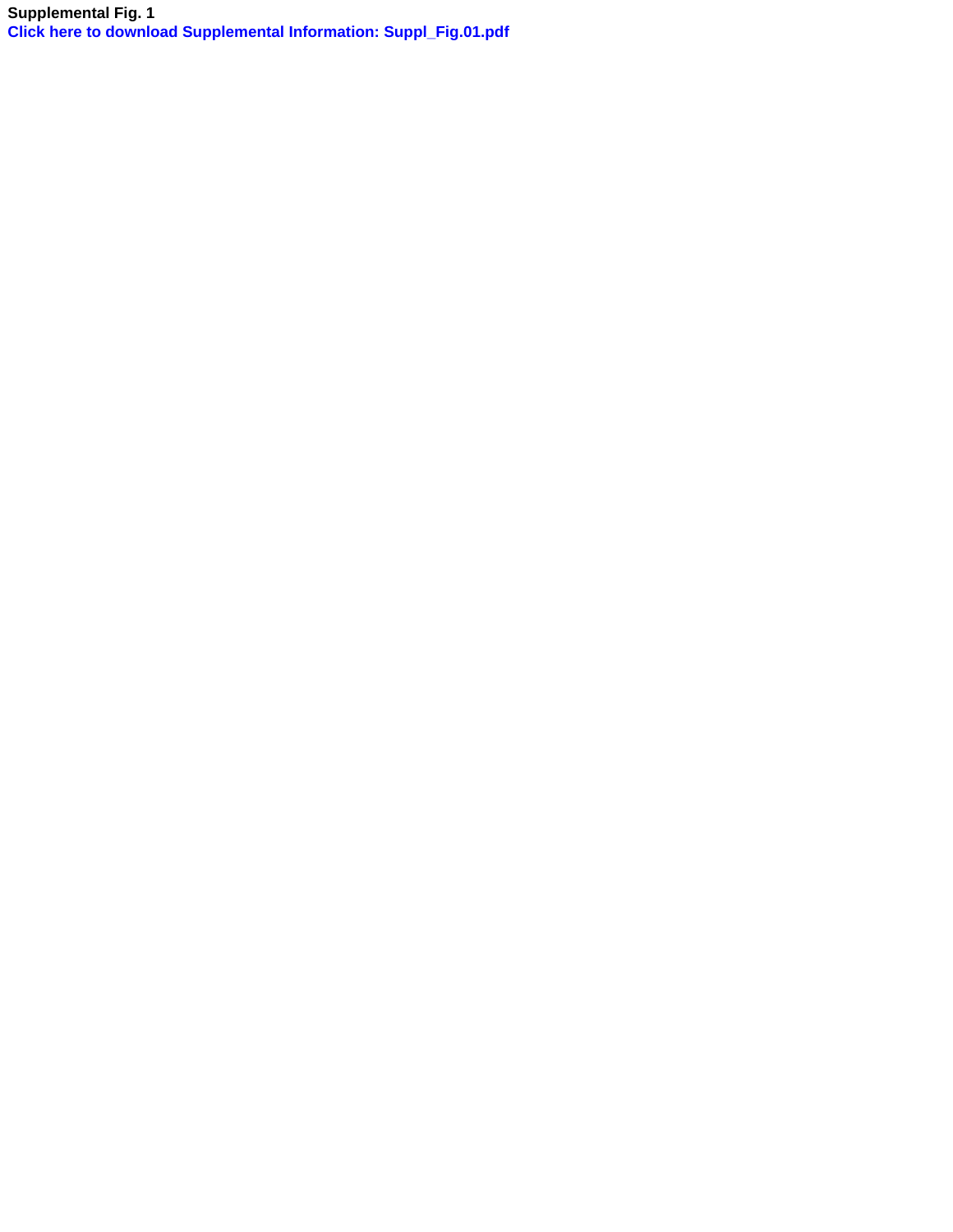**Supplemental Fig. 2 [Click here to download Supplemental Information: Suppl\\_Fig.02.pdf](http://ees.elsevier.com/geno/download.aspx?id=74748&guid=c3244994-b9b8-4367-808e-0a743df84566&scheme=1)**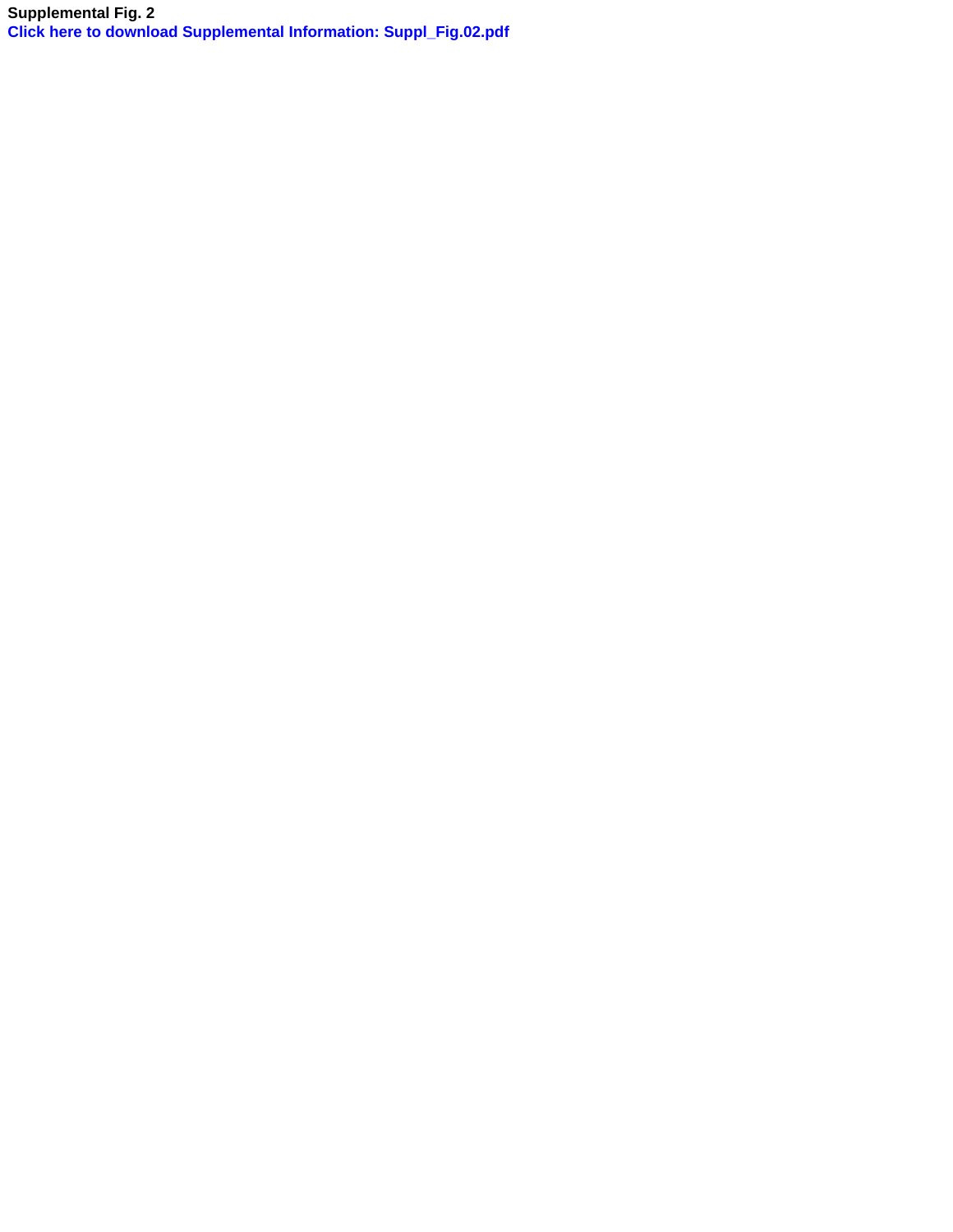**Supplemental Fig. 3 [Click here to download Supplemental Information: Suppl\\_Fig.03.pdf](http://ees.elsevier.com/geno/download.aspx?id=74823&guid=3b8eeb62-090c-43fd-b973-90d449925da4&scheme=1)**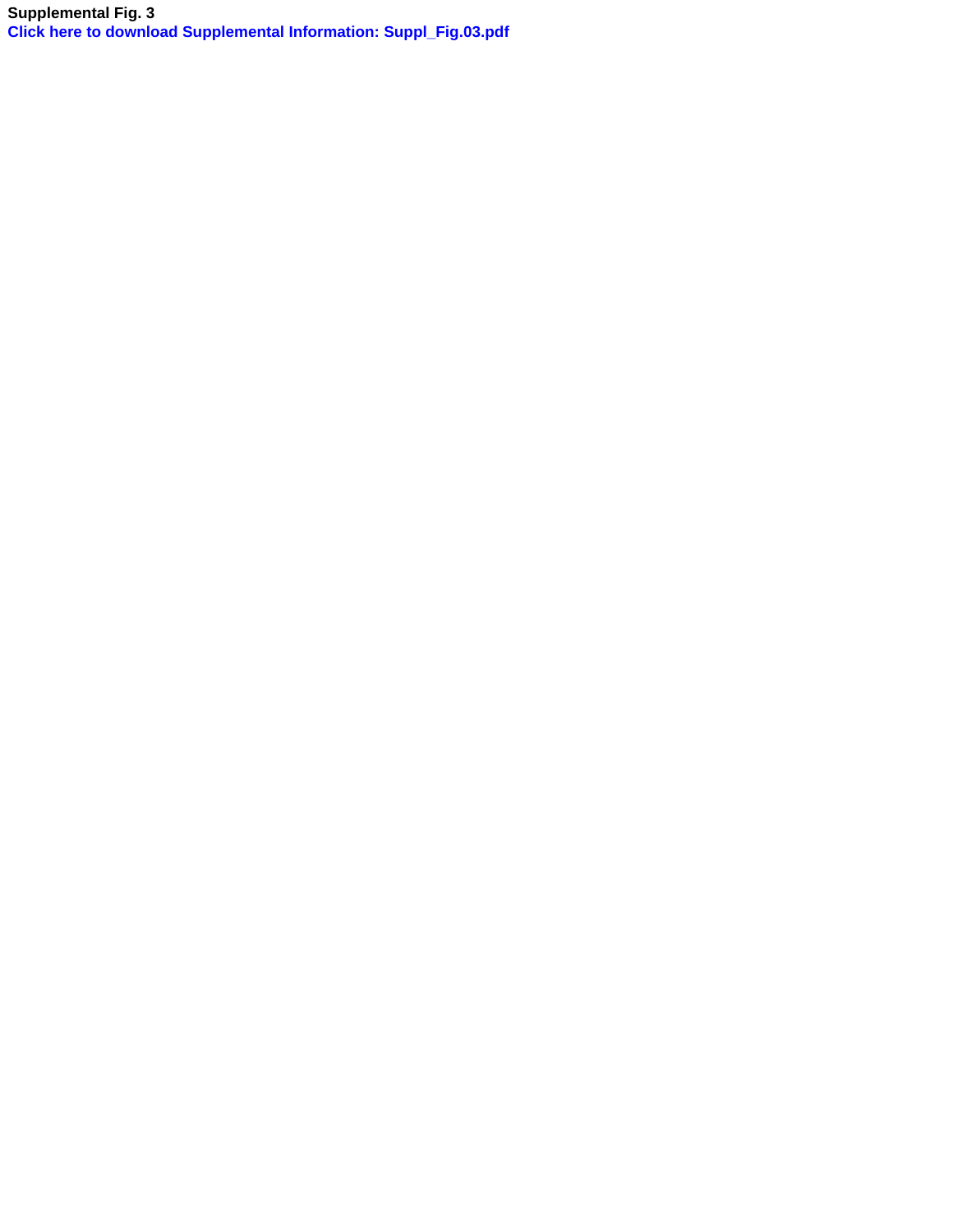**Supplemental Fig. 4 [Click here to download Supplemental Information: Suppl\\_Fig.04.pdf](http://ees.elsevier.com/geno/download.aspx?id=74752&guid=7ac09fa4-953c-4a56-ad00-fb20bb809502&scheme=1)**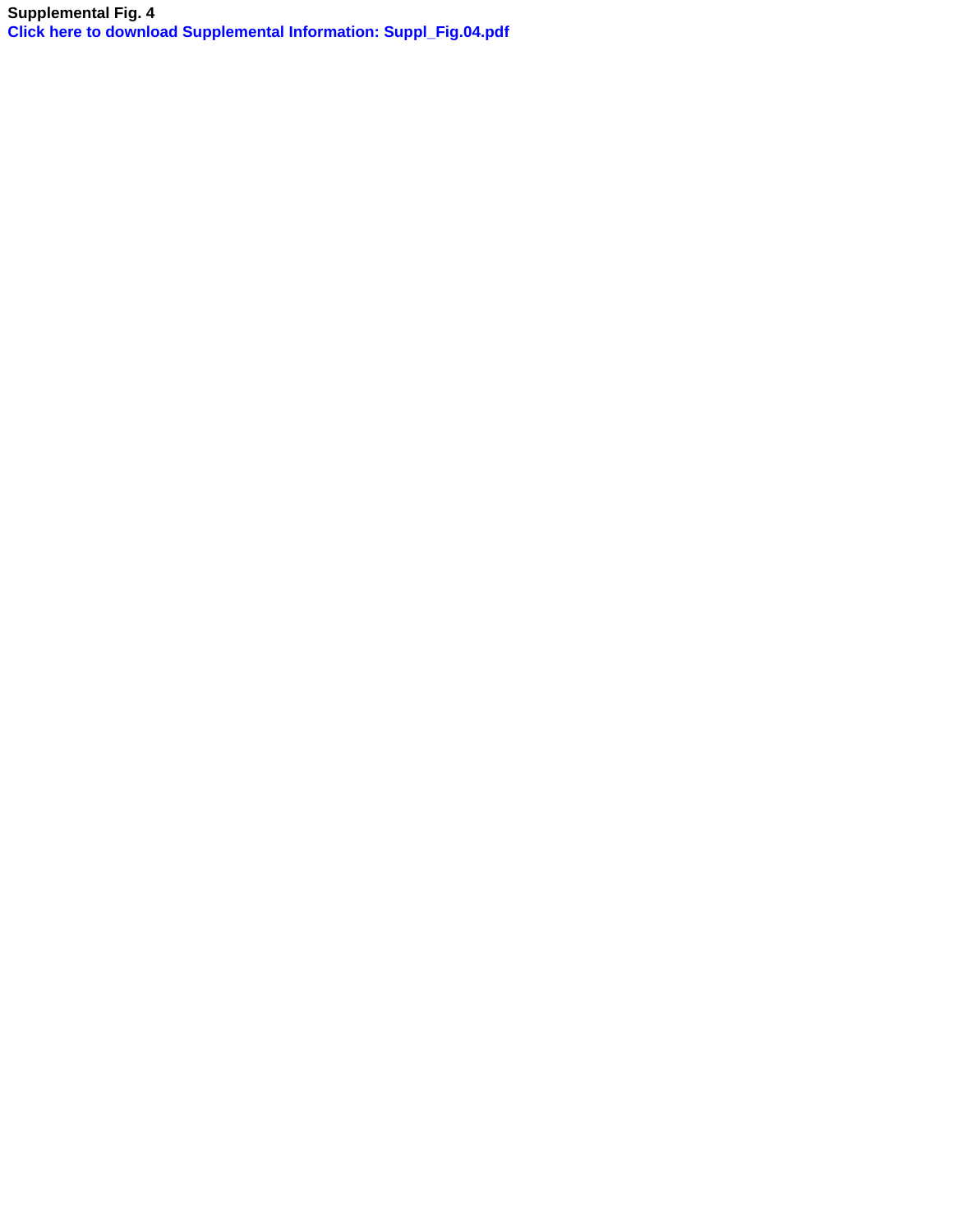**Supplemental Fig. 5 [Click here to download Supplemental Information: Suppl\\_Fig.05.pdf](http://ees.elsevier.com/geno/download.aspx?id=74753&guid=0d2d5e1d-cb01-4ed3-8a0e-e959cb279d22&scheme=1)**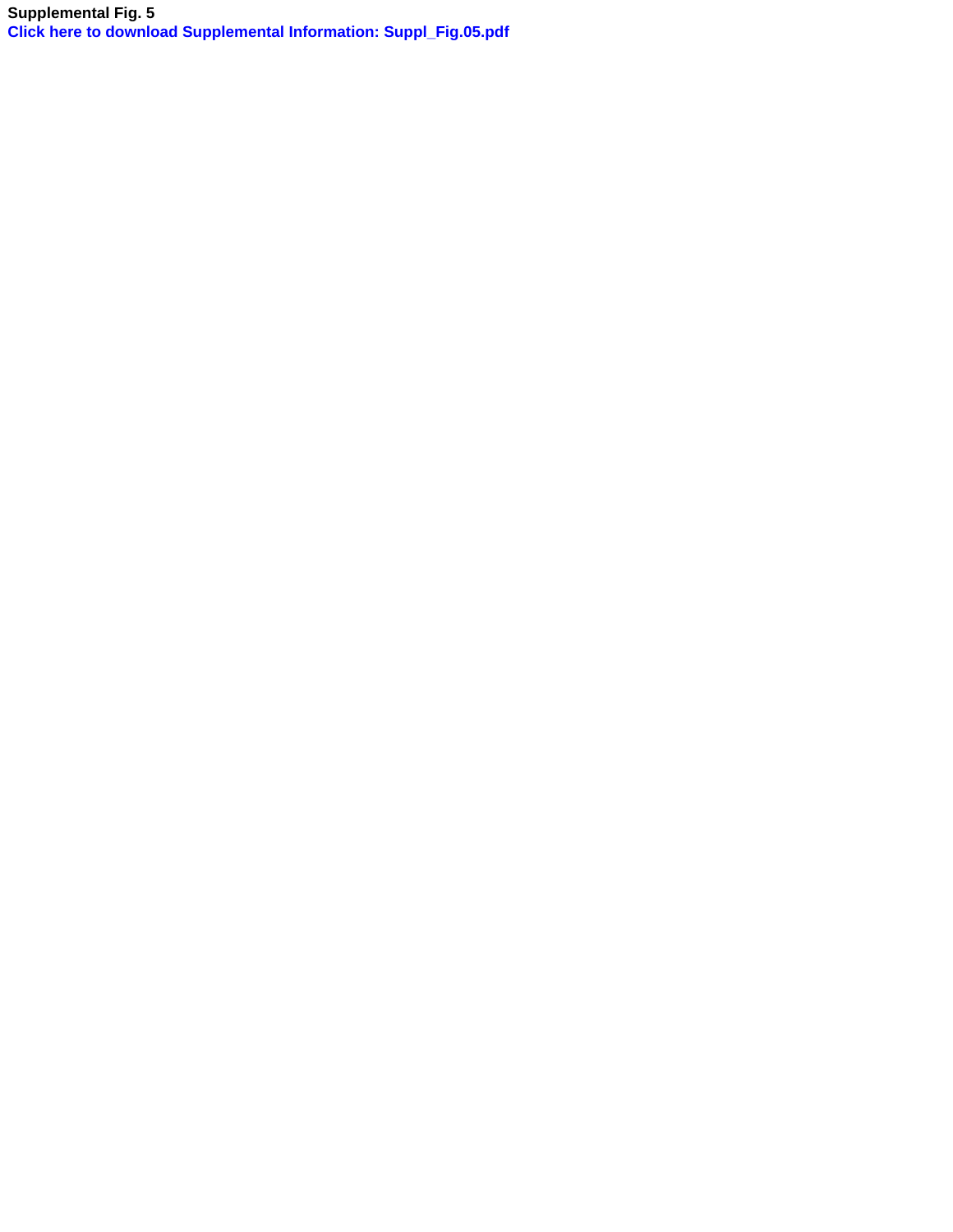**Supplemental Fig. 6 [Click here to download Supplemental Information: Suppl\\_Fig.06.pdf](http://ees.elsevier.com/geno/download.aspx?id=74754&guid=3f02da8c-9946-4ae9-9c3a-2d2612e87b30&scheme=1)**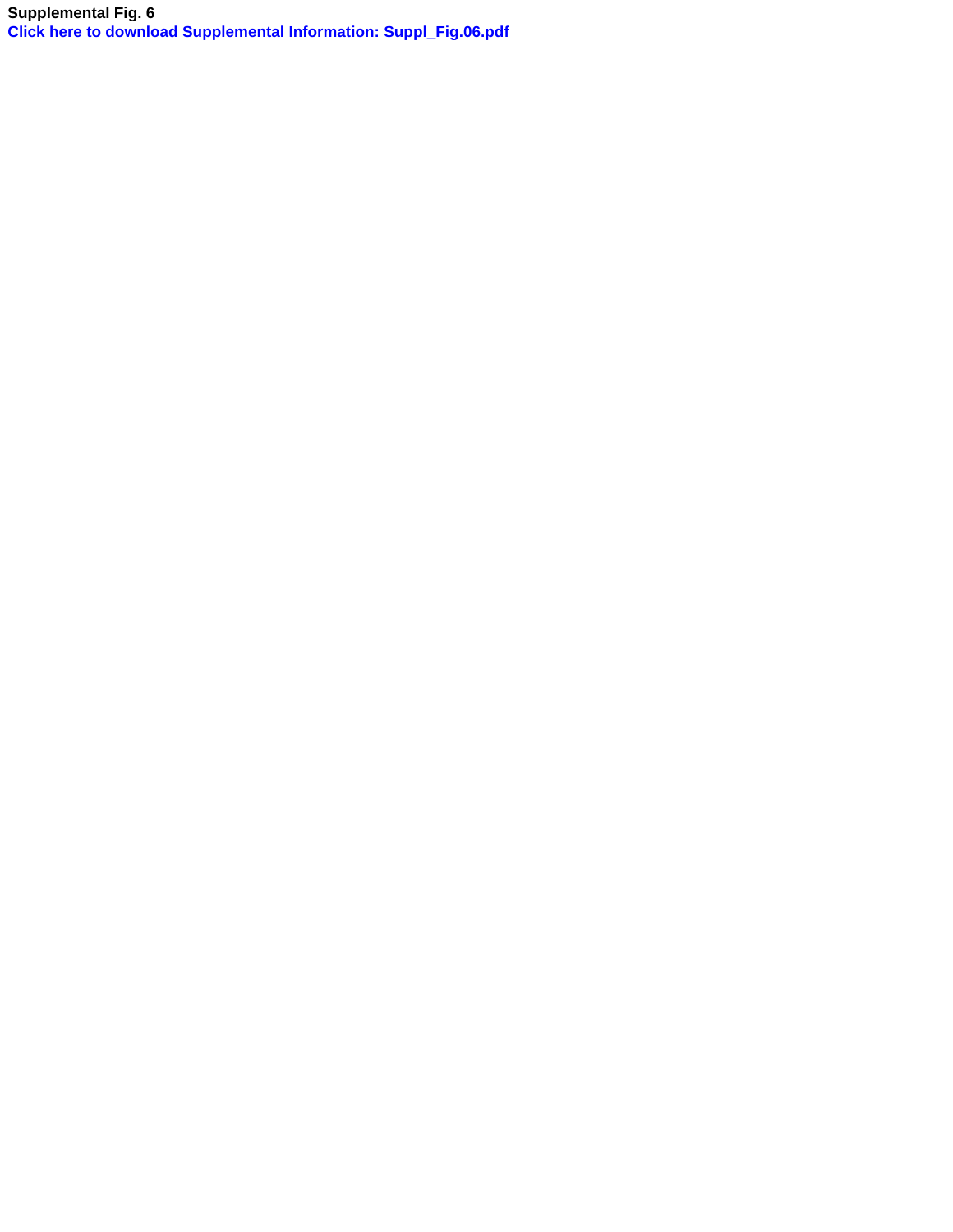**Supplemental Fig. 7 [Click here to download Supplemental Information: Suppl\\_Fig.07.pdf](http://ees.elsevier.com/geno/download.aspx?id=74755&guid=8291694a-7b2b-4976-b4e8-4eef7b4ae59c&scheme=1)**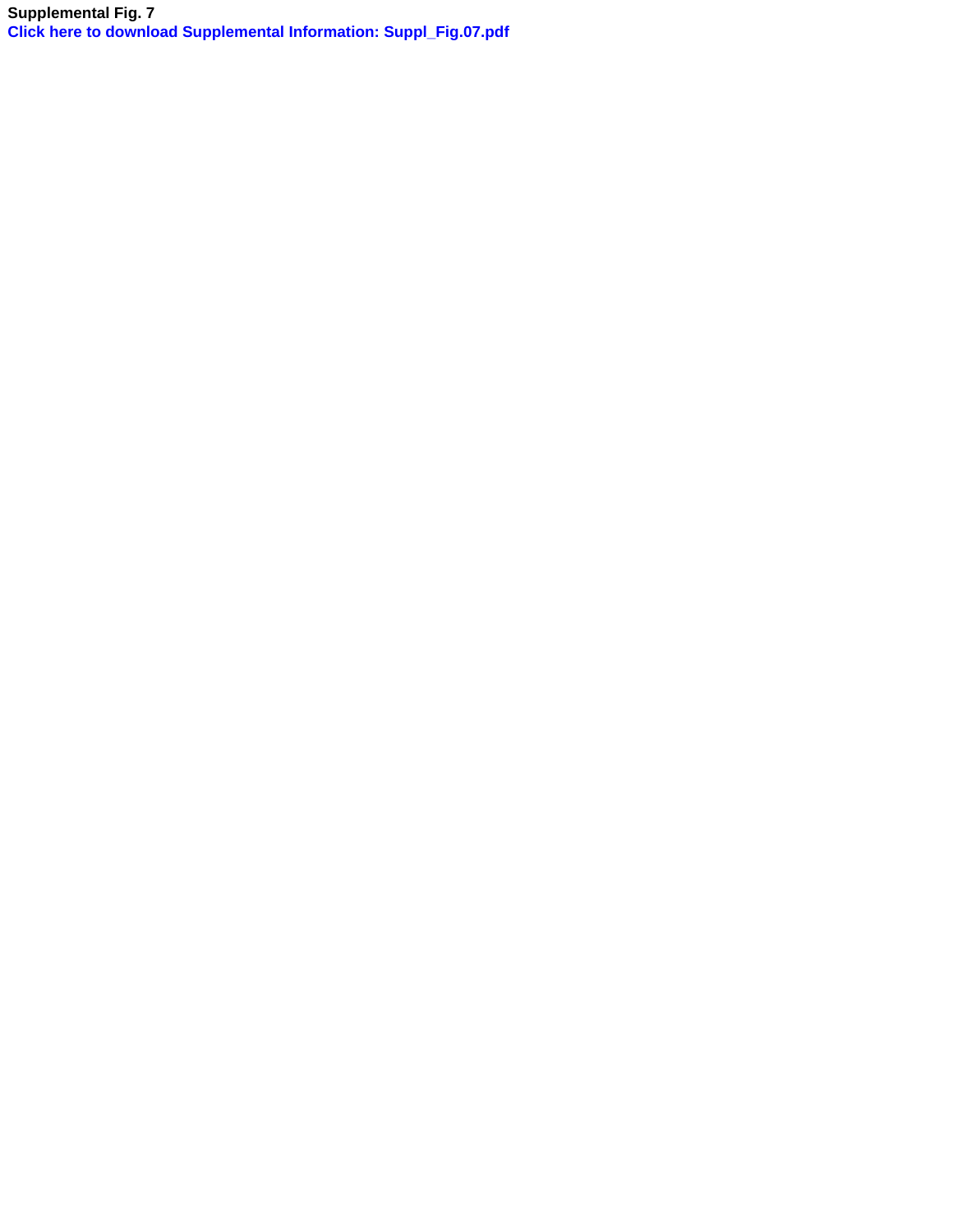**Supplemental Fig. 8 [Click here to download Supplemental Information: Suppl\\_Fig.08.pdf](http://ees.elsevier.com/geno/download.aspx?id=74756&guid=1b56540d-f473-4ff0-ba03-31ee2ca0cd29&scheme=1)**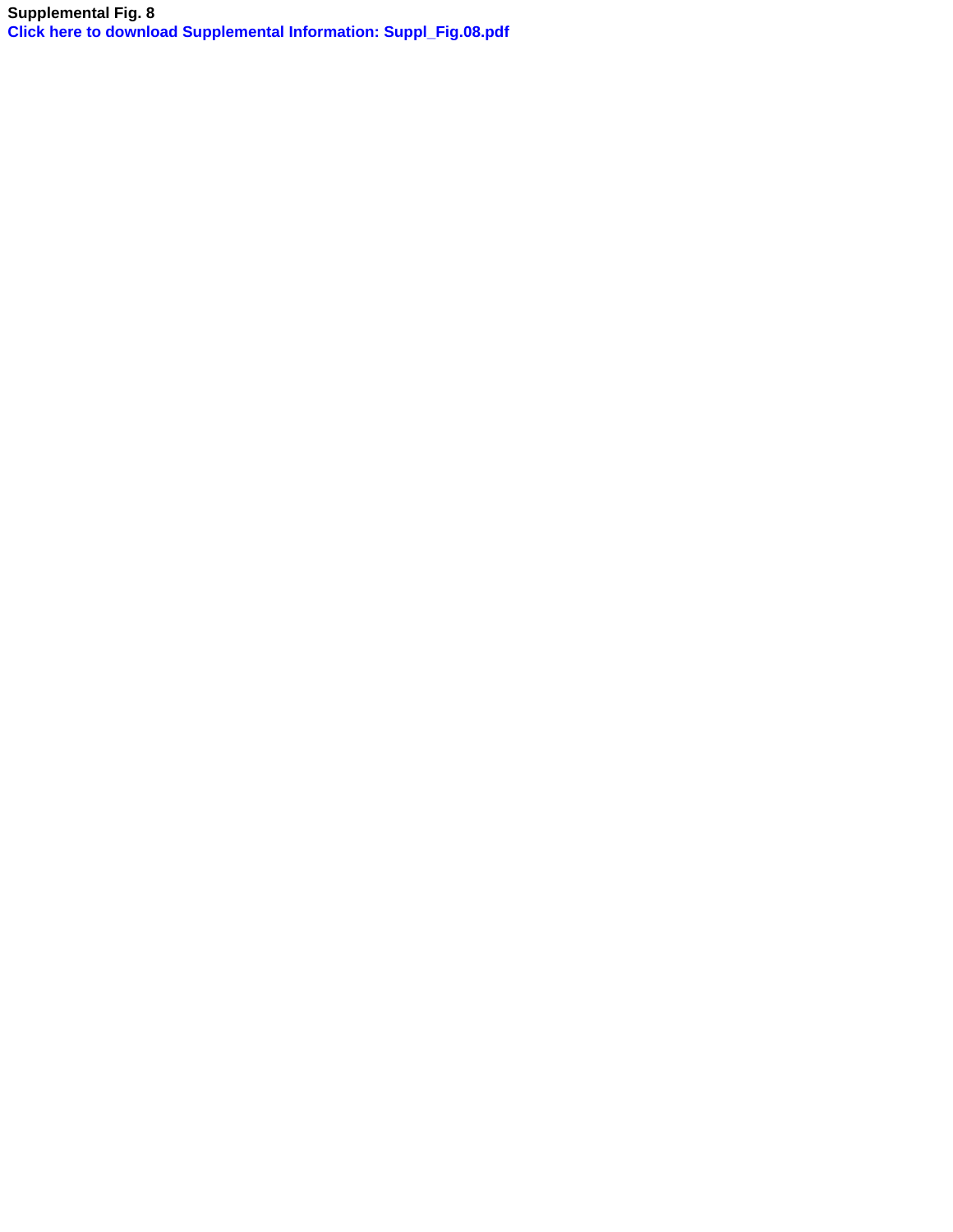**Supplemental Fig. 9 [Click here to download Supplemental Information: Suppl\\_Fig.09.pdf](http://ees.elsevier.com/geno/download.aspx?id=74757&guid=964bb40d-e07d-4cbe-8aee-7313f7ae278a&scheme=1)**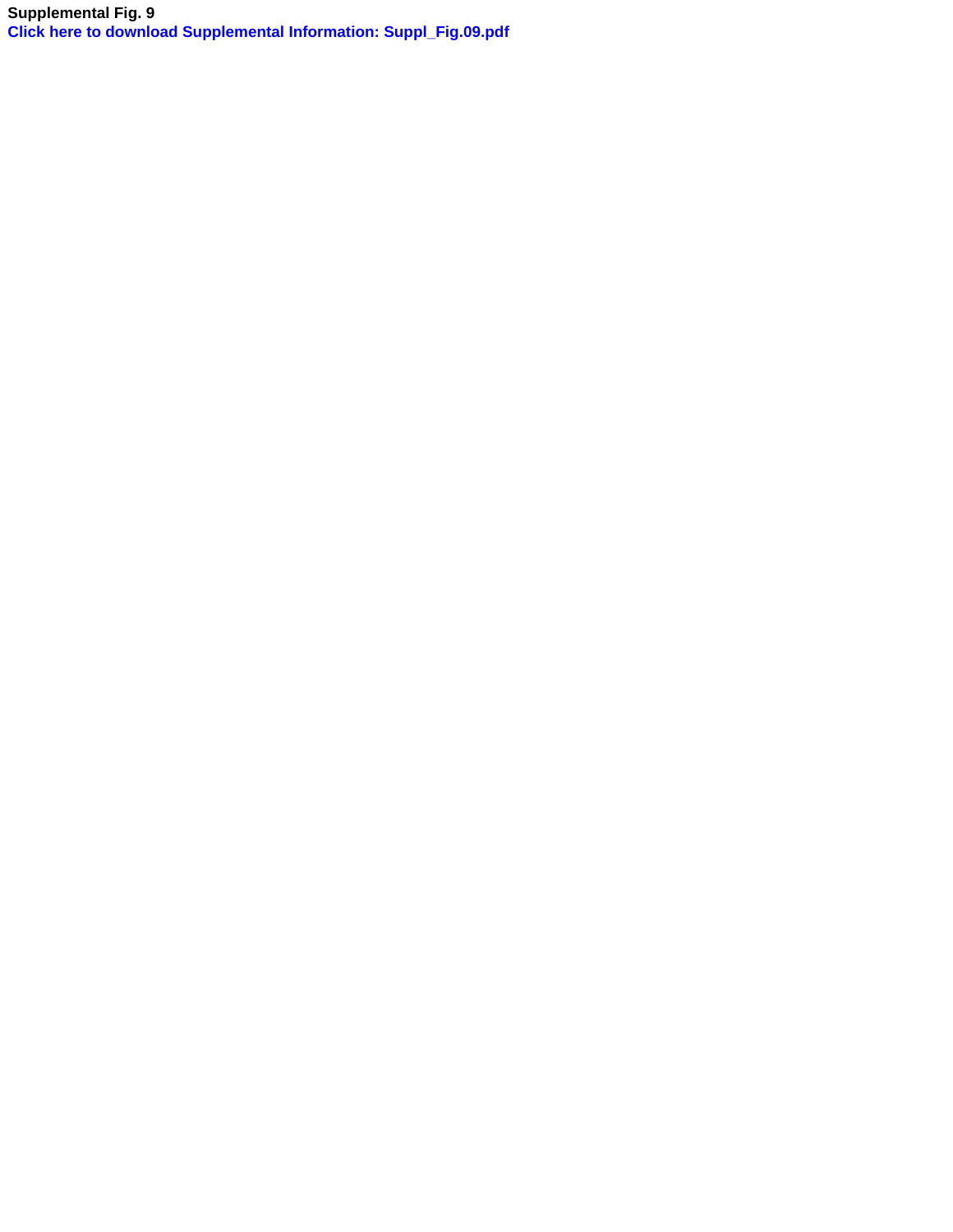**Supplemental Fig. 10 [Click here to download Supplemental Information: Suppl\\_Fig.10.pdf](http://ees.elsevier.com/geno/download.aspx?id=74758&guid=6f61325f-f8df-42d3-b068-e59d8ddafd84&scheme=1)**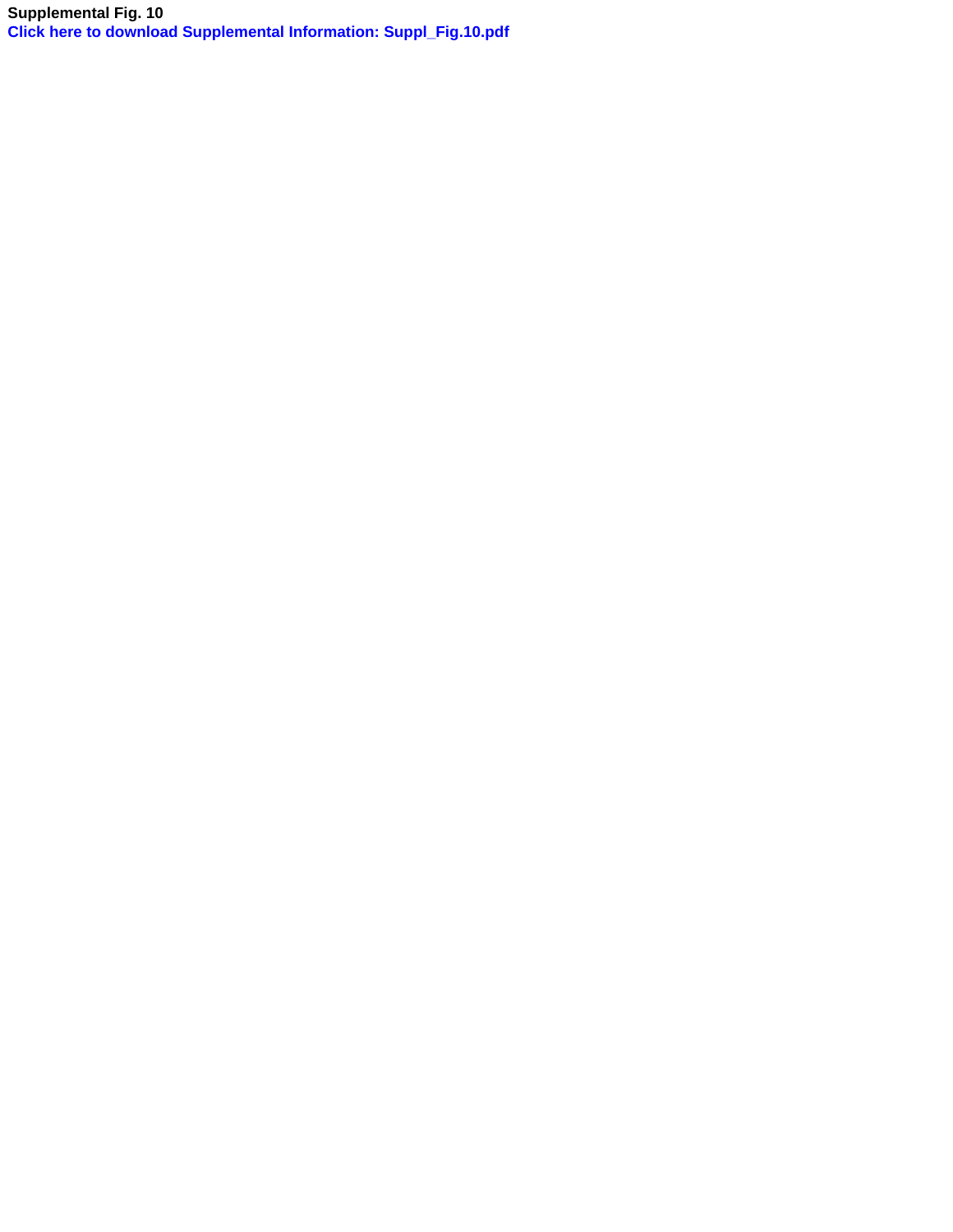**Supplemental Fig. 11 [Click here to download Supplemental Information: Suppl\\_Fig.11.pdf](http://ees.elsevier.com/geno/download.aspx?id=74759&guid=7a7f7e28-c7d8-4012-99a0-e1ea46dba521&scheme=1)**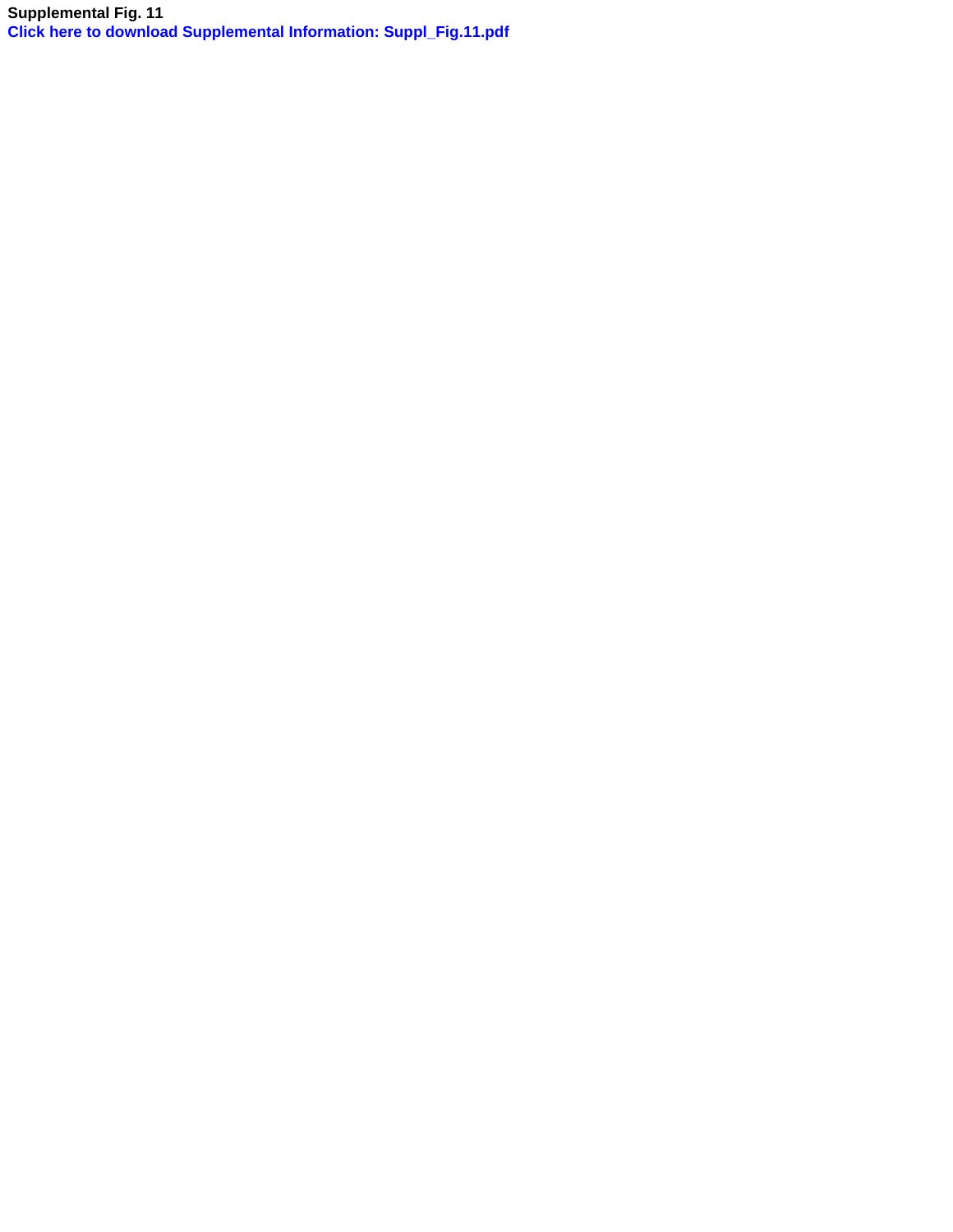**Supplemental Fig. 12 [Click here to download Supplemental Information: Suppl\\_Fig.12.pdf](http://ees.elsevier.com/geno/download.aspx?id=74760&guid=9012f55a-7251-4eaf-923f-ef0b51b9f0f0&scheme=1)**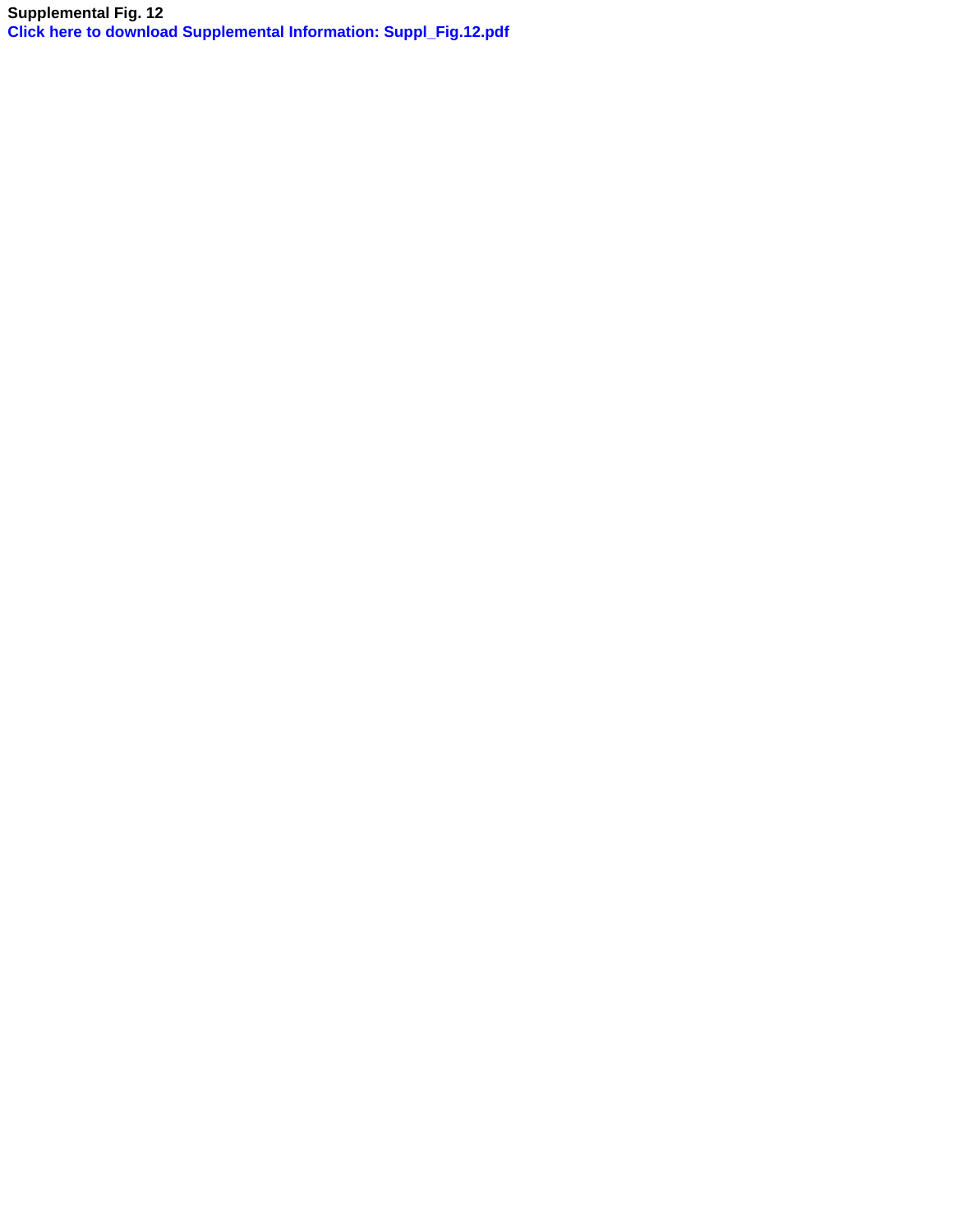**Supplemental Fig. 13 [Click here to download Supplemental Information: Suppl\\_Fig.13.pdf](http://ees.elsevier.com/geno/download.aspx?id=74761&guid=c5970143-c1b3-43ac-b927-9c3df8cd6541&scheme=1)**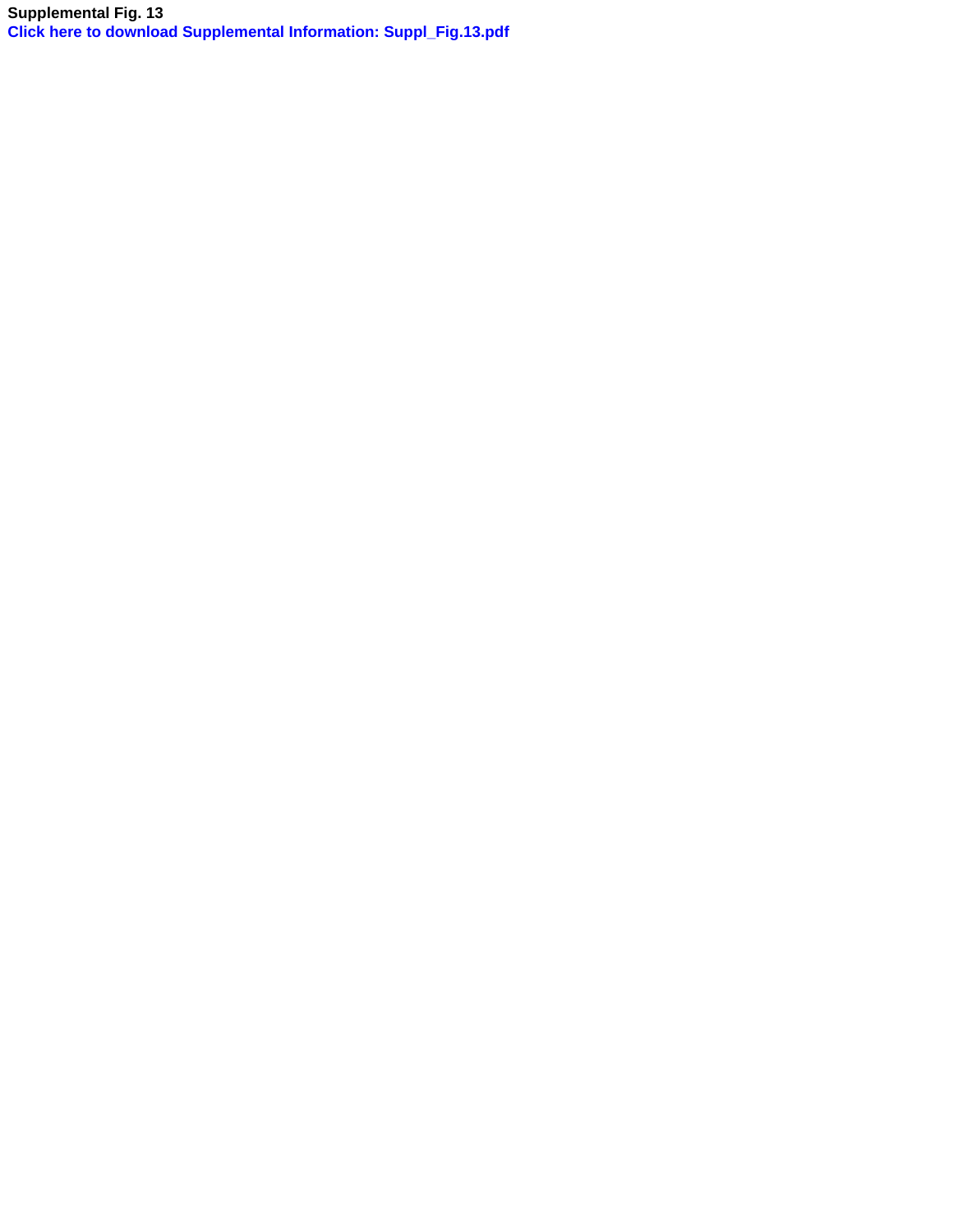**Supplemental Fig. 14 [Click here to download Supplemental Information: Suppl\\_Fig.14.pdf](http://ees.elsevier.com/geno/download.aspx?id=74762&guid=26e852fb-654c-45ed-919b-e7261b3a93de&scheme=1)**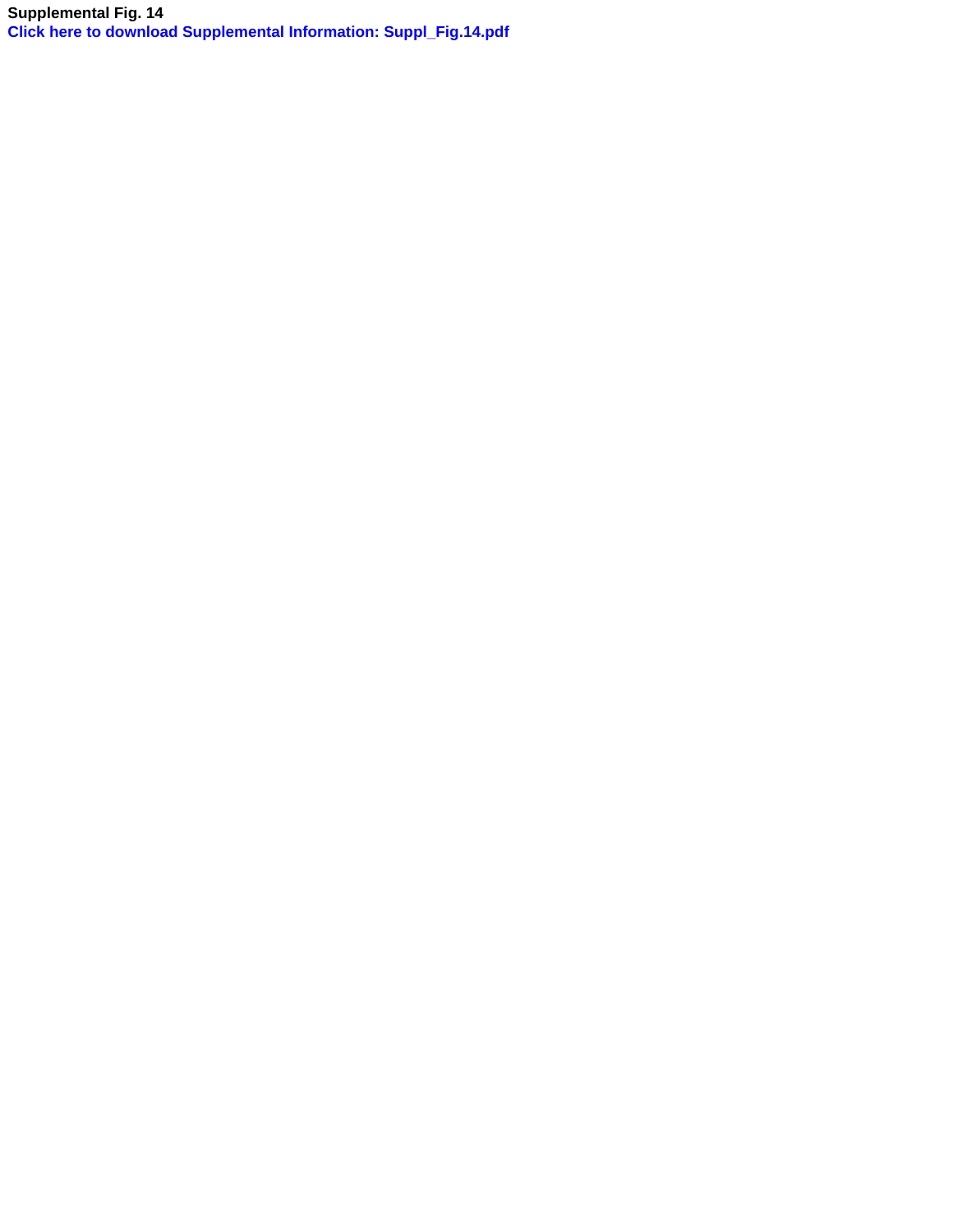**Supplemental Fig. 15 [Click here to download Supplemental Information: Suppl\\_Fig.15.pdf](http://ees.elsevier.com/geno/download.aspx?id=74763&guid=c8c5e868-8f38-4fe4-875a-9fe086920b2d&scheme=1)**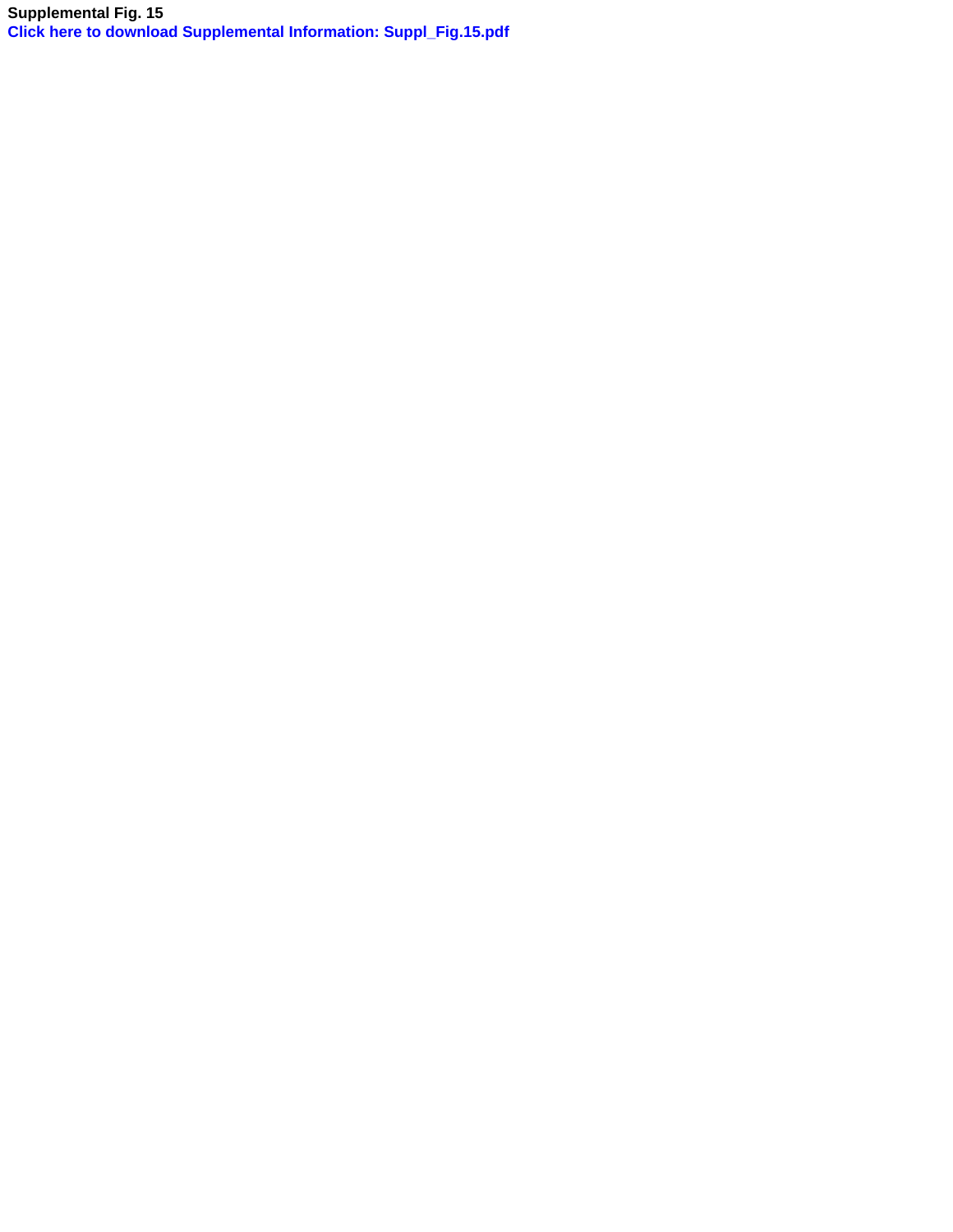**Supplemental Fig. 16 [Click here to download Supplemental Information: Suppl\\_Fig.16.pdf](http://ees.elsevier.com/geno/download.aspx?id=74764&guid=2cacffb0-2553-4947-a6da-011d0dec4be9&scheme=1)**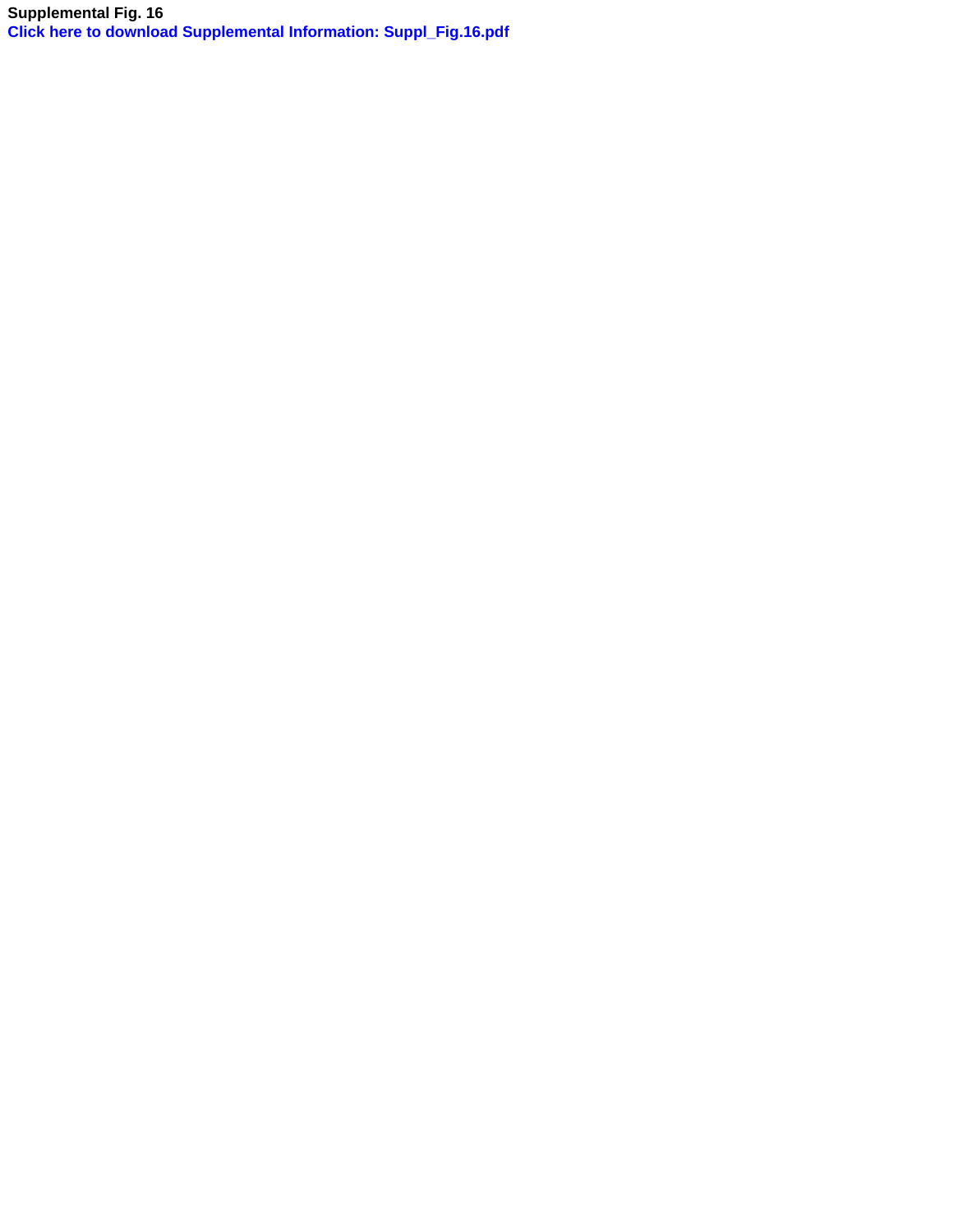**Supplemental Fig. 17 [Click here to download Supplemental Information: Suppl\\_Fig.17.pdf](http://ees.elsevier.com/geno/download.aspx?id=74765&guid=b81753d2-bfd2-43e8-8818-b098fb1556b0&scheme=1)**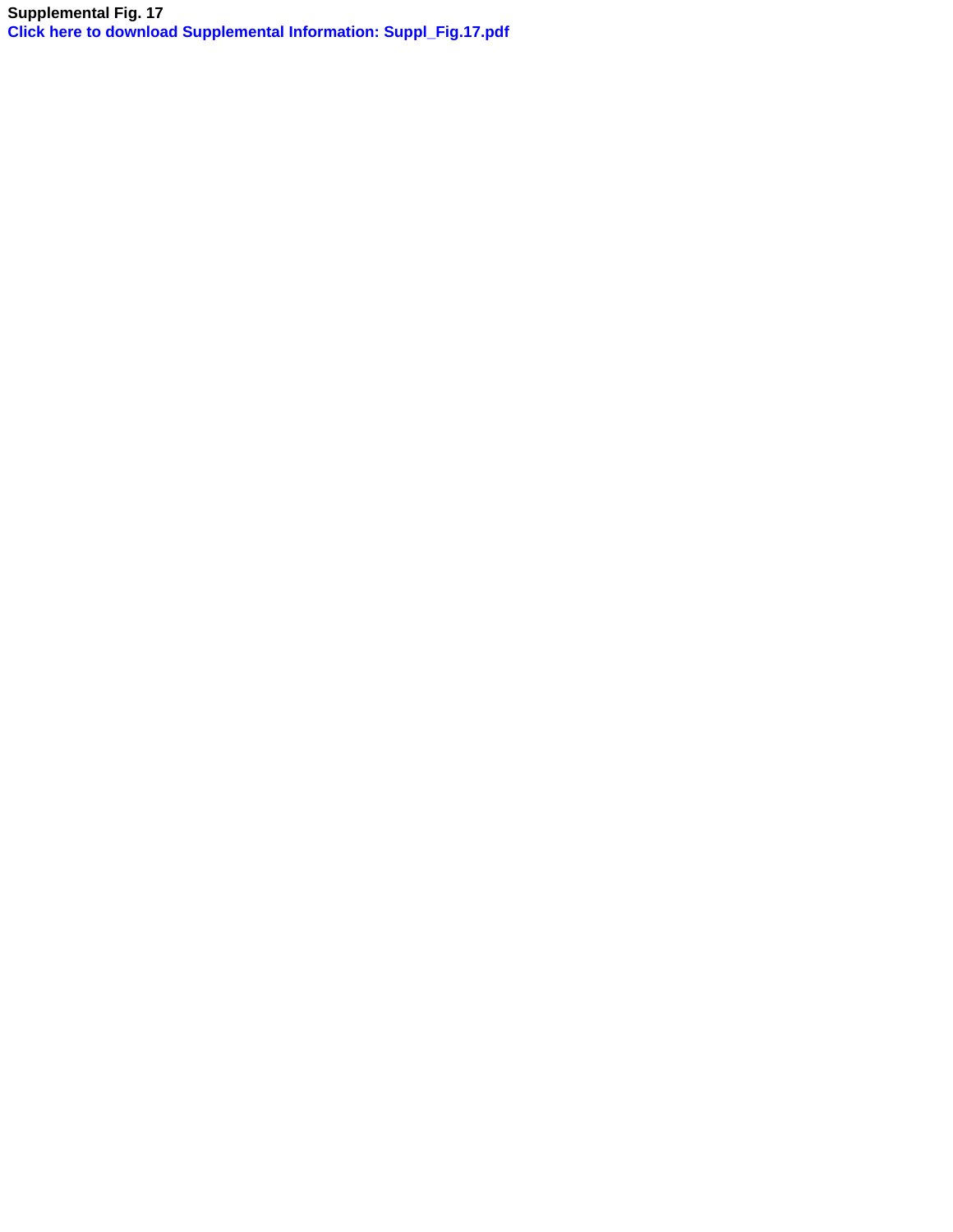**Supplemental Fig. 18 [Click here to download Supplemental Information: Suppl\\_Fig.18.pdf](http://ees.elsevier.com/geno/download.aspx?id=74766&guid=d0ee2bb4-1c67-44a8-a356-012b685d2d97&scheme=1)**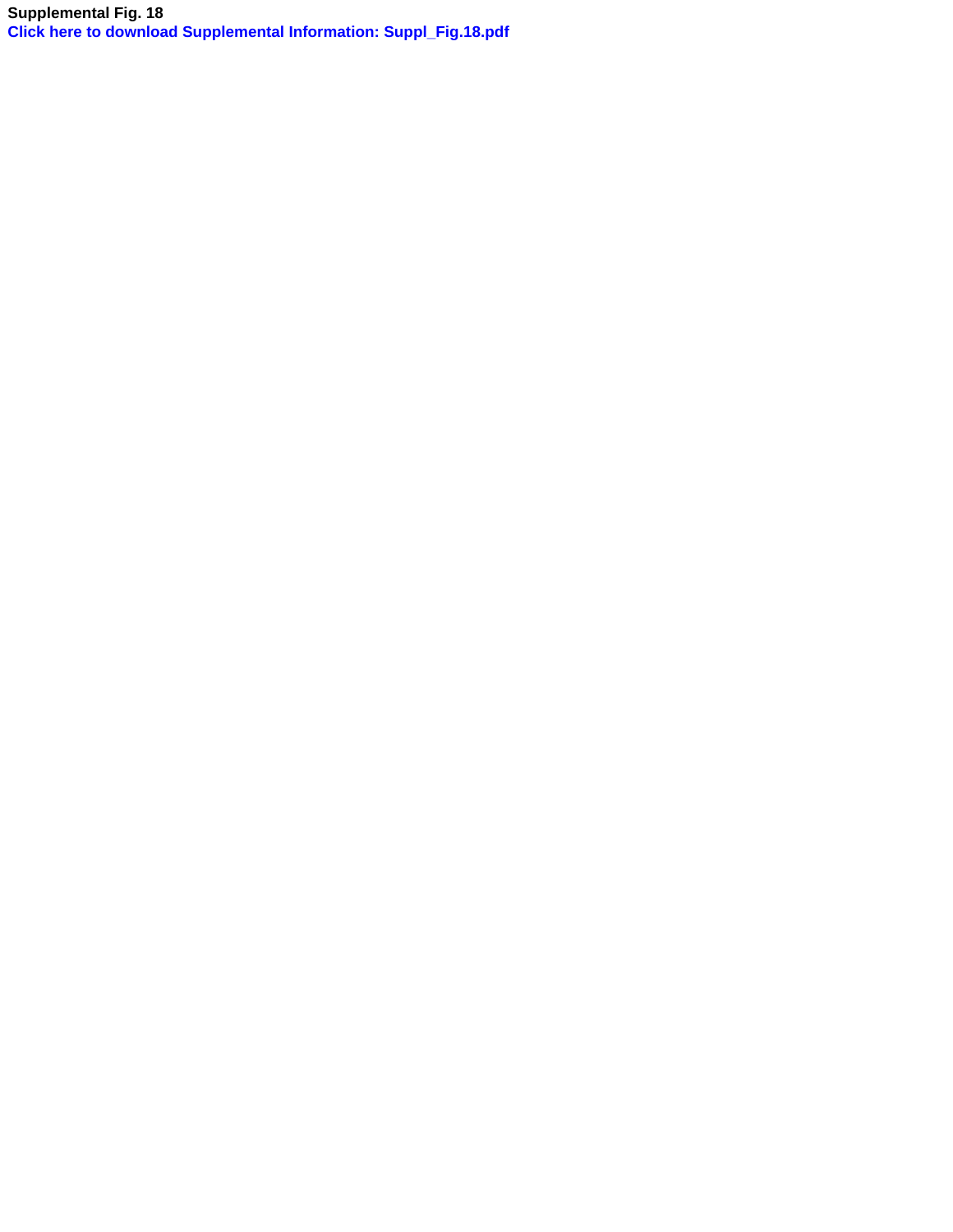**Supplemental Fig. 19 [Click here to download Supplemental Information: Suppl\\_Fig.19.pdf](http://ees.elsevier.com/geno/download.aspx?id=74767&guid=b4ea2560-ce9c-43d1-ba9a-cbe7a72b849f&scheme=1)**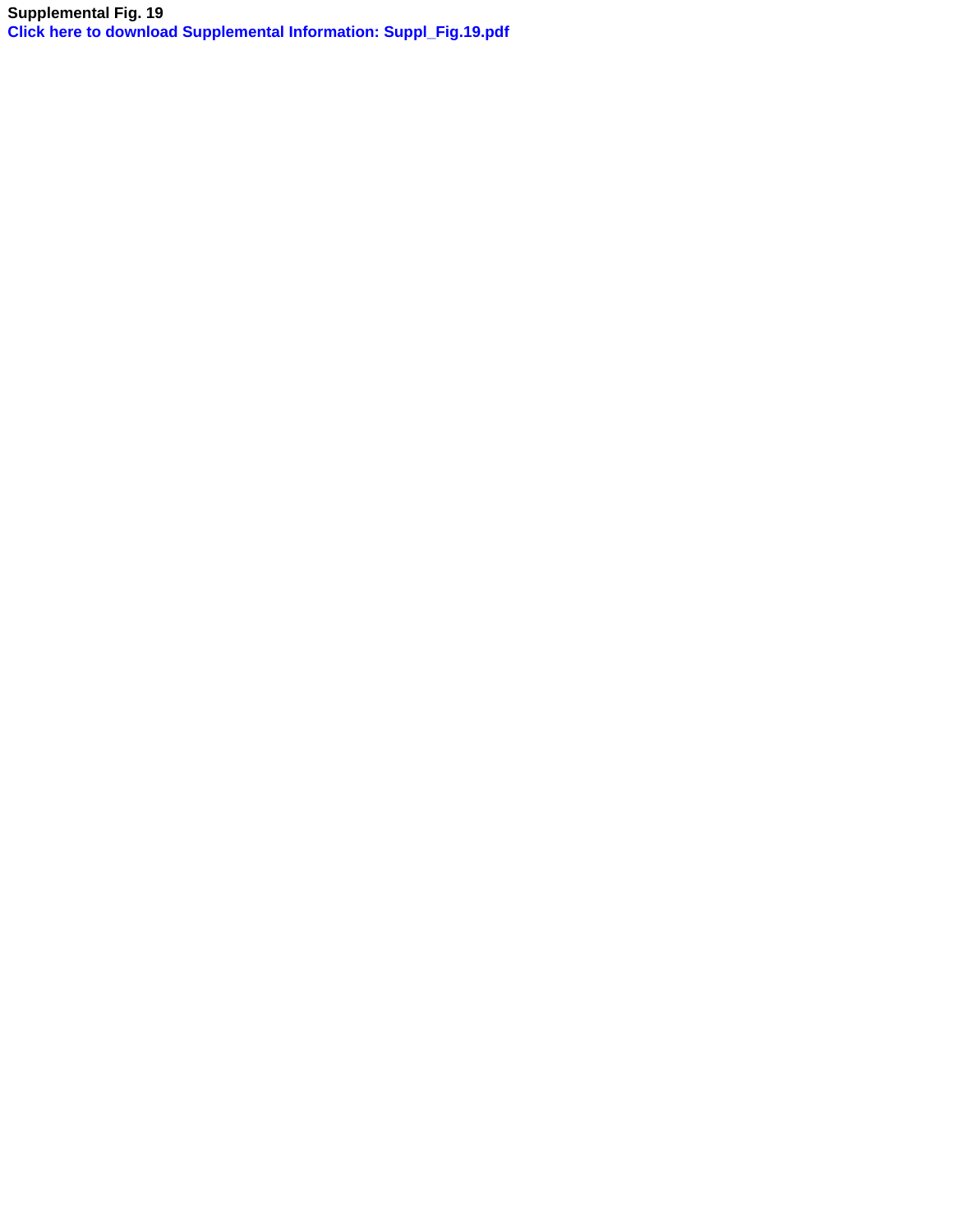**Supplemental Fig. 20 [Click here to download Supplemental Information: Suppl\\_Fig.20.pdf](http://ees.elsevier.com/geno/download.aspx?id=74768&guid=94eb6ad3-bebc-4401-9217-231e4ee69e85&scheme=1)**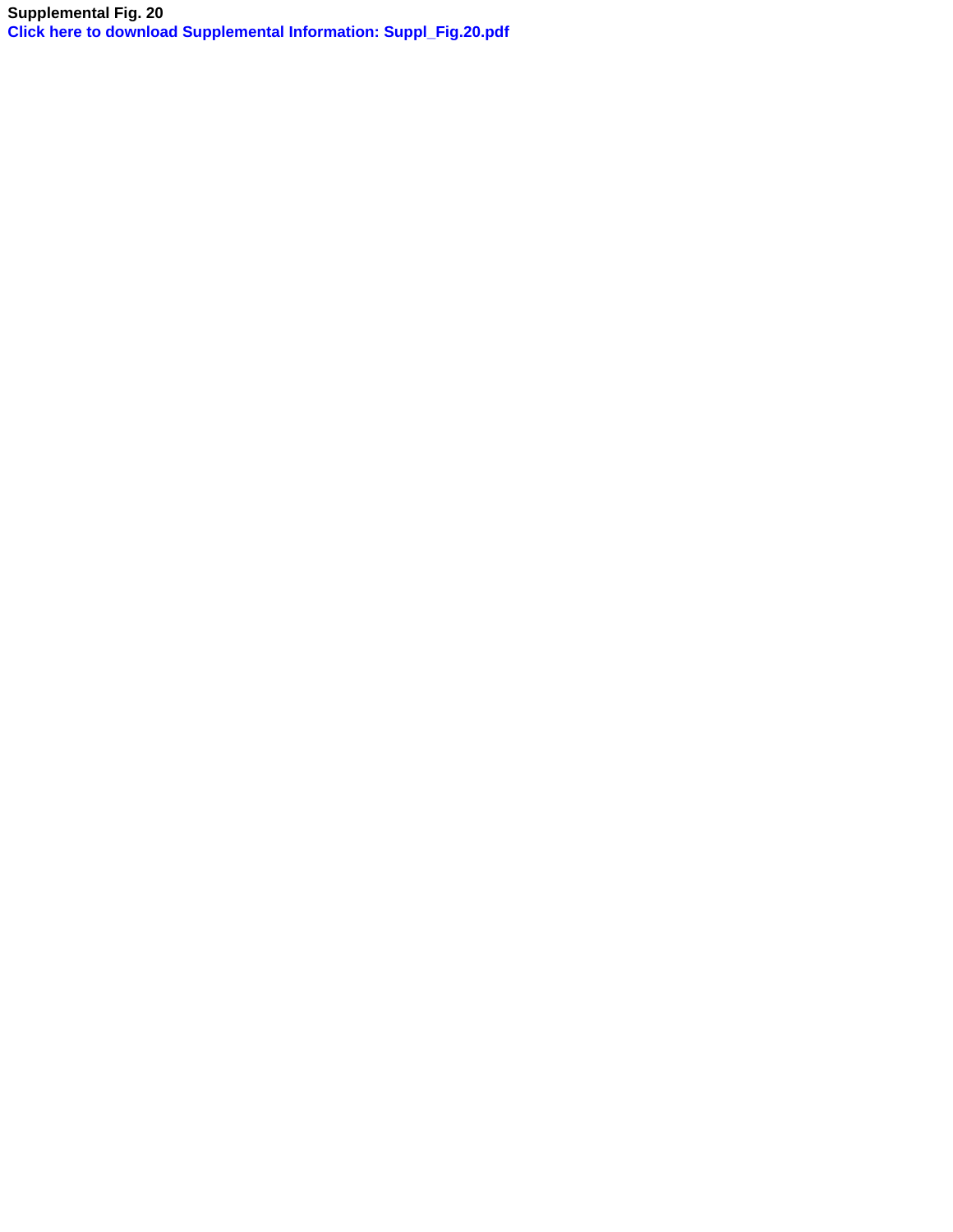**Supplemental Fig. 21 [Click here to download Supplemental Information: Suppl\\_Fig.21.pdf](http://ees.elsevier.com/geno/download.aspx?id=74769&guid=c5bff525-c871-4529-b272-fd791c108fb7&scheme=1)**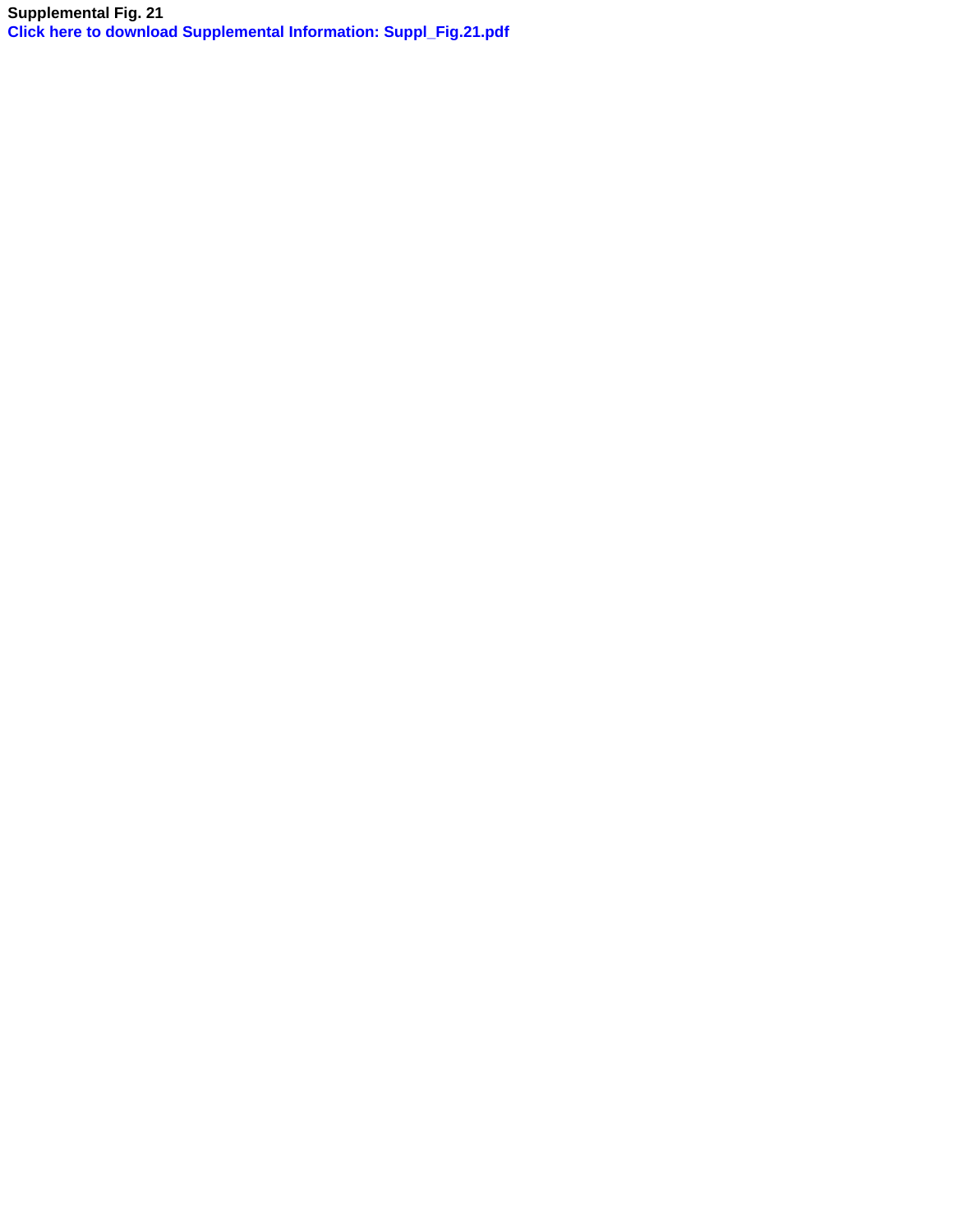**Supplemental Table 1 [Click here to download Supplemental Information: Supplemental\\_Table1.doc](http://ees.elsevier.com/geno/download.aspx?id=74770&guid=d9418a38-88e4-4002-992d-53108c08a7f7&scheme=1)**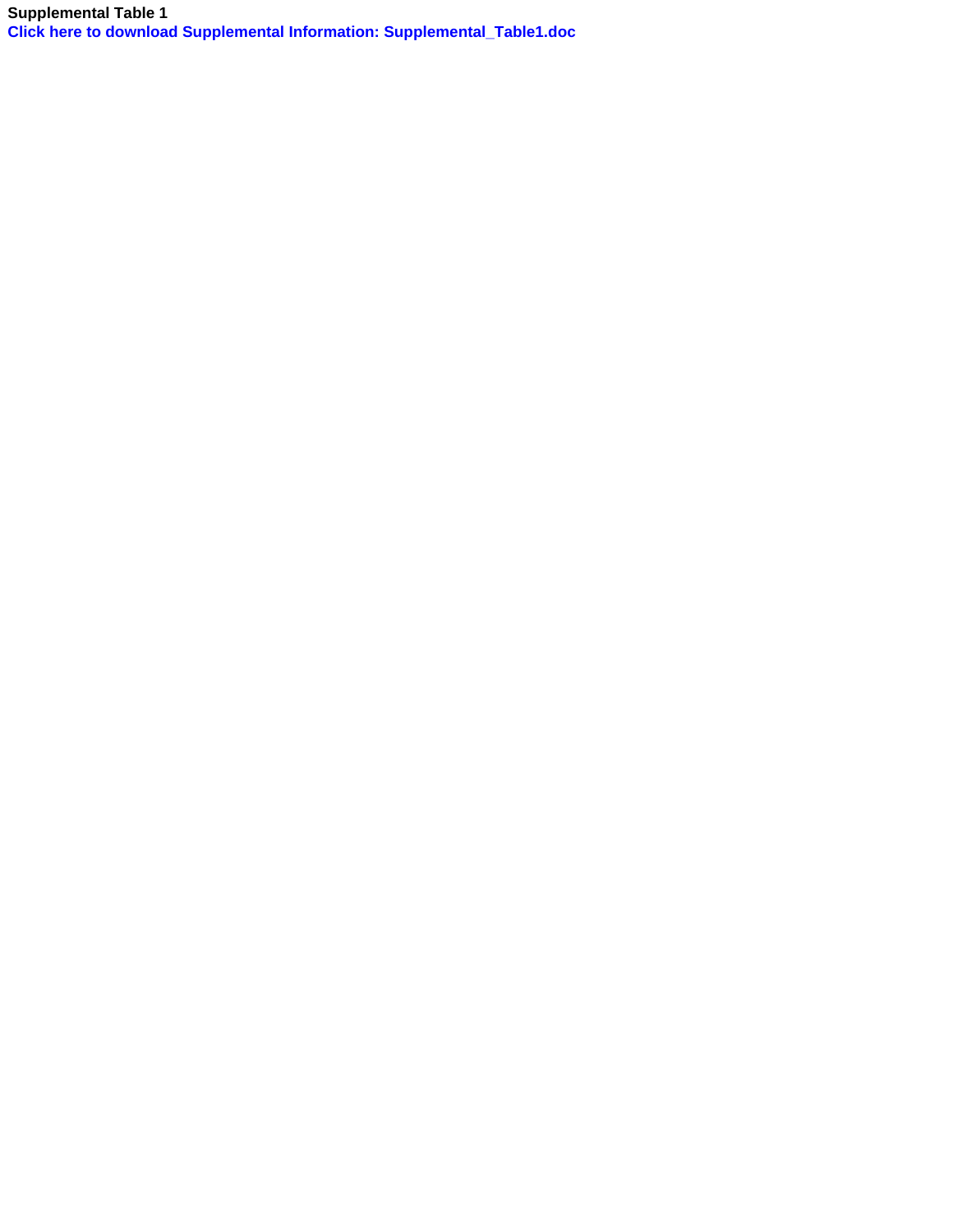**Supplemental Table 2 [Click here to download Supplemental Information: Supplemental\\_Table2.doc](http://ees.elsevier.com/geno/download.aspx?id=74771&guid=4aefa13c-274a-426a-b2a4-f6728f189930&scheme=1)**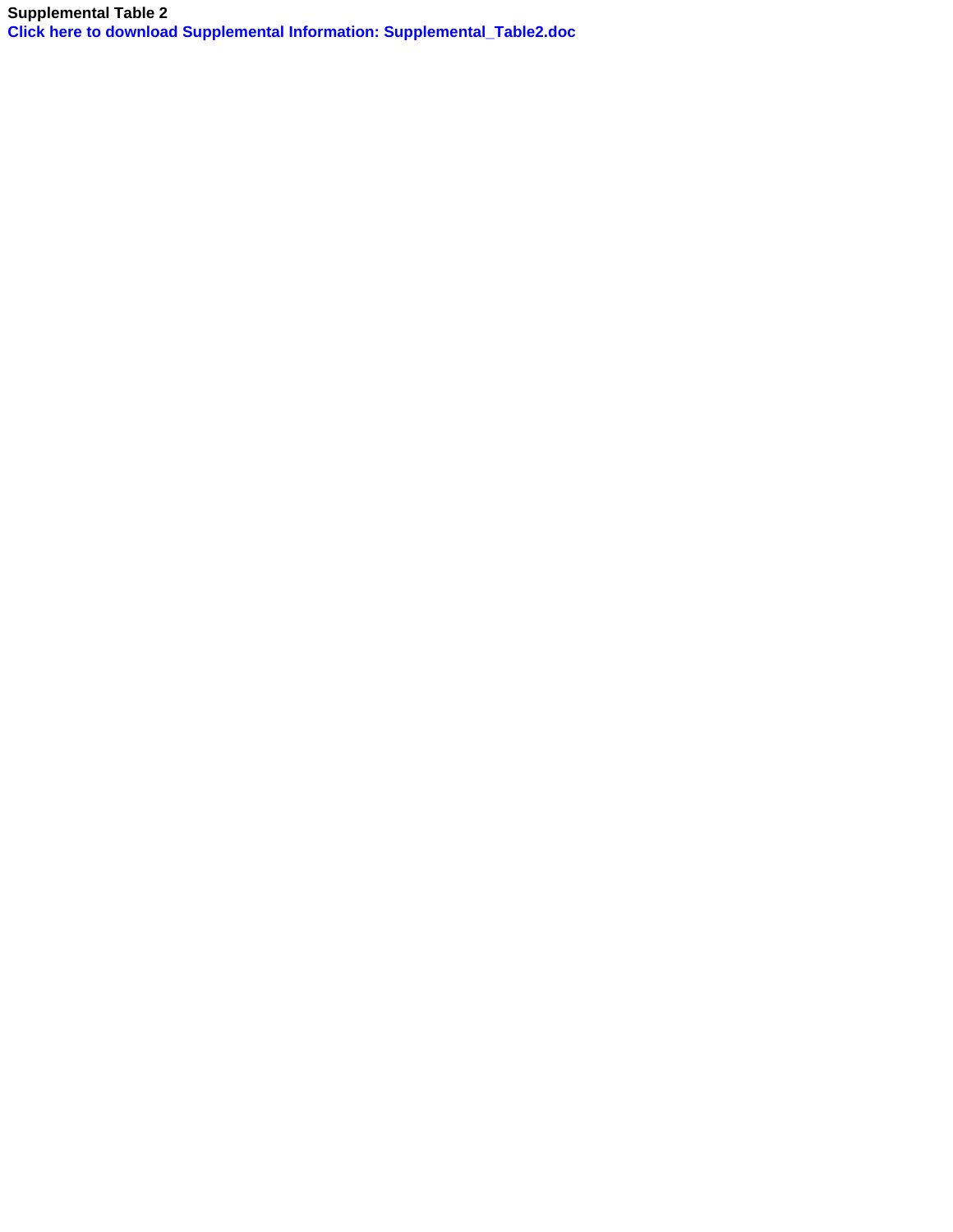**Supplemental Table 3 [Click here to download Supplemental Information: Supplemental\\_Table3.doc](http://ees.elsevier.com/geno/download.aspx?id=74772&guid=3c52de57-488e-4982-9849-3b6033f5a0c1&scheme=1)**